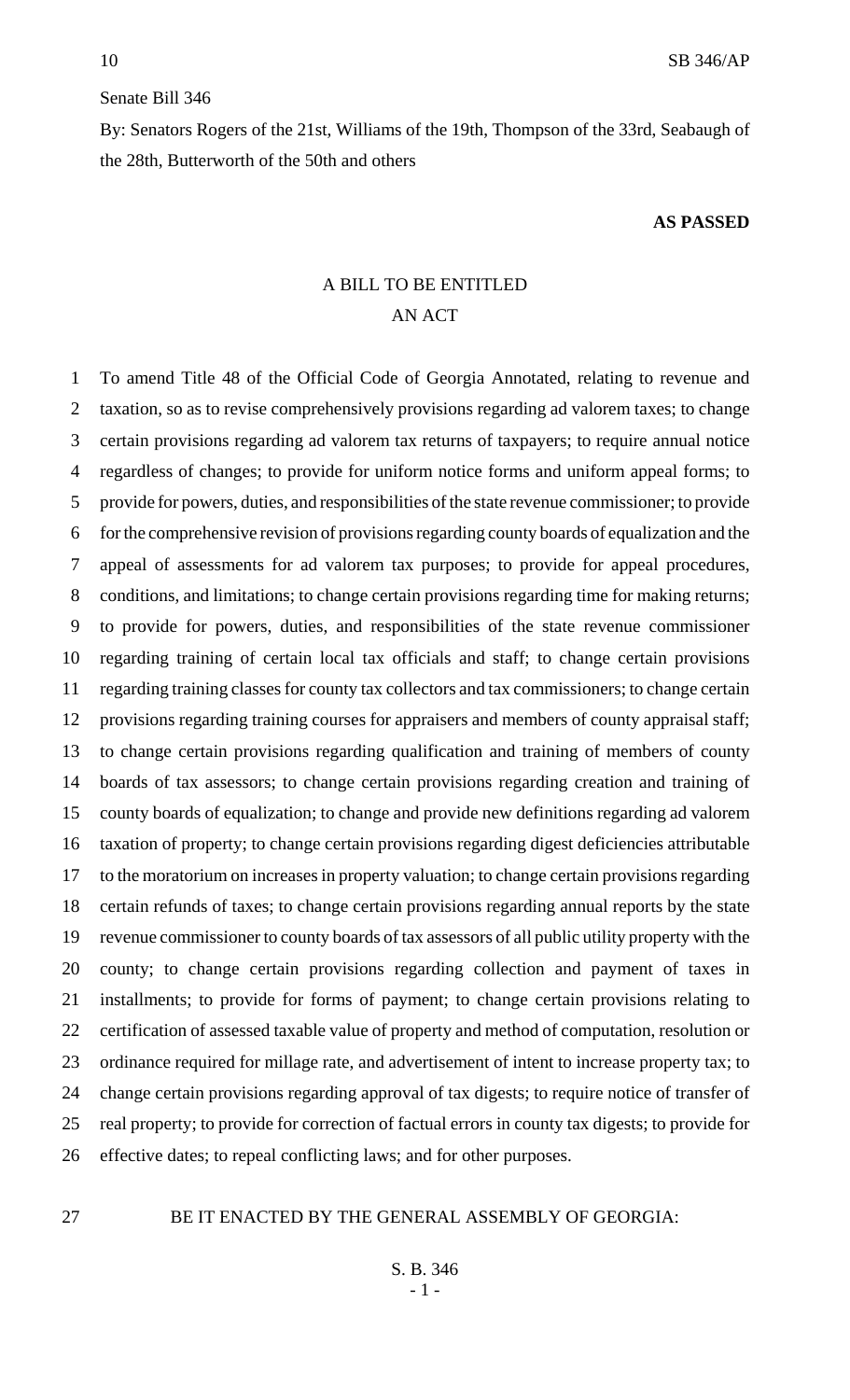# **PART I**

### **SECTION 1-1.**

 Title 48 of the Official Code of Georgia Annotated, relating to revenue and taxation, is amended by revising Code Section 48-5-306, relating to notice of changes made in ad valorem tax returns of taxpayers, as follows:

"48-5-306.

 (a) *Method of giving annual notice of current assessment to taxpayer of changes made in such taxpayer's return.* Each county board of tax assessors may meet at any time to receive and inspect the tax returns to be laid before it by the tax receiver or tax commissioner. The board shall examine all the returns of both real and personal property of each taxpayer, and if in the opinion of the board any taxpayer has omitted from such taxpayer's returns any property that should be returned or has failed to return any of such taxpayer's property at its fair market value, the board shall correct the returns, assess and fix the fair market value to be placed on the property, make a note of such assessment and valuation, and attach the note to the returns. The board shall see that all taxable property within the county is assessed and returned at its fair market value and that fair market values as between the individual taxpayers are fairly and justly equalized so that each taxpayer shall pay as nearly 45 as possible only such taxpayer's proportionate share of taxes. When any such corrections or changes, including valuation increases or decreases, or equalizations have been made 47 by the board, the The board shall give written annual notice to the taxpayer of any such 48 changes made in such taxpayer's returns the current assessment of taxable real property. When any corrections or changes, including valuation increases or decreases, or equalizations have been made by the board to personal property tax returns, the board shall give written notice to the taxpayer of any such changes made in such taxpayer's returns. 52 The <u>annual</u> notice may be given personally by leaving the notice at the taxpayer's dwelling house, usual place of abode, or place of business with some person of suitable age and discretion residing or employed in the house, abode, or business, or by sending the notice 55 through the United States mail as first-class mail to the taxpayer's last known address. The taxpayer may elect in writing to receive all such notices required under this Code section 57 by electronic transmission if electronic transmission is made available by the county board 58 of tax assessors. When notice is given by mail, the county board of tax assessors' return address shall appear in the upper left corner of the face of the mailing envelope and with the United States Postal Service endorsement 'Return Service Requested' and the words 'Official Tax Matter' clearly printed in boldface type in a location which meets United States Postal Service regulations.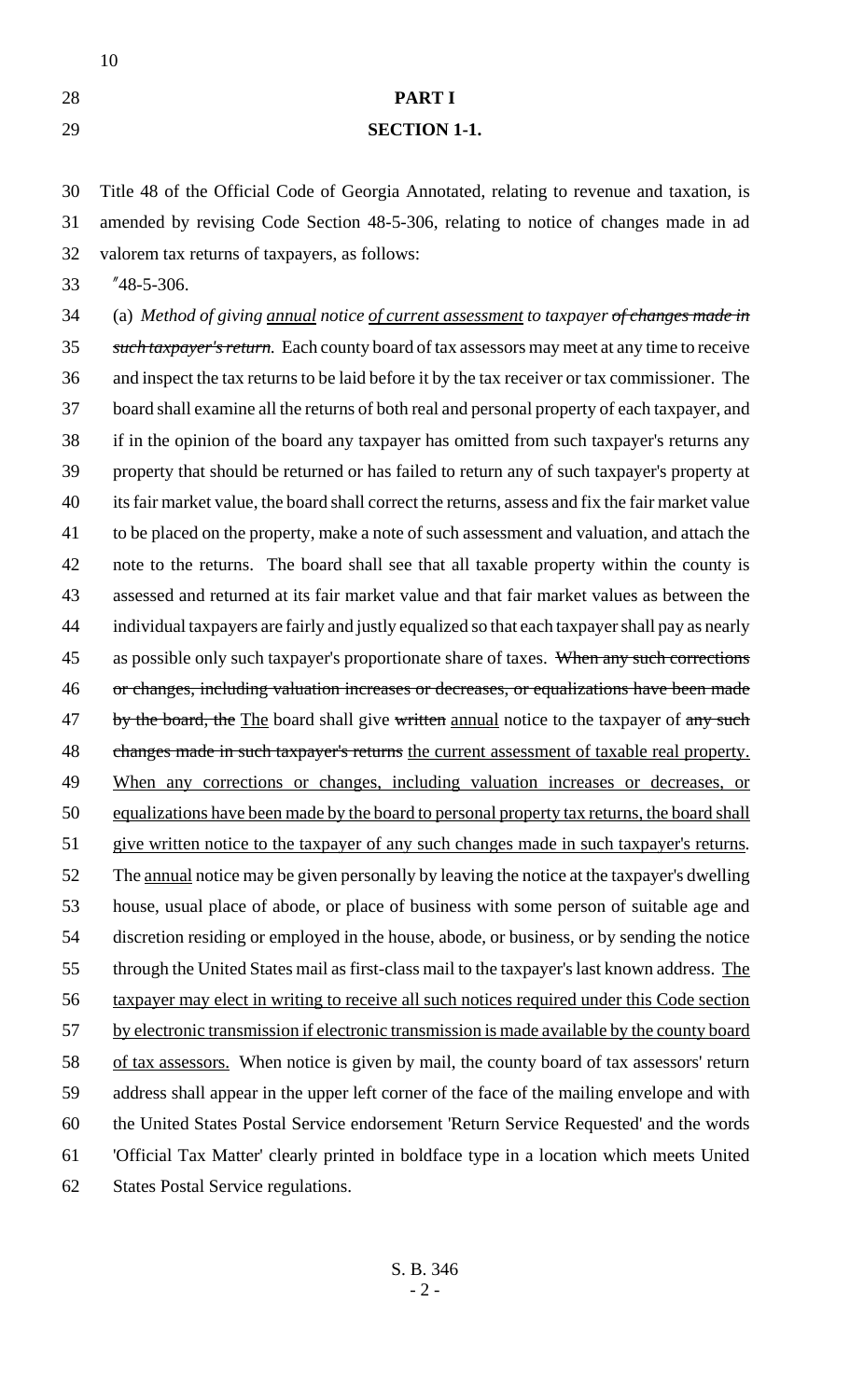| 63 | (b) Contents of notice.                                                                            |
|----|----------------------------------------------------------------------------------------------------|
| 64 | (1) The annual notice of current assessment required to be given by the county board of            |
| 65 | tax assessors under subsection (a) of this Code section shall be dated and shall contain           |
| 66 | the name and last known address of the taxpayer. If the assessment of the value of the             |
| 67 | taxpayer's property is changed, the The annual notice shall conform with the state-wide            |
| 68 | uniform assessment notice which shall be established by the commissioner by rule and               |
| 69 | regulation and shall contain:                                                                      |
| 70 | (A) The amount of the previous assessment;                                                         |
| 71 | (B) The amount of the current assessment;                                                          |
| 72 | (C) The year for which the new assessment is applicable;                                           |
| 73 | (D) A brief description of the assessed property broken down into real and personal                |
| 74 | property classifications;                                                                          |
| 75 | The fair market value of property of the taxpayer subject to taxation and the<br>(E)               |
| 76 | assessed value of the taxpayer's property subject to taxation after being reduced; and             |
| 77 | The name, and phone number, and contact information of the person in the<br>(F)                    |
| 78 | assessors' office who is administratively responsible for the handling of the appeal and           |
| 79 | who the taxpayer may contact if the taxpayer has questions about the reasons for the               |
| 80 | assessment change or the appeals process:                                                          |
| 81 | (G) If available, the website address of the office of the county board of tax assessors;          |
| 82 | and                                                                                                |
| 83 | (H) A statement that all documents and records used to determine the current value are             |
| 84 | available upon request.                                                                            |
| 85 | $(2)(\underline{A})$ In addition to the items required under paragraph (1) of this subsection, the |
| 86 | notice shall contain a statement of the taxpayer's right to an appeal and an estimate of           |
| 87 | the current year's taxes for all levying authorities, which statement shall be in                  |
| 88 | substantially the following form:                                                                  |
| 89 | The amount of your ad valorem tax bill for this year will be based on the appraised and            |
| 90 | assessed values specified in this notice. You have the right to appeal these values to the         |
| 91 | county board of tax assessors, either followed by an At the time of filing your appeal             |
| 92 | you must select one of the following options:                                                      |
| 93 | (i) An appeal to the county board of equalization or to arbitration and in either case,            |
| 94 | to with appeal to the superior court;                                                              |
| 95 | (ii) To arbitration without an appeal to the superior court; or                                    |
| 96 | (iii) For a parcel of nonhomestead property with a fair market value in excess of \$1              |
| 97 | million, to a hearing officer with appeal to the superior court.                                   |
| 98 | If you wish to file an appeal, you must do so in writing no later than $3\theta$ 45 days after     |
| 99 | the date of this notice. If you do not file an appeal by this date, your right to file an          |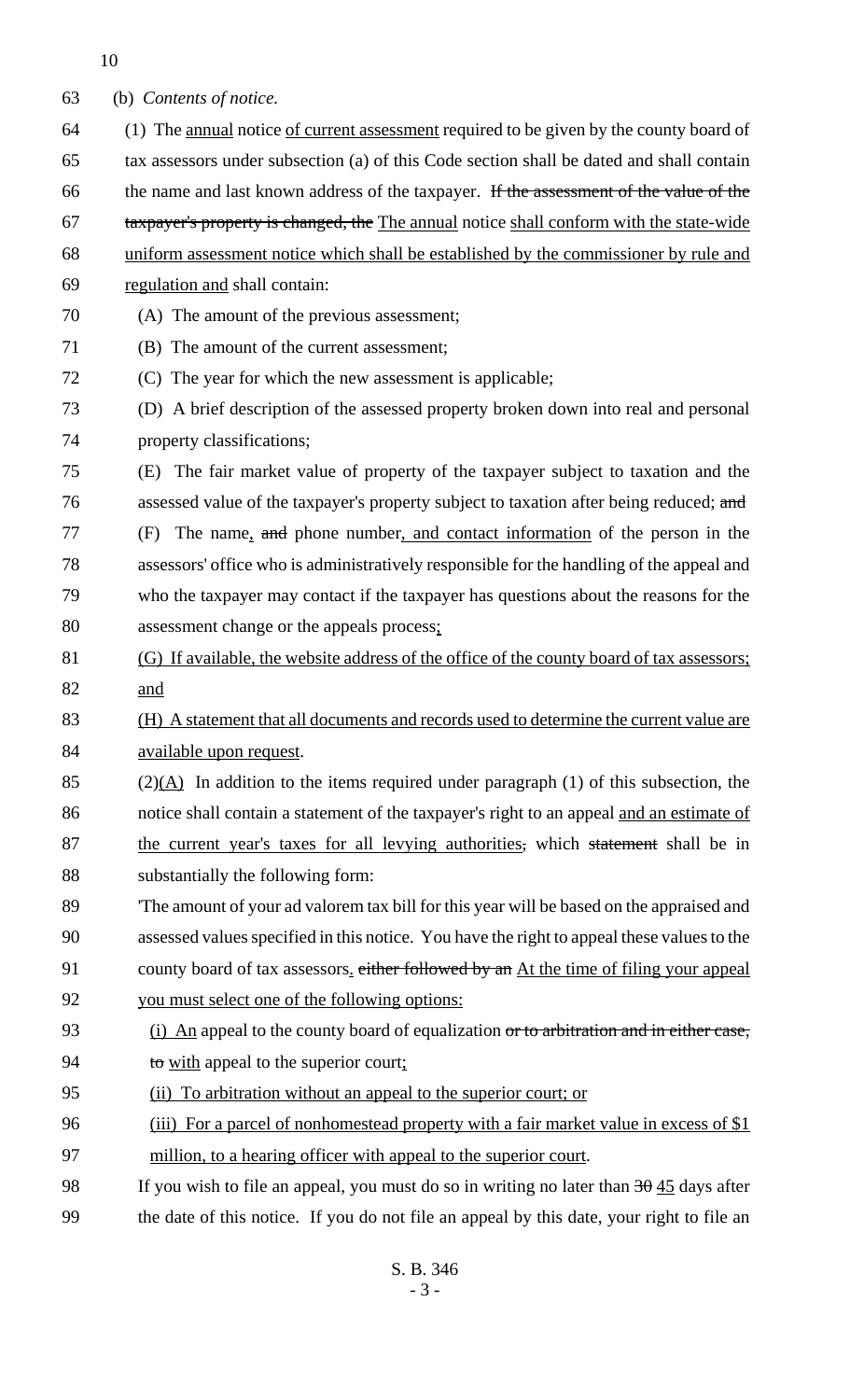100 appeal will be lost. For further information on the proper method for filing an appeal,

101 you may contact the county board of tax assessors which is located at: (insert address)

102 and which may be contacted by telephone at: (insert telephone number).'

103 (B) The notice shall also contain the following statement in bold print:

104 'The estimate of your ad valorem tax bill for the current year is based on the previous

105 year's millage rate and the fair market value contained in this notice. The actual tax bill 106 you receive may be more or less than this estimate. This estimate may not include all

107 eligible exemptions.'

108 (3) The annual notice required under this Code section shall be mailed no later than

109 July 1; provided, however, that the annual notice required under this Code section may 110 be sent later than July 1 for the purpose of notifying property owners of corrections and 111 mapping changes.

 (c) *Posting notice on certain conditions.* In all cases where a notice is required to be given to a taxpayer under subsection (a) of this Code section, if the notice is not given to the taxpayer personally or if the notice is mailed but returned undelivered to the county board 115 of tax assessors, then a notice shall be posted in front of the courthouse door <u>or shall be</u> 116 posted on the website of the office of the county board of tax assessors for a period of 30 days. Each posted notice shall contain the name of the owner liable to taxation, if known, or, if the owner is unknown, a brief description of the property together with a statement 119 that the assessment has been made or the return changed or altered, as the case may be, and the notice need not contain any other information. The judge of the probate court of the county shall make a certificate as to the posting of the notice. Each certificate shall be signed by the judge and shall be recorded by the county board of tax assessors in a book kept for that purpose. A certified copy of the certificate of the judge duly authenticated by the secretary of the board shall constitute prima-facie evidence of the posting of the notice as required by law. (d) *Records and information availability.* Notwithstanding the provisions of Code Section

127 50-18-71, in the case of all public records and information of the county board of tax 128 assessors pertaining to the appraisal and assessment of the real property subject to such 129 notice:

- 130 (1) The taxpayer may request, and the county board of tax assessors shall provide within 131 ten business days, copies of such public records and information, including, but not 132 limited to, all documents reviewed in making the assessment, the address and parcel 133 identification number of all real property utilized as qualified comparable properties, and 134 all factors considered in establishing the new assessment, at a uniform copying fee not
- 135 to exceed  $25¢$  per page; and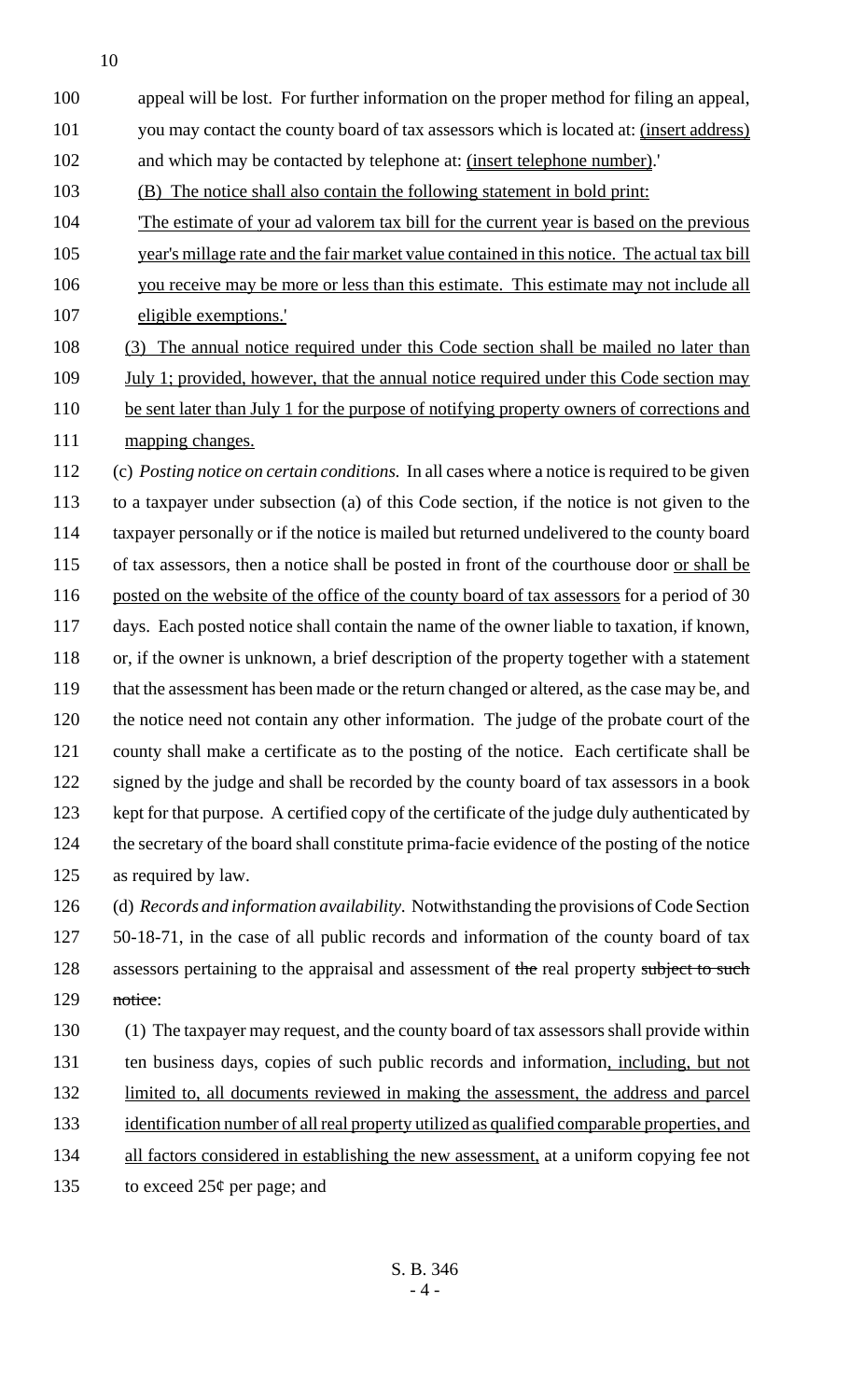136 (2) No additional charges or fees may be collected from the taxpayer for reasonable 137 search, retrieval, or other administrative costs associated with providing such public 138 records and information.

- 139 (e) *Basis for new Description of current assessment.* Where the assessment of the value 140 of the taxpayer's real property subject to taxation exceeds the returned value of such 141 property by 15 percent or more, the The notice required by this subsection Code section 142 shall be accompanied by a simple, nontechnical description of the basis for the new current 143 assessment. All documents reviewed in making the assessment, the address of all real 144 properties utilized as comparable properties, and all factors considered in establishing the 145 new assessment shall be made available to the taxpayer pursuant to the terms and 146 conditions of subsection (d) of this Code section, and the notice shall contain a statement 147 of that availability.
- 148 (e.1) *New assessment description.* Where the assessment of the value of the taxpayer's real 149 property subject to taxation exceeds the returned value of such property by less than 15 150 percent, a county governing authority may provide by ordinance or resolution that the 151 notice thereof to the taxpayer may be accompanied by a simple, nontechnical description 152 of the basis for the new assessment. Such notice may also contain a statement of the 153 availability of all documents reviewed in making the assessment, the address of all real 154 properties utilized as comparable properties, and all factors considered in establishing the 155 new assessment. 156 (f) The commissioner shall promulgate such rules and regulations as may be necessary for
- 157 the administration of this Code section."
- 

# 158 **PART II**

### 159 **SECTION 2-1.**

160 Said title is further amended in Code Section 48-5-311, relating to county boards of 161 equalization and appeals of ad valorem tax assessments, by revising subsections (a), (b), (c), 162 (d), (e), (g), (h), (j), (l), and (m) and by adding new subsections as follows:

163 "(a) *Establishment.*

164 (1) There Except as otherwise provided in this subsection, there is established in each 165 county of the state a county board of equalization to consist of three members and three 166 alternate members appointed in the manner and for the term set forth in this Code section. 167 In those counties having more than 10,000 parcels of real property, the county governing 168 authority, by appropriate resolution adopted on or before November 1 of each year, may 169 elect to have selected one additional county board of equalization for each 10,000 parcels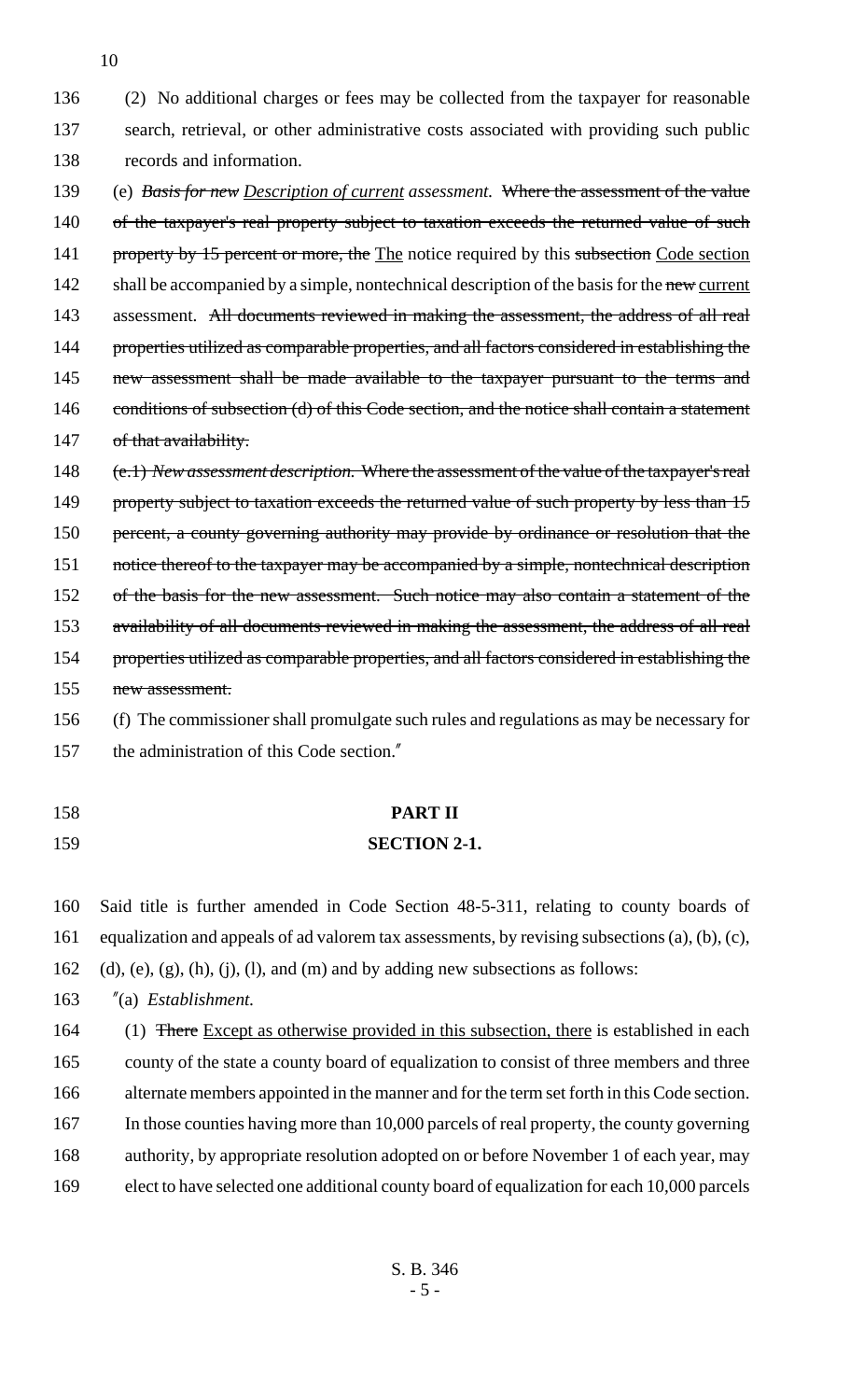of real property in the county or for any part of a number of parcels in the county exceeding 10,000 parcels.

 (2) Notwithstanding any part of this subsection to the contrary, at any time the governing authority of a county makes a request to the grand jury of the county for additional alternate members of boards of equalization, the grand jury shall appoint the number of 175 alternate members so requested to each board of equalization, such number not to exceed a maximum of 21 alternate members for each of the boards. The alternate members of the boards shall be duly qualified and authorized to serve on any of the boards of equalization of the county. The grand jury of any such county may designate a chairperson and two vice chairpersons of each such board of equalization. The chairperson and vice chairpersons shall be vested with full administrative authority in calling and conducting the business of the board. Any combination of members or alternate members of any such board of equalization of the county shall be competent to exercise the power and authority of the board. Any person designated as an alternate member of any such board of equalization of the county shall be competent to serve in such capacity as provided in this Code section upon appointment and taking of oath.

 (3) Notwithstanding any provision of this subsection to the contrary, in any county of this state having a population of 400,000 or more according to the United States decennial census of 1990 or any future such census, the governing authority of the county, by appropriate resolution adopted on or before November 1 of each year, may elect to have selected one additional county board of equalization for each 10,000 parcels of real property in the county or for any part of a number of parcels in the county exceeding 10,000 parcels. In addition to the foregoing, any two members of a county board of equalization of the county may decide an appeal from an assessment, notwithstanding any other provisions of this Code section. The decision shall be in writing and signed by at least two members of the board of equalization; and, except for the number of members necessary to decide an appeal, the decision shall conform to the requirements of this Code section.

198 (4) Reserved The governing authorities of two or more counties may by intergovernmental agreement establish regional boards of equalization for such counties which shall operate in the same manner and be subject to all of the requirements of this Code section specified for county boards of equalization. The intergovernmental agreement shall specify the manner in which the members of the regional board shall be appointed by the grand jury of each of the counties and shall specify which clerk of the superior court shall have oversight over and supervision of such regional board. All hearings and appeals before a regional board shall be conducted in the county in which 206 the property which is the subject of the hearing or appeal is located.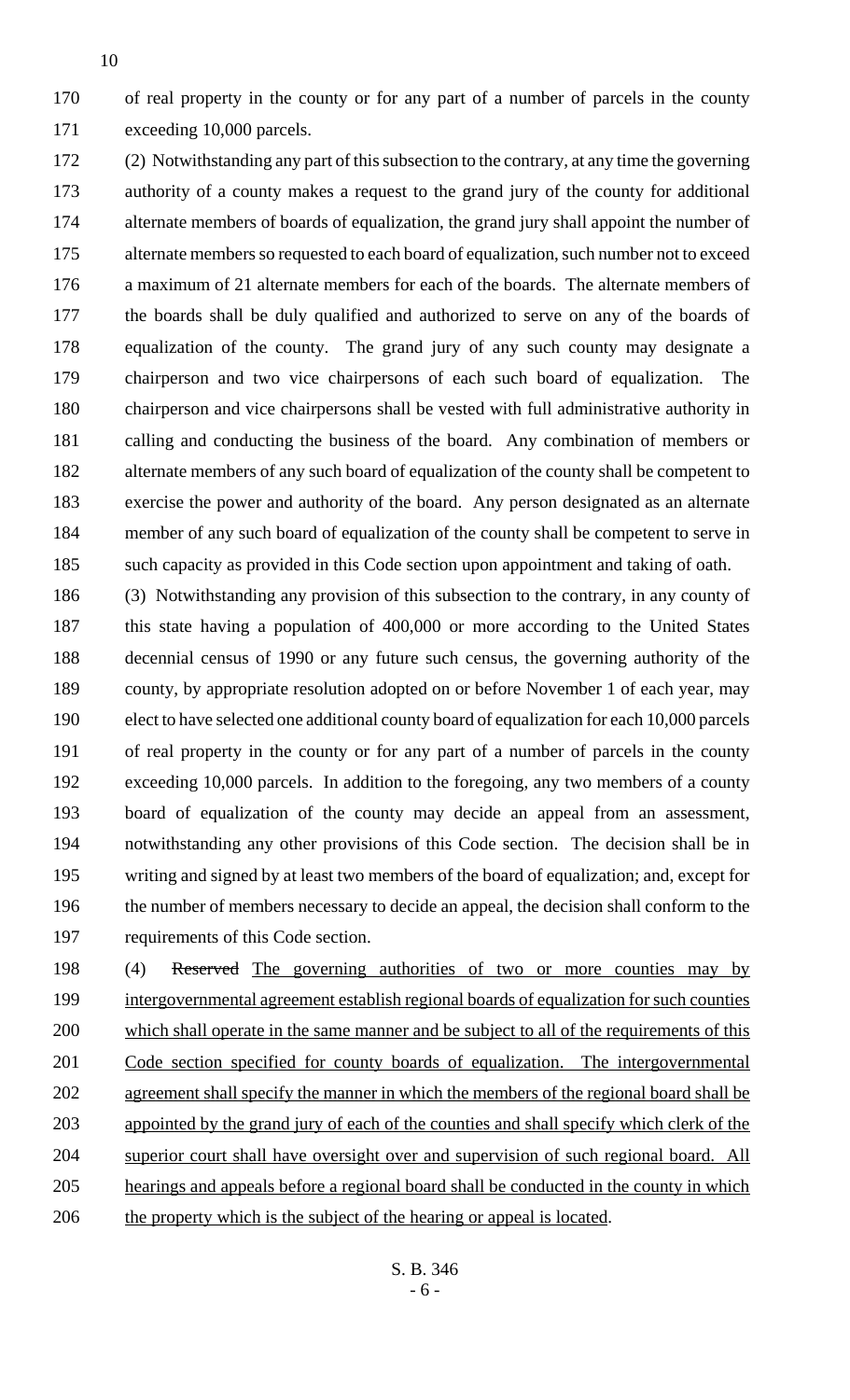(b) *Qualifications.*

 (1) Each person who is, in the judgment of the appointing grand jury, qualified and competent to serve as a grand juror, who is the owner of real property, and who is at least a high school graduate shall be qualified, competent, and compellable to serve as a member or alternate member of the county board of equalization. No member of the governing authority of a county, municipality, or consolidated government; member of a county or independent board of education; member of the county board of tax assessors; employee of the county board of tax assessors; or county tax appraiser shall be competent to serve as a member or alternate member of the county board of equalization.

 (2)(A) Within the first year after a member's initial appointment to the board of equalization on or after January 1, 1981, each member shall satisfactorily complete not less than 40 hours of instruction in appraisal and equalization processes and procedures, as prepared and required by the commissioner. The failure of any member to fulfill the requirements of this subparagraph shall render that member ineligible to serve on the board; and the vacancy created thereby shall be filled in the same manner as other vacancies on the board are filled.

 (B) No person shall be eligible to hear an appeal as a member of a board of equalization on or after January 1, 1995, unless prior to hearing such appeal, that person shall satisfactorily complete the 40 hours of instruction in appraisal and equalization processes and procedures required under subparagraph (A) of this paragraph. Any person appointed to such board shall be required to complete annually a continuing education requirement of at least eight hours of instruction in appraisal and equalization procedures, as prepared and required by the commissioner. The failure of any member to fulfill the requirements of this subparagraph shall render that member ineligible to serve on the board; and the vacancy created thereby shall be filled in the same manner as other vacancies on the board are filled.

(c) *Appointment.*

 (1) Except as provided in paragraph (2) of this subsection, each member and alternate member of the county board of equalization shall be appointed for a term of three calendar years next succeeding the date of such member or such alternate member's selection. Each term shall begin on January 1.

 (2) The grand jury in each county at any term of court preceding November 1 of 1991 shall select three persons who are otherwise qualified to serve as members of the county board of equalization and shall also select three persons who are otherwise qualified to serve as alternate members of the county board of equalization. The three individuals selected as alternates shall be designated as alternate one, alternate two, and alternate 243 three, with the most recent appointee being alternate number three, the next most recent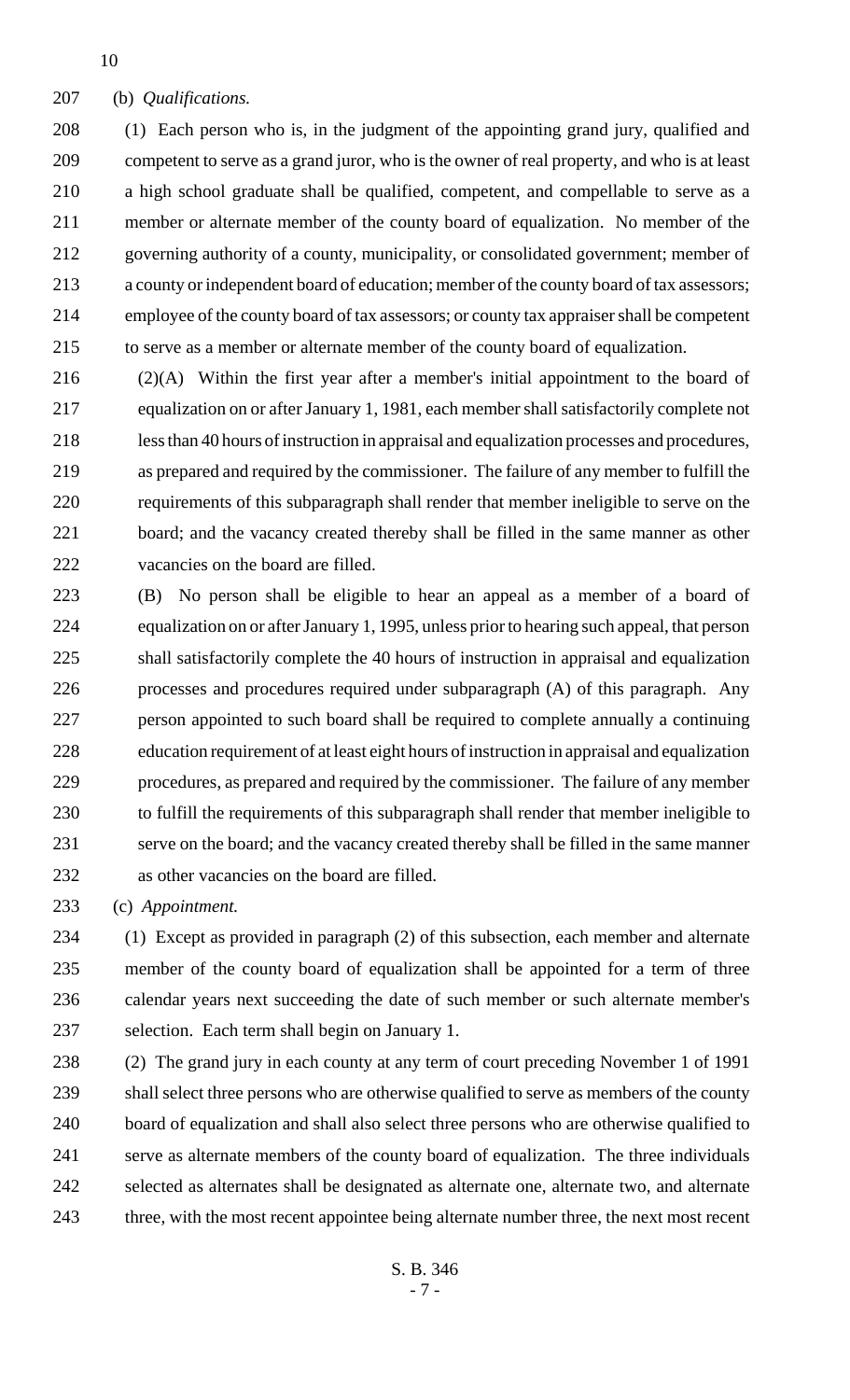appointee being alternate number two, and the most senior appointee being alternate number one. One member and one alternate shall be appointed for terms of one year, one member and one alternate shall be appointed for two years, and one member and one 247 alternate shall be appointed for three years. Each year thereafter, the grand jury of each county shall select one member and one alternate for three-year terms.

 (3) If a vacancy occurs on the county board of equalization, the individual designated as alternate one shall then serve as a member of the board of equalization for the unexpired term. If a vacancy occurs among the alternate members, the grand jury then in session or the next grand jury shall select an individual who is otherwise qualified to serve as an alternate member of the county board of equalization for the unexpired term. The individual so selected shall become alternate member three, and the other two alternates shall be redesignated appropriately.

 (4) Within five days after the names of the members and alternate members of the county board or boards of equalization have been selected, the clerk of the superior court shall issue and deliver to the sheriff or deputy sheriff a precept containing the names of the persons so selected. Within ten days of receiving the precept, the sheriff or deputy sheriff shall cause the persons whose names are written on the precept to be served personally or by leaving the summons at their place of residence. The summons shall direct the persons named on the summons to appear before the clerk of the superior court on a date specified in the summons, which date shall not be later than December 15.

 (5) Each member and alternate member of the county board of equalization, on the date prescribed for appearance before the clerk of the superior court and before entering on 266 the discharge of such member and alternate member's duties, shall take and subscribe execute in writing before the clerk of the superior court the following oath:

268  $\text{I}, \text{I}, \text{I}$  agree to serve as a member of the board of equalization of the County of \_\_\_\_\_\_\_\_\_\_\_\_\_\_\_ and will decide any issue put before me without favor or affection to any party and without prejudice for or against any party. I will follow and apply the laws of this state. I also agree not to discuss any case or any issue with any person other than members of the board of equalization except at any appeal hearing. 273 I You shall faithfully and impartially discharge the duty of members and alternate 274 members of the board of equalization for the County of \_\_\_\_\_\_\_\_\_\_\_, my duties 275 in accordance with the Constitution and laws of this state, to the best of your my skill 276 and knowledge. So help you me God.

Signature of member or alternate member'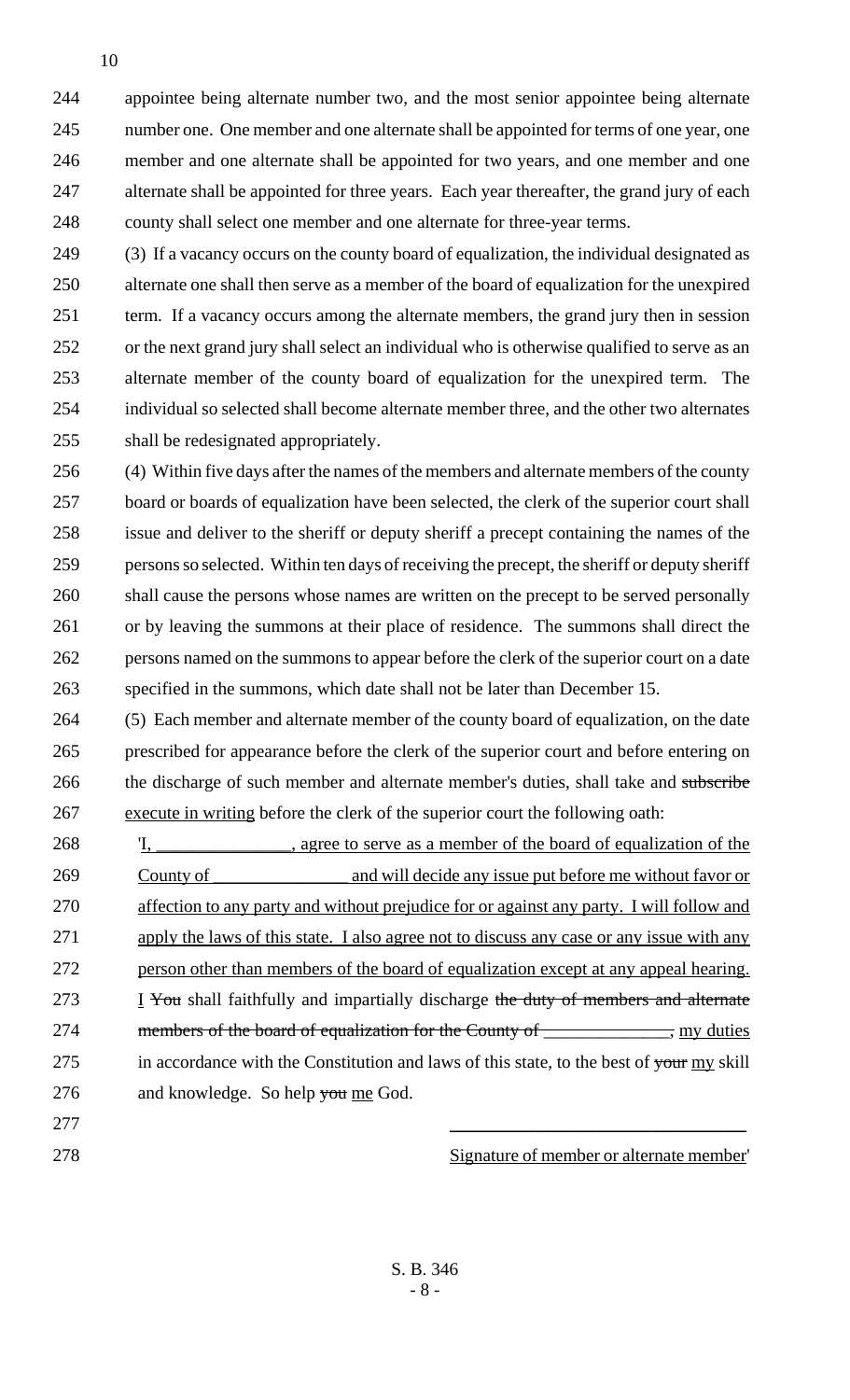In addition to the oath of office prescribed in this paragraph, the chief judge of the superior court or his or her designee shall charge each member and alternate member of 281 the county board of equalization with the law and duties relating to such office.

(d) *Duties and powers.*

 (1) The county board of equalization shall hear and determine appeals from assessments and denials of homestead exemptions as provided in subsection (e) of this Code section. (2) If in the course of determining an appeal the county board of equalization finds reason to believe that the property involved in an appeal or the class of property in which is included the property involved in an appeal is not uniformly assessed with other property included in the digest, the board shall request the respective parties to the appeal to present relevant information with respect to that question. If the board determines that uniformity is not present, the board may order the county board of tax assessors to take such action as is necessary to obtain uniformity, except that, when a question of 292 county-wide uniformity is considered by the board, the board may order recommend a partial or total county-wide revaluation only upon a determination by a majority of all the members of the board that the clear and convincing weight of the evidence requires such action. The board of equalization may act pursuant to this paragraph whether or not the appellant has raised the issue of uniformity.

297 (3) The board shall establish by regulation procedures, not in conflict which comply 298 strictly with the regulations promulgated by the commissioner pursuant to subparagraph (e)(5)(B) of this Code section, for the conducting of appeals before the board. The procedures shall be entered into the minutes of the board and a copy of the procedures shall be made available to any individual upon request.

 (4)(A) The clerk of the superior court shall have oversight over and supervision of all boards of equalization of the county and hearing officers. This oversight and supervision shall include, but not be limited to, requiring appointment of members of county boards of equalization by the grand jury; giving the notice of the appointment of members and alternates of the county board of equalization by the county grand jury as required by Code Section 15-12-81; collecting the names of possible appointees; collecting information from possible appointees as to their qualifications; presenting the names of the possible appointees to the county grand jury; processing the appointments as required by paragraph (4) of subsection (c) of this Code section, including administering the oath of office to the newly appointed members and alternates of the county board of equalization as required by paragraph (5) of such subsection; instructing the newly appointed members and alternates as to the training they must receive and the operations of the county board of equalization; presenting to the grand jury of the county the names of possible appointees to fill vacancies as provided in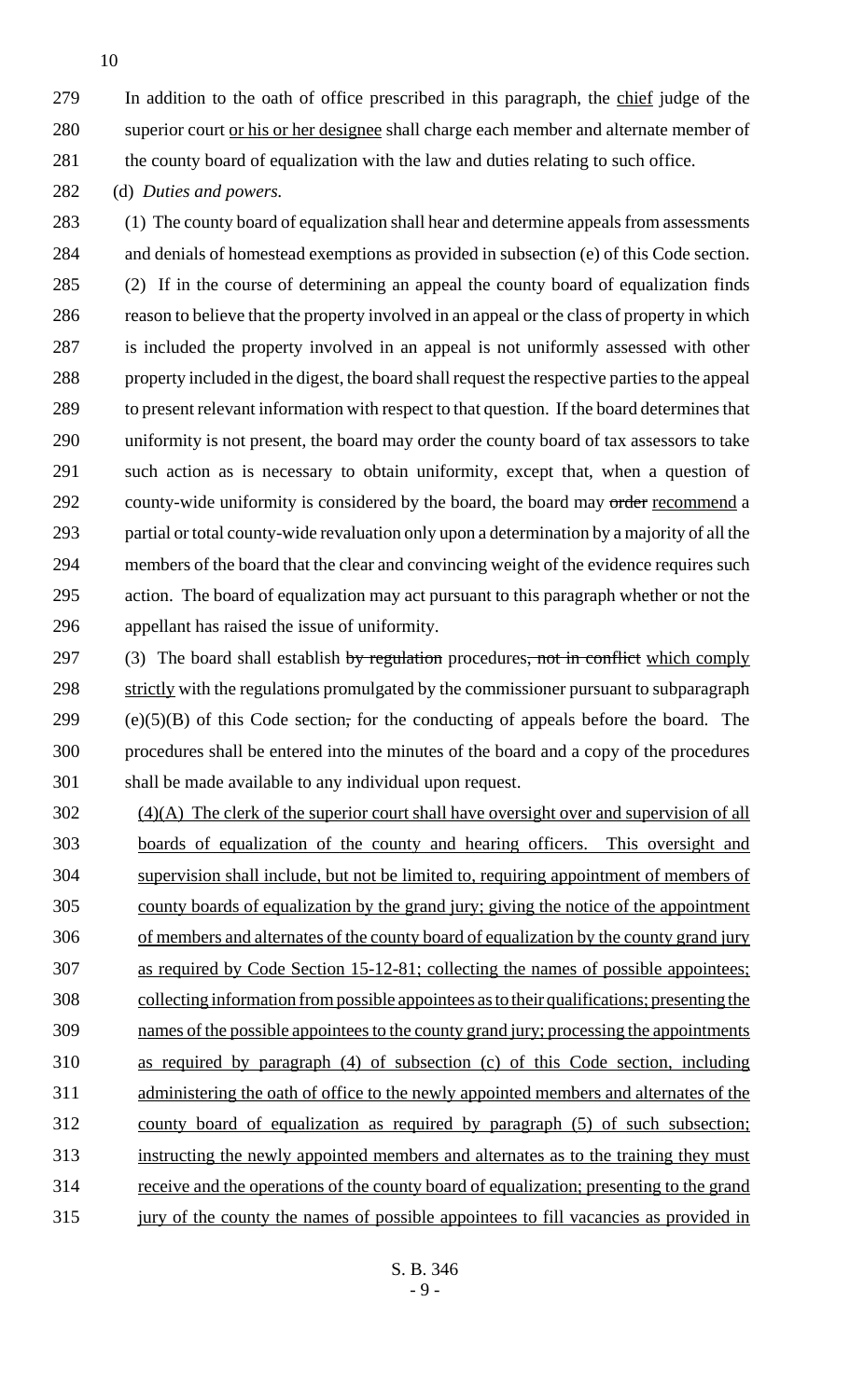| paragraph (3) of such subsection; maintaining a roster of board members and alternates,                                                           |
|---------------------------------------------------------------------------------------------------------------------------------------------------|
|                                                                                                                                                   |
| maintaining a record showing that the board members and alternates completed                                                                      |
| training, keeping attendance records of board members and alternates for the purpose                                                              |
| of payment for service, and keeping a record of the appointment dates of board                                                                    |
| members and alternates and their terms in office; and informing the county board of                                                               |
| equalization that it must establish by regulation procedures for conducting appeals                                                               |
| before the board as required by paragraph (3) of subsection (d) of this Code section.                                                             |
| Oversight and supervision shall also include the scheduling of board hearings, hearings                                                           |
| before hearing officers, and giving notice of the date, time, and place of hearings to the                                                        |
| taxpayers and the county board of tax assessors and giving notice of the decisions of                                                             |
| the county board of equalization or hearing officer to the taxpayer and county board of                                                           |
| $\frac{\text{tax} \text{assessors} \text{as required by division (e)(6)(D)(i) of this Code section.}}{(\text{day}) \text{of this Code section.}}$ |
| (B) The county governing authority shall provide any resources to the clerk of superior                                                           |
| court that are required to be provided by paragraph (7) of subsection (e) of this Code                                                            |
| section.                                                                                                                                          |
| The county governing authority shall provide to the clerk of superior court<br>(C)                                                                |
| facilities and secretarial and clerical help for appeals pursuant to subsection (e.1) of this                                                     |
| Code section.                                                                                                                                     |
| The clerk of superior court shall maintain any county records from the hearings                                                                   |
| before the board of equalization and before hearing officers until the deadline to file                                                           |
| any appeal to the superior court expires. If an appeal is not filed to the superior court,                                                        |
| the clerk of superior court is authorized to properly destroy any records from the                                                                |
| hearings before the county board of equalization or hearing officers. If an appeal to the                                                         |
| superior court is filed, the clerk of superior court shall file such records in the civil                                                         |
| action that is considered open by the clerk of superior court for such appeal and such                                                            |
| records shall become part of the record on appeal in accordance with paragraph (2) of                                                             |
| subsection (g) of this Code section.                                                                                                              |
| (e) Appeal.                                                                                                                                       |
| (1)(A) Any resident or nonresident taxpayer or property owner as of the last date for                                                             |
| filing an appeal may elect to file an appeal from an assessment by the county board of                                                            |
| tax assessors to either:                                                                                                                          |
| (i) The the county board of equalization or to an arbitrator or arbitrators as to matters                                                         |
| of taxability, uniformity of assessment, and value, and, for residents, as to denials of                                                          |
| homestead exemptions pursuant to paragraph (2) of this subsection;                                                                                |
| An arbitrator as to matters of value pursuant to subsection (f) of this Code<br>(ii)                                                              |
| section; or                                                                                                                                       |
|                                                                                                                                                   |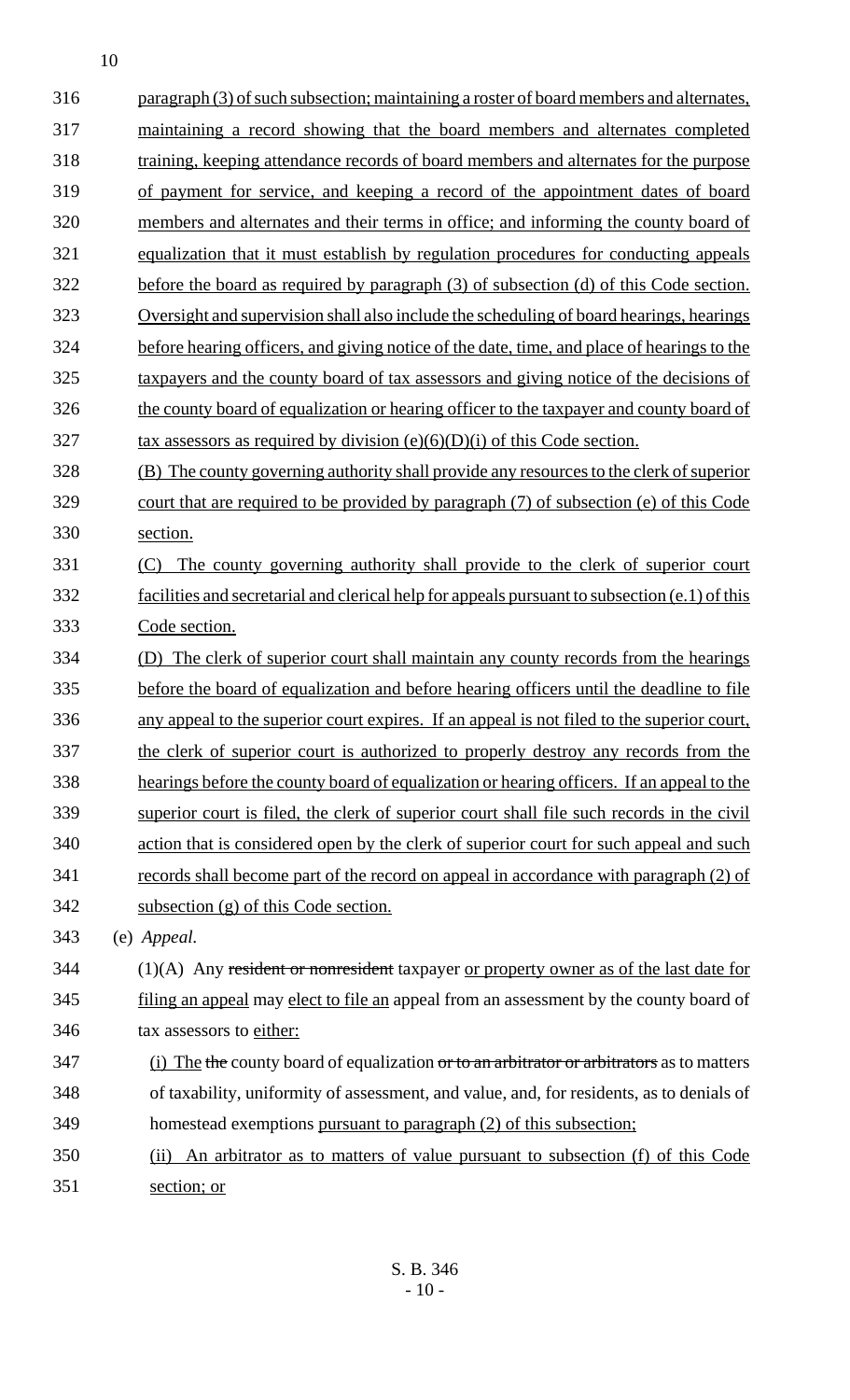- (iii) A hearing officer as to matters of value and uniformity for a parcel of nonhomestead real property with a fair market value in excess of \$1 million pursuant to subsection (e.1) of this Code section.
- The commissioner shall establish by rule and regulation a uniform appeal form that the taxpayer may use.
- (B) In addition to the grounds enumerated in subparagraph (A) of this paragraph, any resident or nonresident taxpayer having property that is located within a municipality, the boundaries of which municipality extend into more than one county, may also appeal from an assessment on such property by the county board of tax assessors to the 361 county board of equalization or to an arbitrator or arbitrators a hearing officer as to 362 matters of uniformity of assessment of their such property with other properties located within such municipality, and any uniformity adjustments to the assessment that may result from such appeal shall only apply for municipal ad valorem tax purposes.
- (C) Appeals to the county board of equalization shall be conducted in the manner provided in paragraph (2) of this subsection. Appeals to a hearing officer shall be conducted in the manner specified in subsection (e.1) of this Code section. Appeals to 368 an arbitrator or arbitrators shall be conducted in the manner specified in subsection (f) of this Code section. Such appeal proceedings shall be conducted between the hours of 8:00 A.M. and 7:00 P.M. on a business day. Following the notification of the 371 taxpayer of the date and time of their such taxpayer's scheduled hearing, the taxpayer shall be authorized to exercise a one-time option of changing the date and time of the 373 taxpayer's scheduled hearing to a day and time acceptable to the taxpayer. The clerk of the superior court shall grant additional extensions to the taxpayer or the county board of tax assessors for good cause shown.
- (D) The commissioner, by regulation, shall adopt uniform procedures and standards which shall be followed by county boards of equalization, hearing officers, and arbitrators in determining appeals. Such rules shall be updated and revised periodically and reviewed no less frequently than every five years.
- 380 (2)(A) An appeal shall be effected by e-mailing, if the county board of tax assessors has adopted a written policy consenting to electronic service, or by mailing to or filing with the county board of tax assessors a notice of appeal within 45 days from the date of mailing the notice pursuant to Code Section 48-5-306 except that for counties or municipal corporations providing for the collection and payment of ad valorem taxes 385 in installments the time for filing the notice of appeal shall be 30 days. A written objection to an assessment of real property received by a county board of tax assessors stating the location of the real property and the identification number, if any, contained in the tax notice shall be deemed a notice of appeal by the taxpayer under the grounds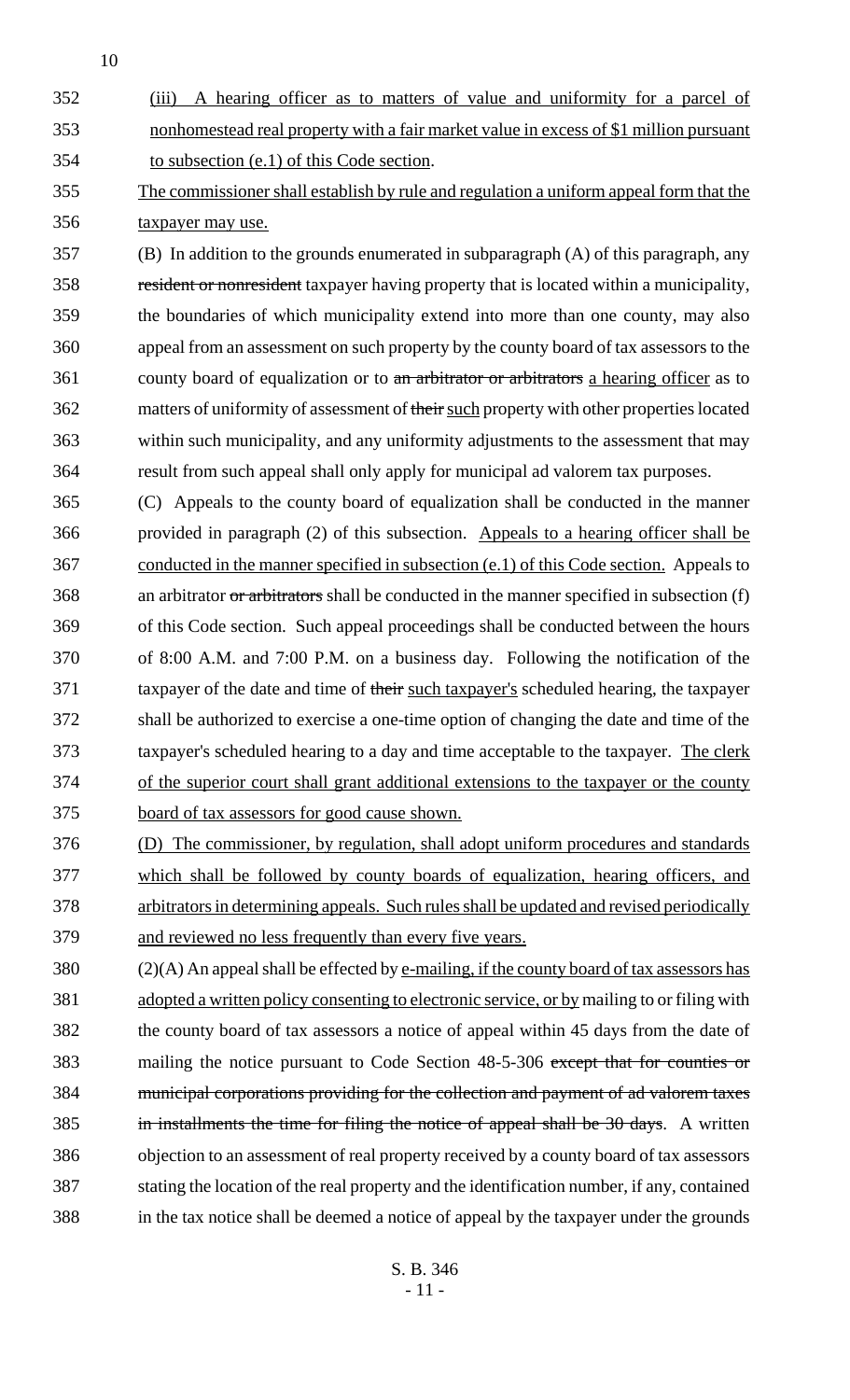389 listed in paragraph (1) of this subsection. Any such notice of appeal which is mailed pursuant to this subparagraph shall be deemed to be filed as of the date of the United 391 States Postal Service postmark on such notice of appeal. A written objection to an assessment of personal property received by a county board of tax assessors giving the account number, if any, contained in the tax notice and stating that the objection is to an assessment of personal property shall be deemed a notice of appeal by the taxpayer under the grounds listed in paragraph (1) of this subsection. The county board of tax assessors shall review the valuation or denial in question and, if any changes or corrections are made in the valuation or decision in question, the board shall send a notice of the changes or corrections to the taxpayer pursuant to Code Section 48-5-306. Such notice shall also explain the taxpayer's right to appeal to the county board of equalization as provided in subparagraph (C) of this paragraph if the taxpayer is dissatisfied with the changes or corrections made by the county board of tax assessors. (B) If no changes or corrections are made in the valuation or decision, the county board of tax assessors shall send written notice thereof to the taxpayer and to the county board of equalization which notice shall also constitute the taxpayer's appeal to the county board of equalization without the necessity of the taxpayer's filing any additional notice of appeal to the county board of tax assessors or to the county board of equalization. The county board of tax assessors shall also send or deliver all necessary papers to the 408 county board of equalization. If, however, the taxpayer and the county board of tax assessors execute a signed agreement as to valuation, the appeal shall terminate as of 410 the date of such signed agreement.

 (C) If changes or corrections are made by the county board of tax assessors, the board shall notify the taxpayer in writing of such changes. If the taxpayer is dissatisfied with 413 such changes or corrections, the taxpayer shall, within  $2\frac{1}{20}$  days of the date of mailing of the change notice, institute an appeal to the county board of tax assessors by e-mailing, if the county board of tax assessors has adopted a written policy consenting 416 to electronic service, or by mailing to or filing with the county board of tax assessors 417 a written notice of appeal. Any such notice of appeal which is mailed pursuant to this subparagraph shall be deemed to be filed as of the date of the United States Postal 419 Service postmark on such notice of appeal. The county board of tax assessors shall send or deliver the notice of appeal and all necessary papers to the county board of equalization.

 (D) The written notice to the taxpayer required by this paragraph shall contain a statement of the grounds for rejection of any position the taxpayer has asserted with regard to the valuation of the property. No addition to or amendment of such grounds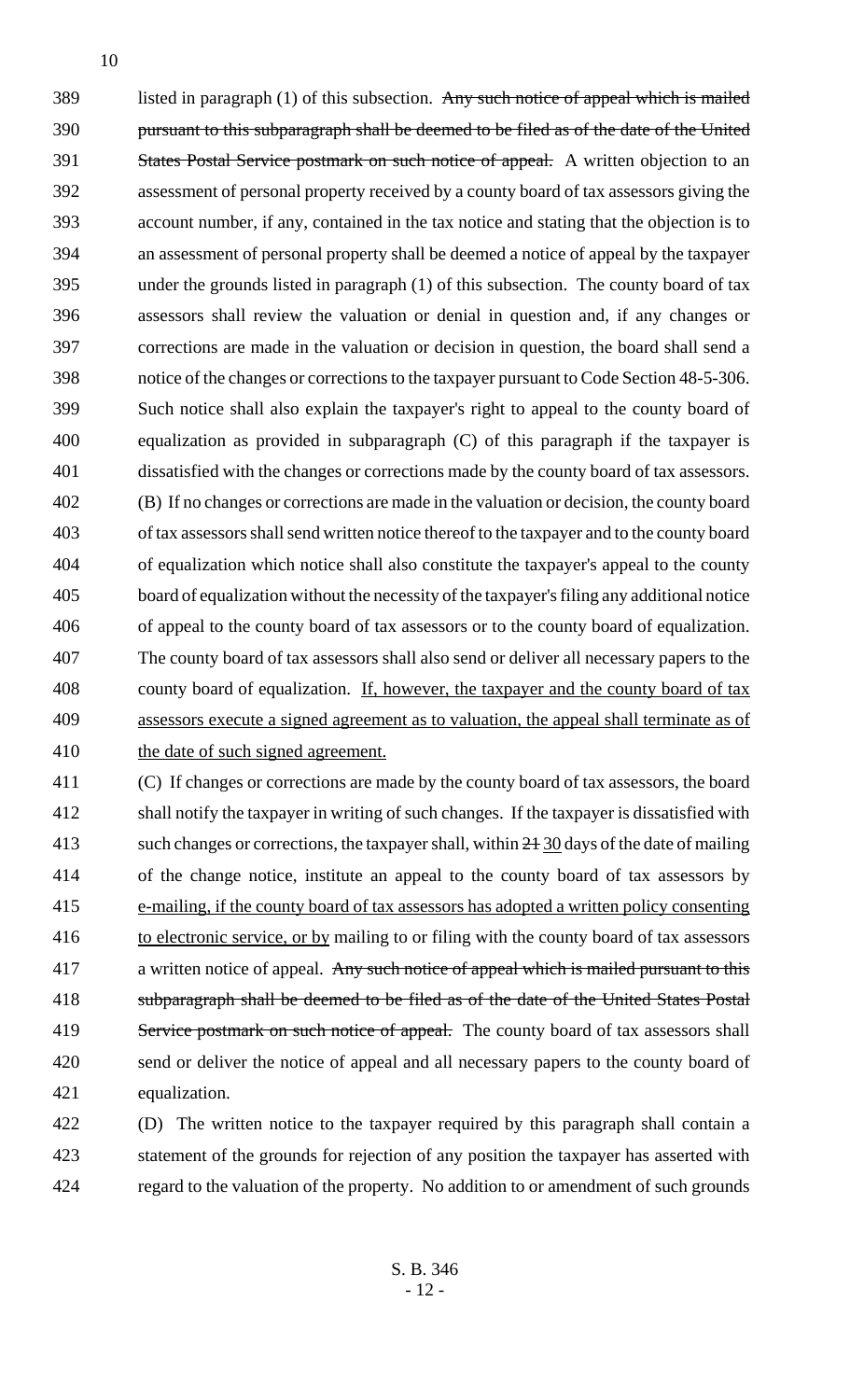425 as to such position shall be permitted before the county board of equalization or in any arbitration proceedings.

- (3) In any year in which no county-wide revaluation is implemented, the county board of tax assessors shall make its determination and notify the taxpayer within 180 days after receipt of the taxpayer's notice of appeal. If the county board of tax assessors fails to respond to the taxpayer within such 180 day period during such year, the appeal shall be 431 automatically referred to the county board of equalization. This paragraph shall not apply 432 to any county whose digest for the current year cannot be approved by the commissioner pursuant to subsection (a) of Code Section 48-5-304.
- (4) The determination by the county board of tax assessors of questions of factual characteristics of the property under appeal, as opposed to questions of value, shall be prima-facie correct in any appeal to the county board of equalization. However, the 437 board of tax assessors shall have the burden of proving their its opinions of value and the 438 validity of their its proposed assessment by a preponderance of evidence.
- 439  $(5)(A)$  The county board of equalization shall determine all questions presented to it on the basis of the best information available to the board.
- 441 (B) The commissioner, by regulation, may adopt uniform procedures and standards which, when approved by the State Board of Equalization, shall be followed by county boards of equalization in determining appeals.
- (6)(A) Within 15 days of the receipt of the notice of appeal, the county board of equalization shall set a date for a hearing on the questions presented and shall so notify the taxpayer and the county board of tax assessors in writing. A taxpayer may appear before the board concerning any appeal in person, by his or her authorized agent or representative, or both. The taxpayer shall specify in writing to the board the name of any such agent or representative prior to any appearance by the agent or representative before the board.
- (B) Within 30 days of the date of notification to the taxpayer of the hearing required in this paragraph but not earlier than 20 days from the date of such notification to the taxpayer, the county board of equalization shall hold such hearing to determine the questions presented.
- (C) If more than one contiguous property of a taxpayer is under appeal, the board of equalization shall, upon request of the taxpayer, consolidate all such appeals in one hearing and render separate decisions as to each parcel or item of property. Any appeal from such a consolidated board of equalization hearing to the superior court as provided in this subsection shall constitute a single civil action, and, unless the taxpayer specifically so indicates in his or her notice of appeal, shall apply to all such parcels or items of property.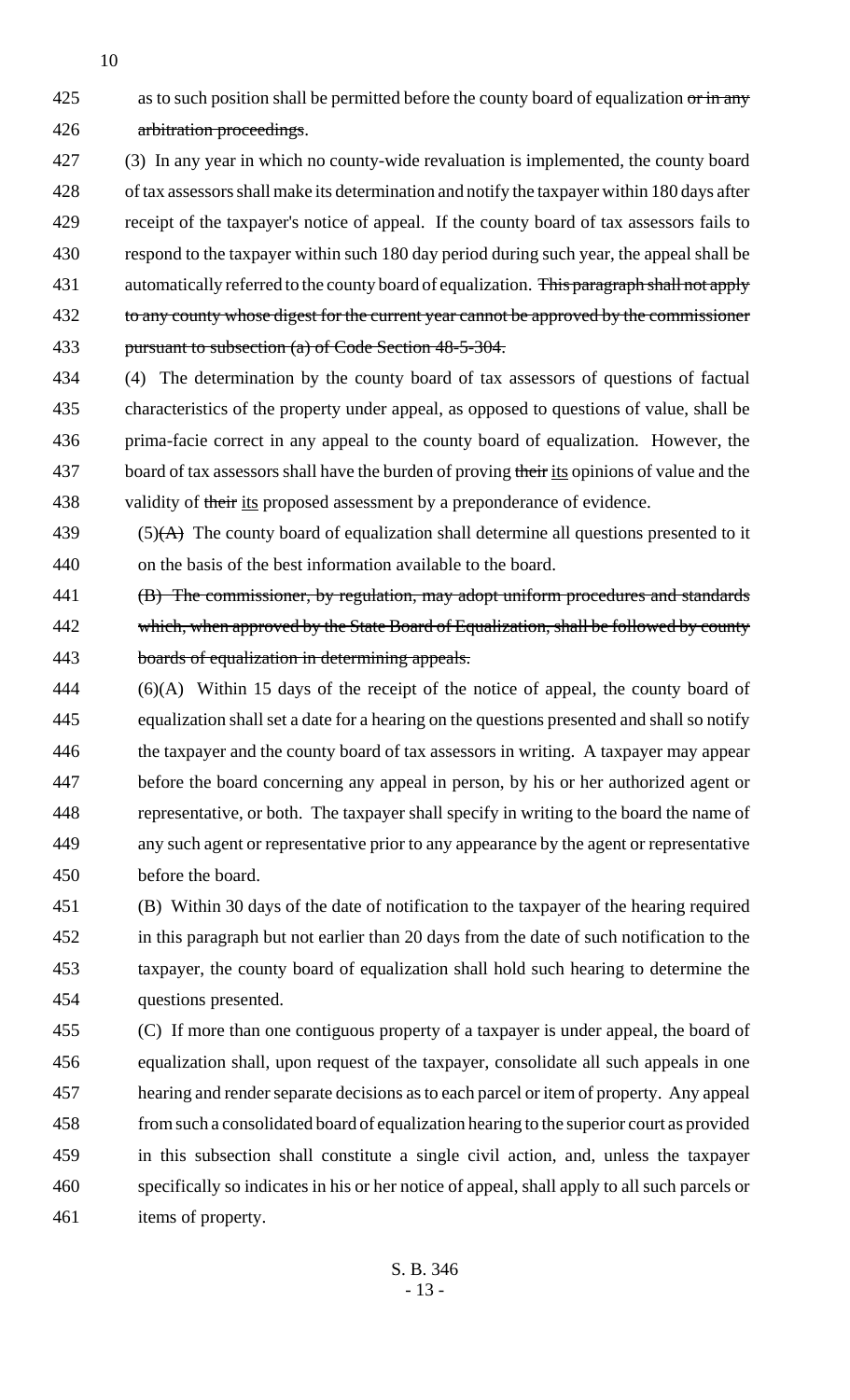(D)(i) The board of equalization shall render its decision at the conclusion of the hearing under subparagraph (B) of this paragraph. The decision of the county board of equalization shall be in writing, shall be signed by each member of the board, shall specifically decide each question presented by the appeal, shall specify the reason or reasons for each such decision as to the specific issues of taxability, uniformity of assessment, value, or denial of homestead exemptions depending upon the specific issue or issues raised by the taxpayer in the course of such taxpayer's appeal, shall state that with respect to the appeal no member of the board is disqualified from acting by virtue of subsection (j) of this Code section, and shall certify the date on which notice of the decision is given to the parties. Notice of the decision shall be given to each party by sending a copy of the decision by registered or certified mail or statutory overnight delivery to the appellant and by filing the original copy of the decision with the county board of tax assessors. Each of the three members of the county board of equalization must be present and must participate in the deliberations on any appeal. A majority vote shall be required in any matter. All three members of the board must sign the decision indicating their vote.

478 (ii) Except as otherwise provided in subparagraph  $(g)(4)(B)$  of this Code section, the county board of tax assessors shall use the valuation of the county board of equalization in compiling the tax digest for the county for the year in question and shall indicate such valuation as the previous year's value on the property tax notice of assessment of such taxpayer for the immediately following year rather than substituting the valuation which was changed by the county board of equalization.

- (iii)(I) If the county's tax bills are issued before the county board of equalization has rendered its decision on property which is on appeal, the county board of tax assessors shall specify to the county tax commissioner the higher of the taxpayer's return valuation or 85 percent of the current year's valuation as set by the county board of tax assessors. This amount shall be the basis for a temporary tax bill to be issued. Such tax bill shall be accompanied by a notice to the taxpayer that the bill is a temporary tax bill pending the outcome of the appeal process. Such notice shall also indicate that upon resolution of the appeal, there may be additional taxes due or a refund issued.
- (II) If the final determination of the value on appeal is less than the valuation thus used, the taxpayer shall receive a deduction in such taxpayer's taxes for the year in question. Such deduction shall be refunded to the taxpayer and shall include interest on the amount of such deduction at the same rate as specified in Code Section 48-2-35 which shall accrue from November 15 of the taxable year in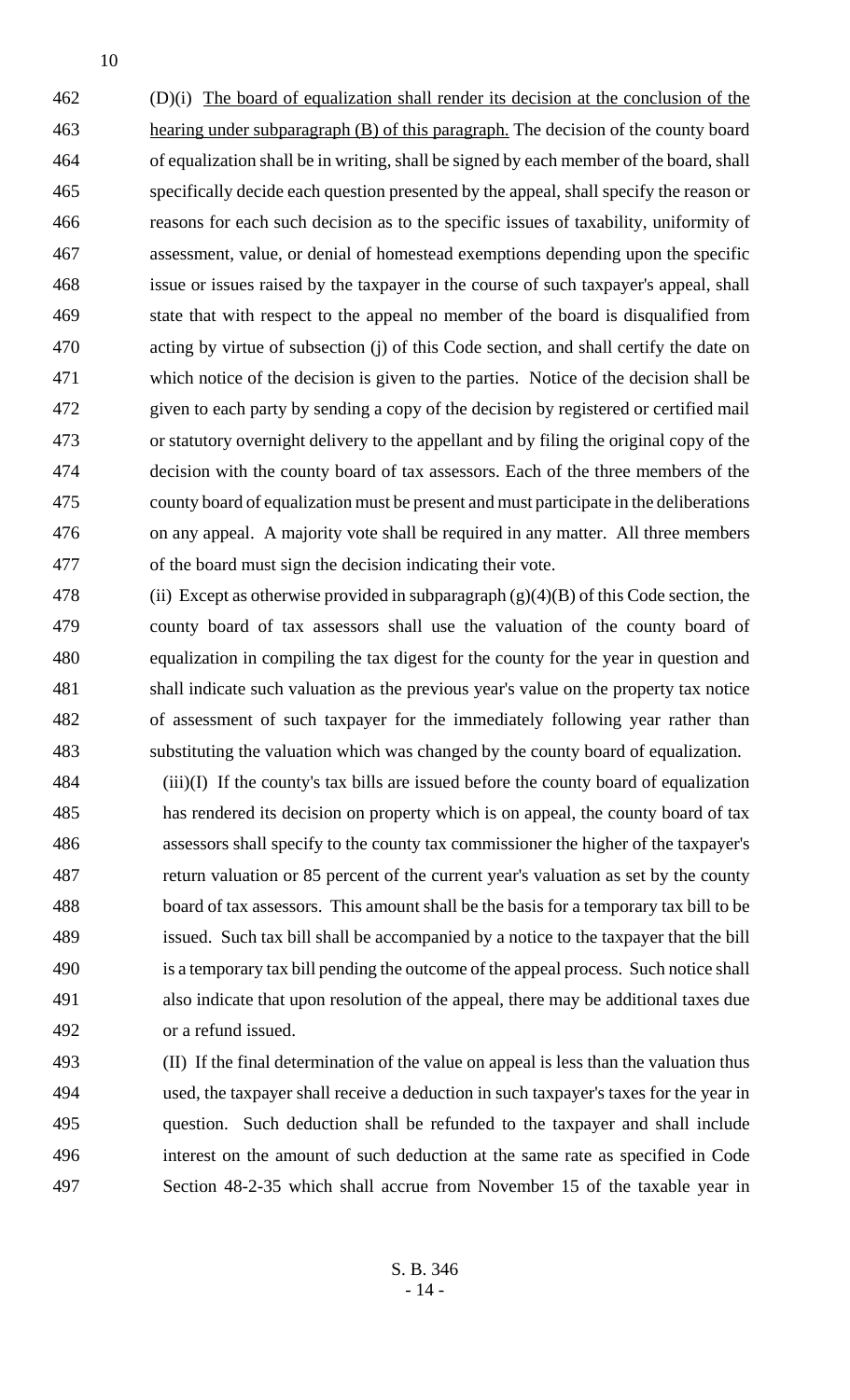question or the date the final installment of the tax was due or was paid, whichever 499 is later. In no event shall the amount of such interest exceed \$150.00.

 (III) If the final determination of value on appeal is greater than the valuation thus used, the taxpayer shall be liable for the increase in taxes for the year in question due to the increased valuation fixed on appeal with interest at the rate as specified in Code Section 48-2-35. Such interest shall accrue from November 15 of the taxable year in question or the date the final installment of the tax was due to the date the additional taxes are remitted, but in no event shall the amount of such interest exceed \$150.00. Any taxpayer shall be exempt each taxable year from any such interest owed under this subdivision with respect to such taxpayer's homestead property.

509 (7) The county governing authority clerk of the superior court shall furnish the county 510 board of equalization necessary facilities and secretarial and clerical help. The secretary 511 of the county board of tax assessors clerk of the superior court shall see that the records and information of the county board of tax assessors are transmitted to the county board of equalization. The county board of equalization must consider in the performance of its duties the information furnished by the county board of tax assessors and the taxpayer. (8) The taxpayer or his or her agent or representative may submit in support of his or her appeal the most current report of the sales ratio study for the county conducted pursuant to Code Section 48-5-274. The board must consider the study upon any such request.

 (9) If at any time during the appeal process to the county board of equalization and after certification by the county board of tax assessors to the county board of equalization, the county board of tax assessors and the taxpayer mutually agree in writing on the fair market value, then the county board of tax assessors, or the county board of equalization, as the case may be, shall enter the agreed amount in all appropriate records as the fair market value of the property under appeal, and the appeal shall be concluded. The provisions in subsection (c) of Code Section 48-5-299 shall apply to the valuation unless otherwise waived by both parties.

 (e.1)(1) For any dispute involving the value or uniformity of a parcel of nonhomestead real property with a fair market value in excess of \$1 million, at the option of the taxpayer an appeal may be submitted to a hearing officer in accordance with this subsection.

 (2) Individuals desiring to serve as hearing officers and who are either state certified general real property appraisers or state certified residential real property appraisers as classified by the Georgia Real Estate Commission and the Georgia Real Estate Appraisers Board shall complete and submit an application, a list of counties the hearing officer is willing to serve, disqualification questionnaire, and resume and be approved by the Georgia Real Estate Commission and the Georgia Real Estate Appraisers Board to serve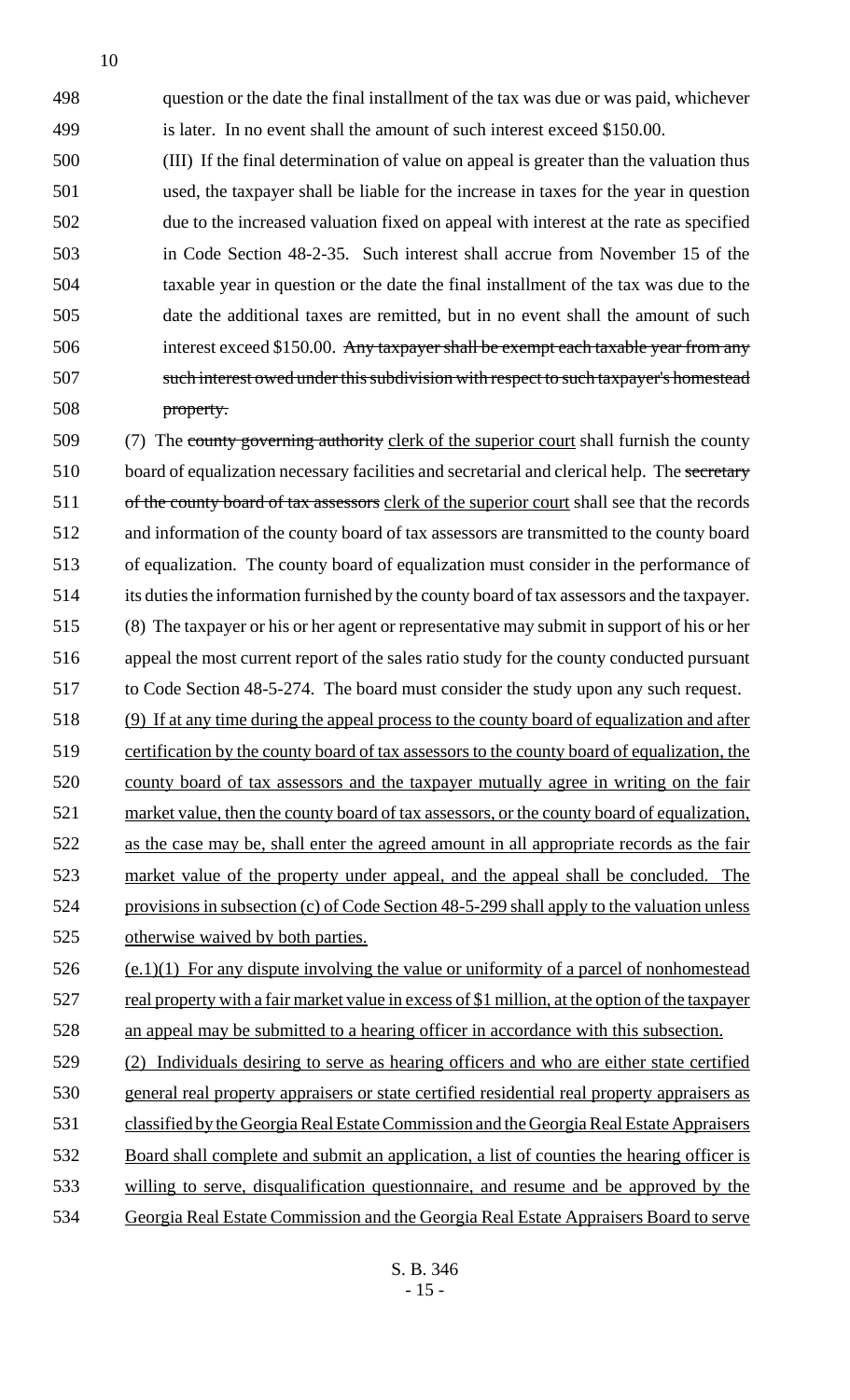as a hearing officer. Such board shall annually publish a list of qualified and approved hearing officers for Georgia. (3) The clerk of the superior court shall furnish any hearing officer so selected the necessary facilities. (4) An appeal shall be effected by e-mailing, if the county board of tax assessors has adopted a written policy consenting to electronic service, or by filing with the county 541 board of tax assessors a notice of appeal to a hearing officer within 45 days from the date of mailing the notice of assessment pursuant to Code Section 48-5-306. A written objection to an assessment of real property received by a county board of tax assessors 544 stating the taxpayer's election to appeal to a hearing officer and showing the location of 545 the real property contained in the assessment notice shall be deemed a notice of appeal 546 by the taxpayer. (5) The county board of tax assessors may for no more than 90 days review the 548 taxpayer's written appeal, and if changes or corrections are made by the county board of 549 tax assessors, the board shall notify the taxpayer in writing of such changes. If within 30 days of the mailing of such notice the taxpayer notifies the county board of tax assessors 551 in writing that such changes or corrections are not acceptable, the county board of tax assessors shall, within 30 days of the date of mailing of such taxpayer's notification, send or deliver the notice of appeal and all necessary papers to the clerk of the superior court. (6) The clerk of superior court shall randomly select from such list a hearing officer who 555 shall have experience or expertise in hearing or appraising the type of property that is the subject of appeal to hear the appeal, unless the taxpayer and the county board of tax assessors mutually agree upon a hearing officer from such list. (7) The hearing officer shall swear in all witnesses, perform the powers, duties, and authority of a county or regional board of equalization, and determine the fair market value of the real property based upon the testimony and evidence presented during the 561 hearing. Any issues other than fair market value and uniformity raised in the appeal shall 562 be preserved for appeal to the superior court. The board of tax assessors shall have the burden of proving its opinion of value and the validity of its proposed assessment by a preponderance of evidence. At the conclusion of the hearing, the hearing officer shall notify both parties of the decision verbally and shall send the taxpayer the decision in writing. (8) The taxpayer or the board of tax assessors may appeal the decision of the hearing officer to the superior court as provided in subsection (g) of this Code section. (9) If, at any time during the appeal under this subsection, the taxpayer and the county board of tax assessors execute a signed written agreement on the fair market value and any other issues raised, the appeal shall terminate as of the date of such signed agreement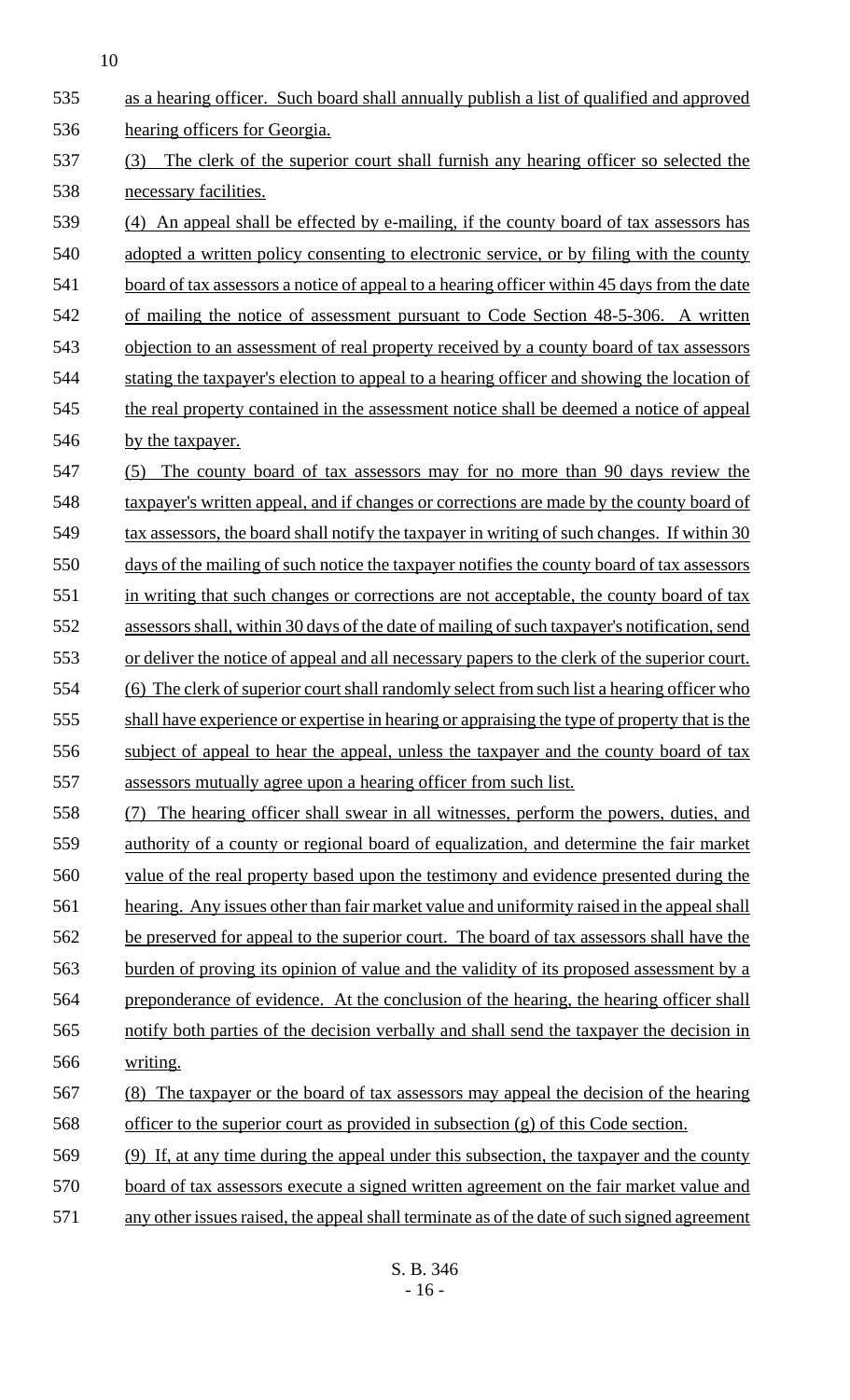and the fair market value as set forth in such agreement shall become final and subsection (c) of Code Section 48-5-299 shall apply. The provisions contained in this paragraph may be waived at any time by written consent of the taxpayer and the county board of tax assessors.

 (10) Each hearing officer shall be compensated by the county for time expended in 577 considering appeals. The compensation shall be paid at a rate of not less than \$25.00 per hour as determined by the county governing authority. Compensation pursuant to this paragraph shall be paid from the county treasury upon certification by the hearing officer of the hours expended in hearing of appeals. The attendance at any training required by 581 the commissioner shall be part of the qualifications of the hearing officer, and any nominal cost of such training shall be paid by the hearing officer. If the clerk of superior court, after diligent search, cannot find a qualified hearing officer who is willing to serve, 584 the clerk of the superior court shall notify the county board of tax assessors in writing. The county board of tax assessors shall then certify the appeal to the county or regional board of equalization.

 (11) The commissioner shall promulgate rules and regulations for the proper administration of this subsection, including but not limited to a uniform appeal form; qualifications; training, including an eight-hour course on Georgia property law, Georgia evidence law, preponderance of evidence, burden of proof, credibility of the witnesses, and weight of evidence; disqualification questionnaire; selection; removal; and any other 592 matters necessary to the proper administration of this subsection. The commissioner shall seek input from all interested parties prior to such promulgation."

"(g) *Appeals to the superior court.*

595 (1) The taxpayer or, except as otherwise provided in this paragraph and except for a determination of value by an arbitrator pursuant to paragraph (4) of subsection (f) of this 597 <del>Code section,</del> the county board of tax assessors may appeal decisions of the county board 598 of equalization<del>, the arbitrator, or the arbitrators,</del> or hearing officer, as applicable, to the 599 superior court of the county in which the property lies. By mutual written agreement, the taxpayer and the county board of tax assessors may waive an appeal to the county board of equalization and initiate an appeal under this subsection. A county board of tax assessors shall not appeal a decision of the county board of equalization or arbitrator or 603 board of arbitration hearing officer, as applicable, other than an arbitration pursuant to 604 paragraph (4) of subsection (f) of this Code section changing an assessment by 20 percent or less unless the board of tax assessors gives the county governing authority a written notice of its intention to appeal, and, within ten days of receipt of the notice, the county governing authority by majority vote does not prohibit the appeal. In the case of a joint city-county board of tax assessors, such notice shall be given to the city and county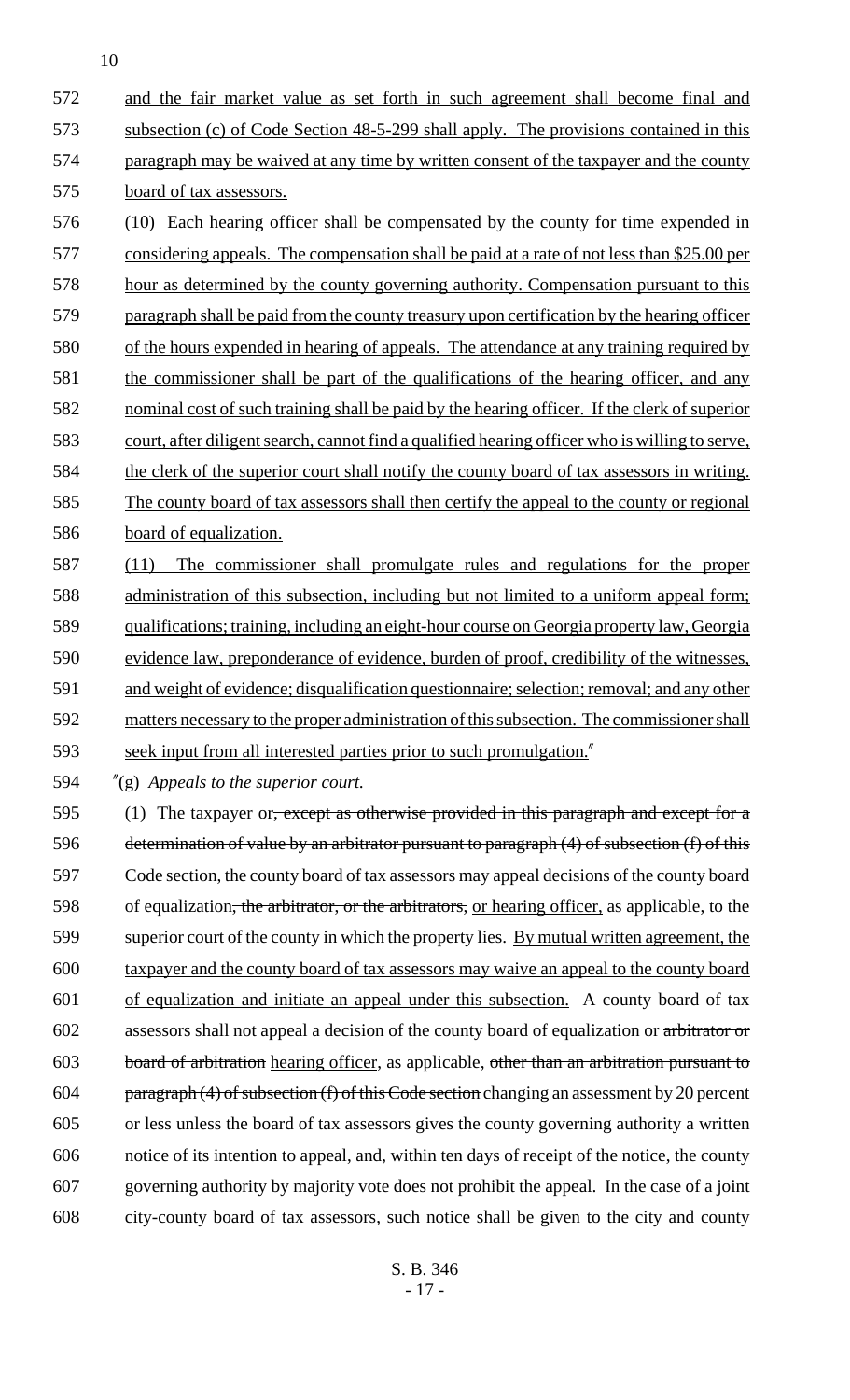governing authorities, either of which may prohibit the appeal by majority vote within the allowed period of time.

 (2) An appeal by the taxpayer as provided in paragraph (1) of this subsection shall be 612 effected by <u>e-mailing, if the county board of tax assessors has adopted a written policy</u> consenting to electronic service, or by mailing to or filing with the county board of tax assessors a written notice of appeal. Any such notice of appeal which is mailed pursuant to this paragraph shall be deemed to be filed as of the date of the United States Postal 616 Service postmark on such notice of appeal. An appeal by the county board of tax assessors shall be effected by giving notice to the taxpayer. The notice to the taxpayer shall be dated and shall contain the name and the last known address of the taxpayer. The notice of appeal shall specifically state the grounds for appeal. The notice shall be mailed or filed within 30 days from the date on which the decision of the county board of 621 equalization <u>or hearing officer</u> is mailed pursuant to subparagraph (e)(6)(D) or 622 paragraph (6) of subsection (e.1) of this Code section or within 30 days from the date on 623 which the arbitration decision is rendered pursuant to subparagraph  $(f)(3)(D)$  of this Code 624 section, whichever is applicable. The county board of tax assessors shall certify to the clerk of the superior court the notice of appeal and any other papers specified by the person appealing including, but not limited to, the staff information from the file used by 627 either the county board of tax assessors, or the county board of equalization, or the hearing officer. All papers and information certified to the clerk shall become a part of the record on appeal to the superior court. At the time of certification of the appeal, the county board of tax assessors shall serve the taxpayer and his or her attorney of record, if any, with a copy of the notice of appeal and with the civil action file number assigned to the appeal. Such service shall be effected in accordance with subsection (b) of Code Section 9-11-5. No discovery, motions, or other pleadings may be filed by the county board of tax assessors in the appeal until such service has been made.

 (3) The appeal shall constitute a de novo action. The board of tax assessors shall have 636 the burden of proving their its opinions of value and the validity of their its proposed assessment by a preponderance of evidence. Upon a failure of the board of tax assessors to meet such burden of proof, the court may, upon motion or sua sponte, authorize the finding that the value asserted by the taxpayer is unreasonable and authorize the determination of the final value of the property.

 $(4)(A)$  The appeal shall be heard before a jury at the first term placed on the court's next available jury or bench trial calendar, at the taxpayer's election, following the filing of the appeal unless continued by the court upon a showing of good cause. If only questions of law are presented in the appeal, the appeal shall be heard as soon as practicable before the court sitting without a jury. Each hearing before the court sitting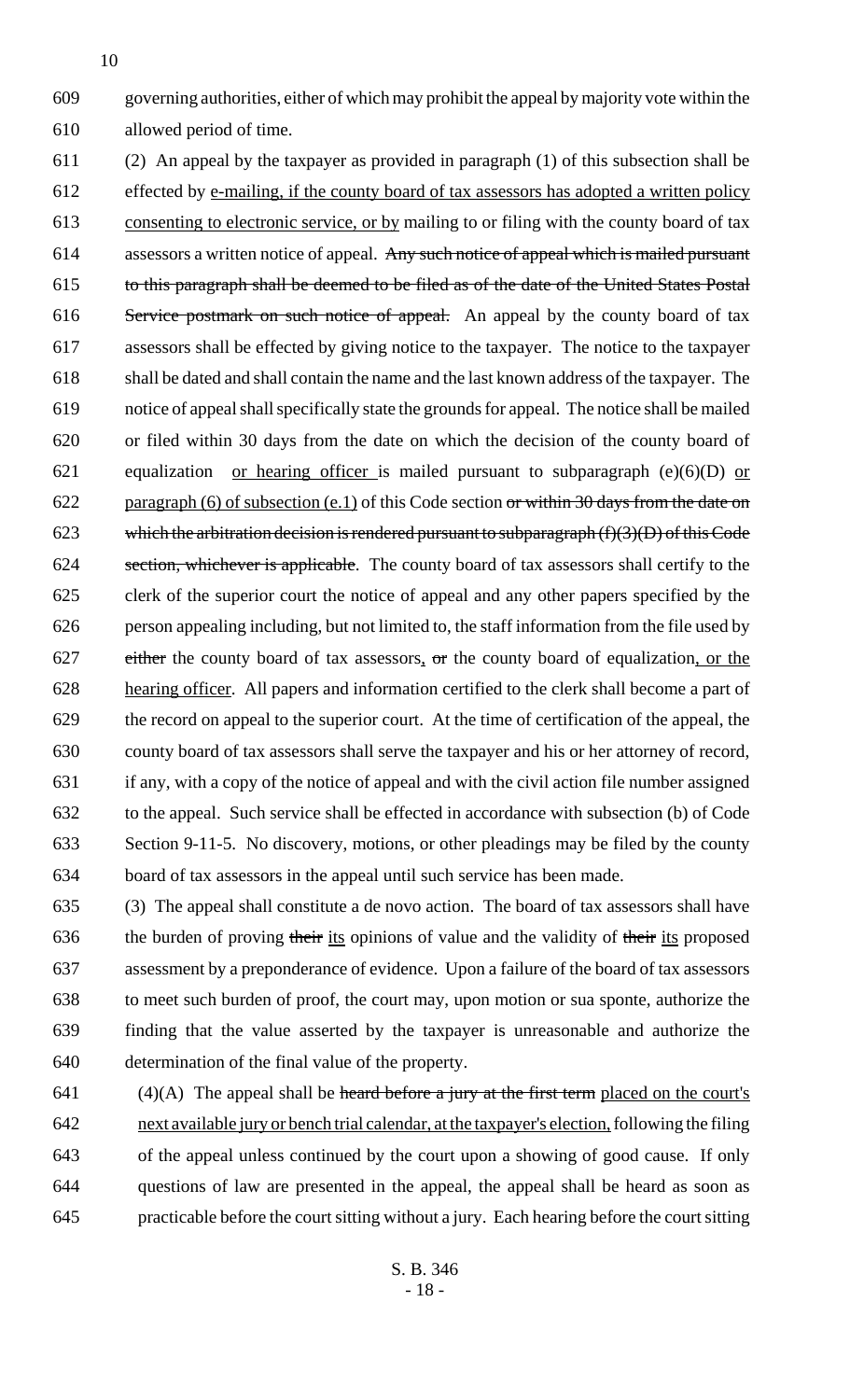without a jury shall be held within 30 days following the date on which the appeal is filed with the clerk of the superior court. The time of any hearing shall be set in consultation with the taxpayer and at a time acceptable to the taxpayer between the hours of 8:00 A.M. and 7:00 P.M. on a business day.

- (B)(i) The county board of tax assessors shall use the valuation of the county board of equalization or the arbitrator or arbitrators hearing officer, as applicable, in compiling the tax digest for the county. If the final determination of value on appeal is less than the valuation set by the county board of equalization, the arbitrator, or the arbitrators or hearing officer, as applicable, the taxpayer shall receive a deduction in such taxpayer's taxes for the year in question. Such deduction shall be refunded to the taxpayer and shall include interest on the amount of such deduction at the same rate as specified in Code Section 48-2-35 which shall accrue from November 15 of the taxable year in question or the date the final installment of the tax was due or was paid, whichever is later. In no event shall the amount of such interest exceed \$150.00. (ii) If the final determination of value on appeal is 80 percent or less of the valuation set by the county board of equalization or hearing officer as to commercial property, or 85 percent or less of the valuation set by the county board of tax assessors as to other property, the taxpayer, in addition to the interest provided for by this paragraph, shall recover costs of litigation and reasonable attorney's fees incurred in the action. This division shall not apply when the property owner has failed to return for taxation 666 the property that is under appeal.
- (iii) If the final determination of value on appeal is greater than the valuation set by 668 the county board of equalization<del>, the arbitrator, or the arbitrators</del> or hearing officer, as applicable, the taxpayer shall be liable for the increase in taxes for the year in question due to the increased valuation fixed on appeal with interest at the same rate as specified in Code Section 48-2-35. Such interest shall accrue from November 15 of the taxable year in question or the date the final installment of tax was due to the date the additional taxes are remitted, but in no event shall the amount of such interest exceed \$150.00. Any taxpayer shall be exempt each taxable year from any such interest owed under this subparagraph with respect to such taxpayer's homestead property.
- (h) *Recording of interviews.* In the course of any assessment, appeal, or arbitration, or any 678 related proceeding, the taxpayer shall be entitled to make audio recordings of any interview with any officer or employee of the taxing authority relating to the valuation of the taxpayer's property subject to such assessment, appeal, arbitration, or related proceeding, at the taxpayer's expense and with equipment provided by the taxpayer, and no such officer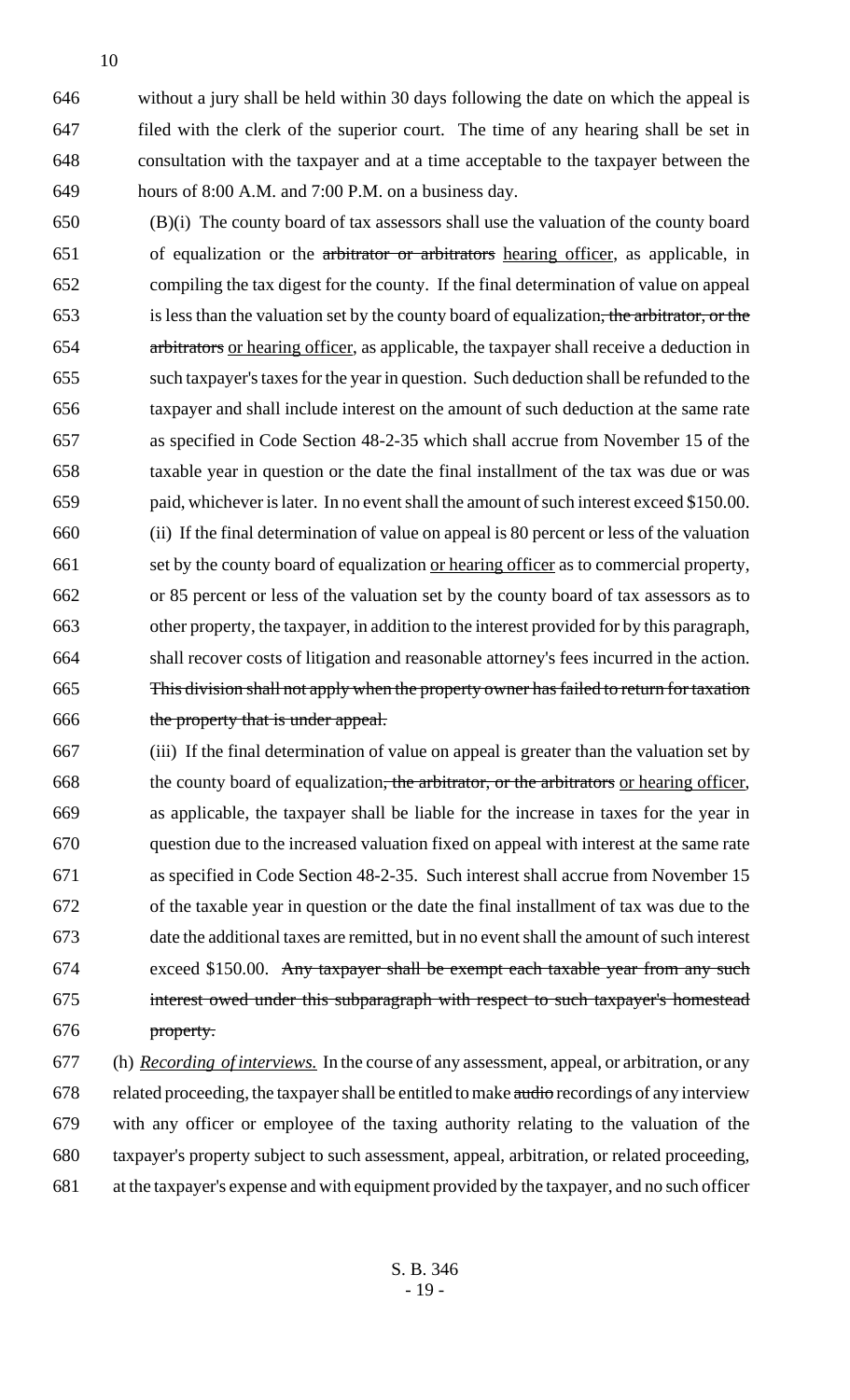or employee may refuse to participate in an interview relating to such valuation for reason

of the taxpayer's choice to record such interview."

"(j) *Disqualification.*

 (1) No member of the county board of equalization and no hearing officer shall serve with respect to any appeal concerning which he or she would be subject to a challenge for cause if he or she were a member of a panel of jurors in a civil case involving the same subject matter.

 (2) The parties to an appeal to the county board of equalization or to a hearing officer shall file in writing with the appeal, in the case of the person appealing, or, in the case of the county board of tax assessors, with the certificate transmitting the appeal, questions relating to the disqualification of members of the county board of equalization or hearing officer. Each question shall be phrased so that it can be answered by an affirmative or negative response. The members of the county board of equalization or hearing officer shall, in writing under oath within two days of their receipt of the appeal, answer the 696 questions and any question which may be adopted pursuant to subparagraph (e) $\left(5\right)(B)$  (1)(D) of this Code section. Answers of the county board of equalization or hearing officers shall be part of the decision of the board or hearing officer and shall be served on each party by first-class mail. Determination of disqualification shall be made by the judge of the superior court upon the request of any party when the request is made within two days of the response of the board or hearing officer to the questions. The time 702 prescribed under subparagraph (e)(6)(A) of this Code section shall be tolled pending the determination by the judge of the superior court."

 "(l) *Military service*. In the event of the absence of an individual from such individual's residence because of duty in the armed forces, the filing requirements set forth in 706 subparagraph (e)(2)(A) of this Code section and paragraph (2) (3) of subsection (f) of this Code section shall be tolled for a period of 90 days. During this period any member of the immediate family of the individual, or a friend of the individual, may notify the tax receiver or the tax commissioner of the individual's absence due to military service and submit written notice of representation for the limited purpose of the appeal. Upon receipt of this notice, the tax receiver or the tax commissioner shall initiate the appeal.

 (m) *Refunds.* In the event a refund is owed to the taxpayer, such refund shall be paid to the taxpayer within 60 days of the last date upon which an appeal may be filed, or the date the final determination of value is established on appeal, whichever is later. Any refund paid after the sixtieth day shall accrue interest from the sixtieth day until paid with interest at the same rate as specified in Code Section 48-2-35.

- (n) *Service of notice.* A notice of appeal to a board of tax assessors under subsection (e),
- (e.1), (f), or (g) of this Code section shall be deemed filed as of the date of the United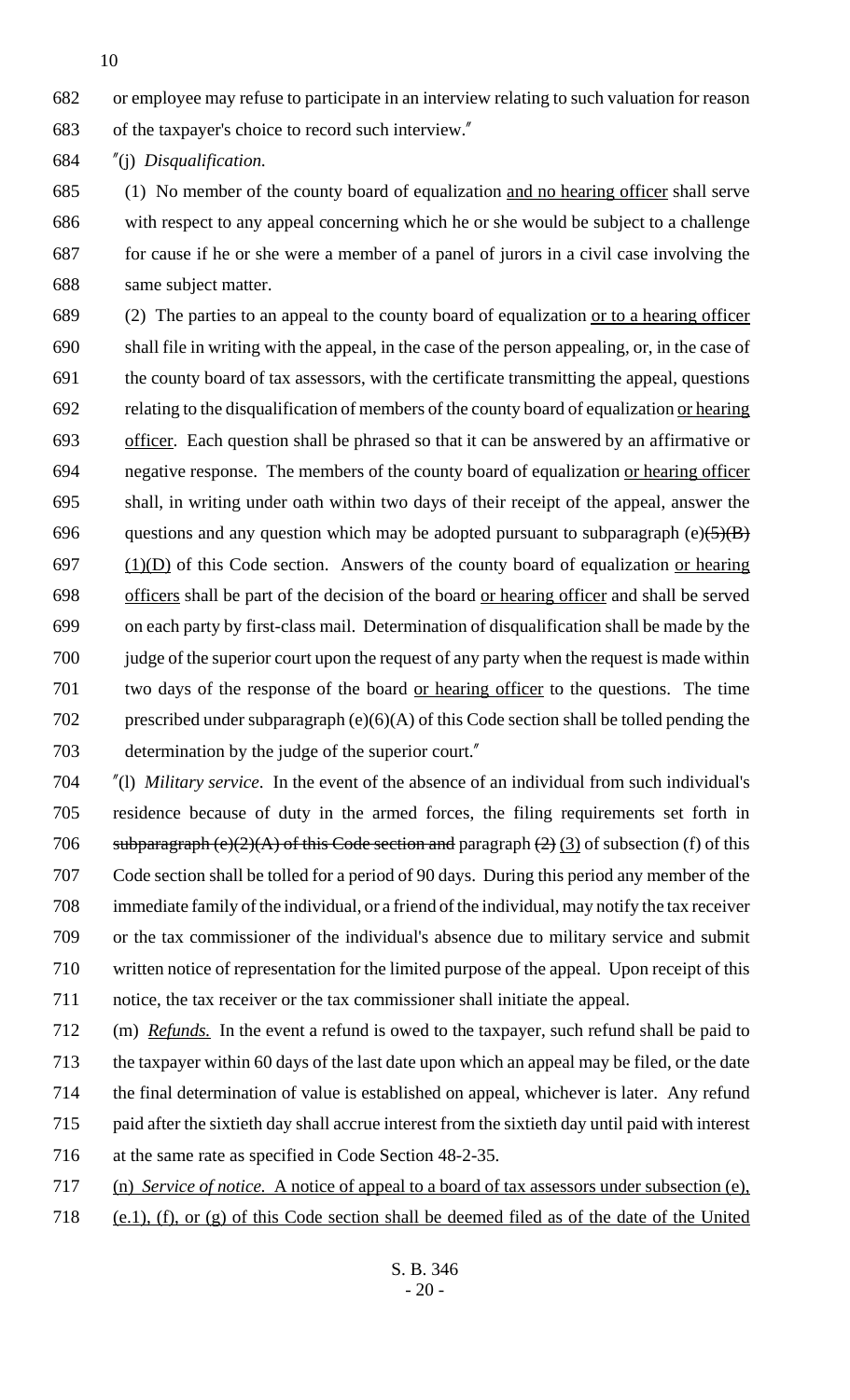| 719        | States Postal Service postmark, receipt of delivery by statutory overnight delivery, or, if                                                                                                    |
|------------|------------------------------------------------------------------------------------------------------------------------------------------------------------------------------------------------|
| 720        | the board of tax assessors has adopted a written policy consenting to electronic service, by                                                                                                   |
| 721        | transmitting a copy to the board of tax assessors via e-mail in portable document format                                                                                                       |
| 722        | using all e-mail addresses provided by the board of tax assessors and showing in the subject                                                                                                   |
| 723        | line of the e-mail message the words 'STATUTORY ELECTRONIC SERVICE' in capital                                                                                                                 |
| 724        | letters. Service by mail, statutory overnight delivery, or electronic transmittal is complete                                                                                                  |
| 725        | upon such service. Proof of service may be made within 45 days of receipt of the notice                                                                                                        |
| 726        | of current assessment to the taxpayer by certificate of the taxpayer, the taxpayer's attorney,                                                                                                 |
| 727        | or the taxpayer's employee by written admission or by affidavit. Failure to make proof of                                                                                                      |
| 728        | service shall not affect the validity of service.                                                                                                                                              |
| 729        | (o) When a taxpayer authorizes an attorney in writing to act on the taxpayer's behalf, all                                                                                                     |
| 730        | notices required to be provided to the taxpayer regarding hearing times, dates,                                                                                                                |
| 731        | certifications, or official actions shall instead be provided to such attorney."                                                                                                               |
|            |                                                                                                                                                                                                |
| 732        | <b>PART III</b>                                                                                                                                                                                |
| 733        | <b>SECTION 3-1.</b>                                                                                                                                                                            |
|            |                                                                                                                                                                                                |
| 734        | Said title is further amended by revising Code Section 48-5-18, relating to time for making                                                                                                    |
| 735        | returns, as follows:                                                                                                                                                                           |
| 736        | $"48-5-18.$                                                                                                                                                                                    |
| 737        | (a) Except as otherwise provided in this Code section, each Each tax commissioner and                                                                                                          |
| 738        | tax receiver shall open his <u>or her</u> books for the return of <u>real or personal property ad</u>                                                                                          |
| 739        | valorem taxes on January 1 and shall close his those books on April 1 of each year.                                                                                                            |
| 740        | (b) Reserved.                                                                                                                                                                                  |
| 741        | (c) Reserved.                                                                                                                                                                                  |
| 742        | (d) Reserved.                                                                                                                                                                                  |
| 743        | (e) Reserved.                                                                                                                                                                                  |
| 744        | (f) Reserved.                                                                                                                                                                                  |
| 745        | $(g)$ Reserved.                                                                                                                                                                                |
| 746        | (h) In all counties having a population of not less than $100,000$ nor more than $103,000$                                                                                                     |
| 747        | according to the United States decennial census of 2000 or any future such census, the                                                                                                         |
| 748        |                                                                                                                                                                                                |
| 749        | officer authorized to receive tax returns shall open his books for the return of taxes on                                                                                                      |
|            | January 1 and shall close them on March 1 of each year.                                                                                                                                        |
| 750        | (i) In all counties having therein the greater part of a city having a population of more than                                                                                                 |
| 751<br>752 | 350,000 according to the United States decennial census of 1970 or any future such census,<br>the officers authorized to receive tax returns for all such cities and counties shall open their |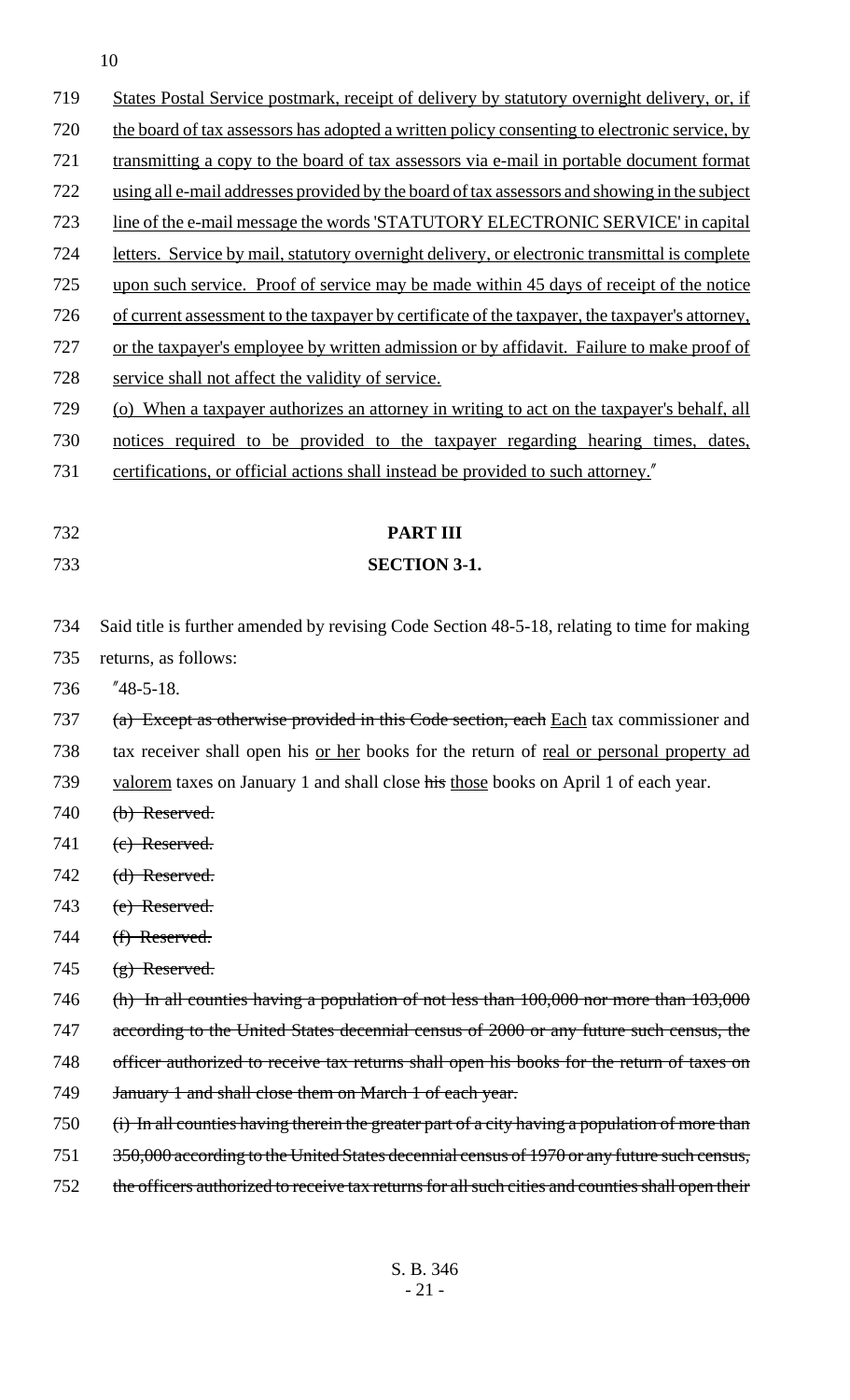| 753 | books for the return of taxes on January 2 of each year and shall close them on March 1 of    |
|-----|-----------------------------------------------------------------------------------------------|
| 754 | each year.                                                                                    |
| 755 | $(i)$ Reserved.                                                                               |
| 756 | $(k)$ Unless a different date is provided therefor under subsections (b) through (j) of this  |
| 757 | Code section, in each county or municipality providing for the collection and payment of      |
| 758 | ad valorem taxes in installments pursuant to Code Section 48-5-23 or any other law, the       |
| 759 | person authorized to receive tax returns shall open his books for the return of taxes on      |
| 760 | January 1 and close them no sooner than March 1 and no later than April 1 of each year.       |
| 761 | Unless the governing authority of a county or municipality subject to this subsection         |
| 762 | establishes by the last day of February of any year a date for closing books in that year for |
| 763 | the return of taxes in that county or municipality, which date is authorized by this          |
| 764 | subsection, the date for closing such books in that year shall be the date such books were    |
| 765 | required to be closed in the immediately preceding year."                                     |
|     |                                                                                               |
| 766 | <b>PART IV</b>                                                                                |
| 767 | <b>SECTION 4-1.</b>                                                                           |
|     |                                                                                               |
| 768 | Said title is further amended in Code Section 48-5-13 by replacing the reserved designation   |
| 769 | with the following:                                                                           |
| 770 | $"48-5-13.$                                                                                   |
| 771 | Reserved. (a) As used in this Code section, the term 'local tax officials and staff' means:   |
| 772 | (1) All county tax collectors and county tax commissioners;                                   |
| 773 | (2) All county appraisers and county appraisal staff; and                                     |
| 774 | (3) All members of county boards of tax assessors.                                            |
| 775 | (b) The commissioner shall prepare, instruct, operate, and administer courses of instruction  |
| 776 | deemed necessary to provide training of and continuing education to all local tax officials   |
| 777 | and staff and members of the county boards of equalization. Course materials for such         |
| 778 | training shall be reviewed not less than once every five years and updated if necessary. All  |
| 779 | such training materials shall be made available online, and the commissioner shall            |
| 780 | determine what training may be offered or available online instead of attended in person      |
| 781 | in order to reduce the cost to taxpayers to pay for such training.                            |
| 782 | (c) All such courses of instruction shall be open and made available by the commissioner      |
| 783 | to the public upon request and upon payment of such reasonable instruction fee as set by      |
| 784 | the commissioner and upon available space as determined by the commissioner.                  |
| 785 | (d) The commissioner is authorized to work with any organization or other professionals       |
| 786 | with expertise in providing instruction in property tax administration, property taxation, or |
| 787 | related matters."                                                                             |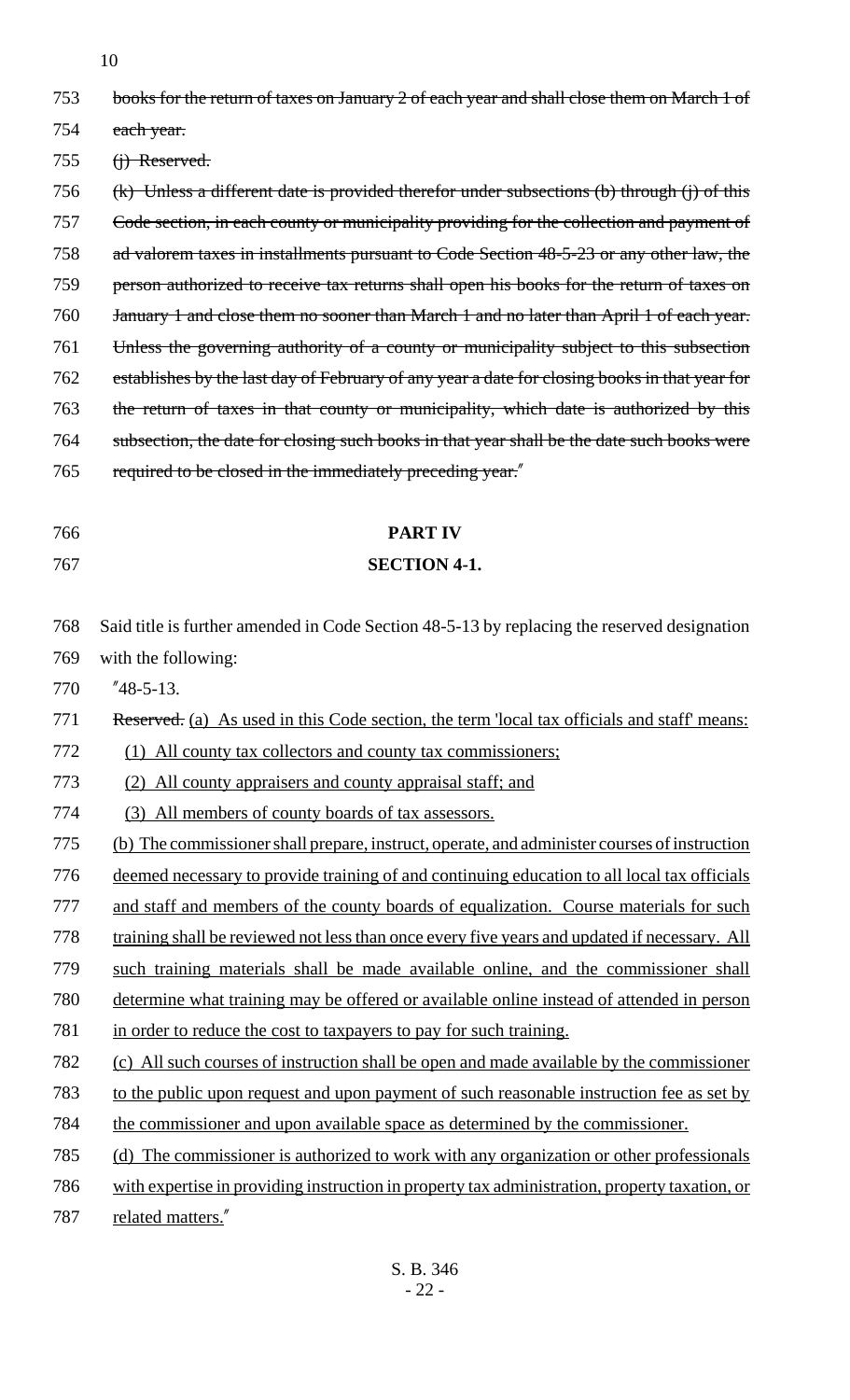| 788 | <b>SECTION 4-2.</b>                                                                            |
|-----|------------------------------------------------------------------------------------------------|
| 789 | Said title is further amended by revising Code Section 48-5-291, relating to qualification and |
| 790 | training of members of county boards of tax assessors, as follows:                             |
| 791 | $"48-5-291.$                                                                                   |
| 792 | (a) No individual shall serve as a member of the county board of tax assessors who:            |
| 793 | $(1)$ Is less than 21 years of age;                                                            |
| 794 | (2) Fails to make his or her residence within the county within six months after taking        |
| 795 | the oath of office as a member of the board;                                                   |
| 796 | (3) Does not hold a high school diploma or its equivalent. An individual who has held          |
| 797 | an equivalent responsible position of employment for a period of five years shall not be       |
| 798 | required to meet the high school education requirement provided in this paragraph. The         |
| 799 | commissioner is authorized to specify by regulation the types of employment qualifying         |
| 800 | as equivalent responsible positions of employment under the terms of this paragraph;           |
| 801 | (4) Has not successfully completed 40 hours of training either prior to or within 180 days     |
| 802 | of appointment as provided in subsection (b) of this Code section;                             |
| 803 | (5) Has not obtained and maintained a certificate issued by the commissioner; and              |
| 804 | (6) In addition to the training required in paragraph (4) of this Code section, does not       |
| 805 | successfully complete an additional 40 hours of approved appraisal courses as provided         |
| 806 | in subsection (b) of this Code section during each two calendar years of tenure as a           |
| 807 | member of the county board of tax assessors.                                                   |
| 808 | (b) Approved appraisal courses shall be courses of instruction covering the basic principles   |
| 809 | of appraisal and assessing of all classes and types of property including instruction in the   |
| 810 | fundamentals of Georgia law covering the appraisal and assessing of property for ad            |
| 811 | valorem tax purposes as prescribed and designated by the commissioner pursuant to Code         |
| 812 | Section 48-5-13. To ensure that the assessment functions are performed in a professional       |
| 813 | manner by competent assessors, meeting clearly specified professional qualifications, the      |
| 814 | commissioner shall develop, approve, and administer courses of instruction designed to         |
| 815 | qualify applicants or tax assessors under this Code section and to specify qualification       |
| 816 | requirements for certification. The commissioner may contract with any professional            |
| 817 | appraisal organization or firm or institution of higher education in this state to provide the |
| 818 | necessary courses of instruction or any part of any such course pursuant to Code Section       |
| 819 | $48 - 5 - 13$ .                                                                                |
| 820 | (a) The commissioner shall promulgate such rules and requisions as may be necessary for        |

 (c) The commissioner shall promulgate such rules and regulations as may be necessary for 821 the administration of this Code section."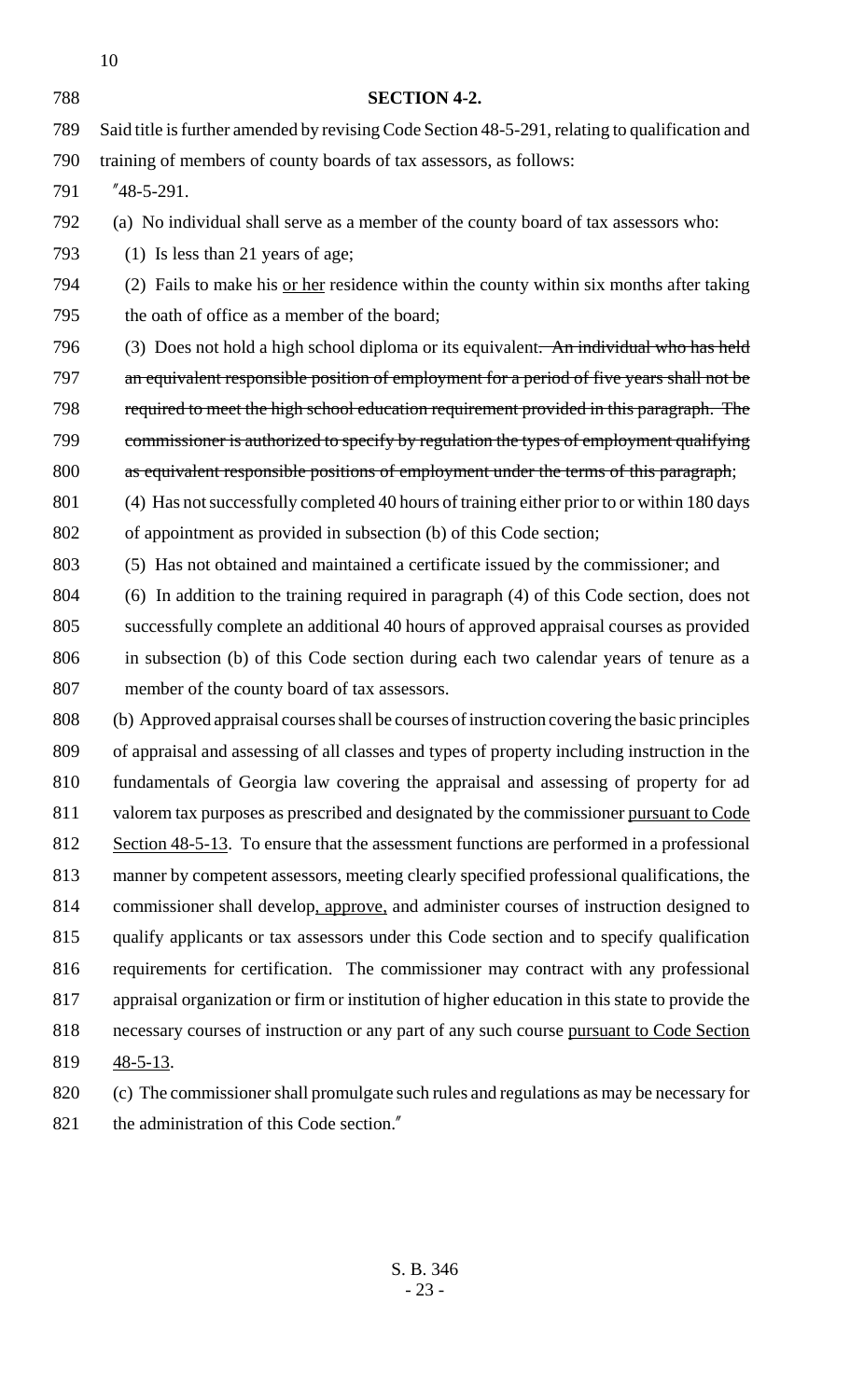#### **SECTION 4-3.**

 Said title is further amended by revising paragraph (2) of subsection (b) of Code Section 48-5-311, relating to creation of county boards of equalization, as follows:

 $\frac{1}{2}(2)(A)$  Within the first year after a member's initial appointment to the board of equalization on or after January 1, 1981, each member shall satisfactorily complete not less than 40 hours of instruction in appraisal and equalization processes and procedures, as prepared and required by the commissioner pursuant to Code Section 48-5-13. The failure of any member to fulfill the requirements of this subparagraph shall render that member ineligible to serve on the board; and the vacancy created thereby shall be filled in the same manner as other vacancies on the board are filled.

 (B) No person shall be eligible to hear an appeal as a member of a board of 833 equalization on or after January 1, 1995 2011, unless prior to hearing such appeal, that person shall satisfactorily complete the 40 hours of instruction in appraisal and equalization processes and procedures required under subparagraph (A) of this paragraph. Any person appointed to such board shall be required to complete annually a continuing education requirement of at least eight hours of instruction in appraisal and equalization procedures, as prepared and required by the commissioner pursuant to 839 Code Section 48-5-13. The failure of any member to fulfill the requirements of this subparagraph shall render that member ineligible to serve on the board; and the vacancy created thereby shall be filled in the same manner as other vacancies on the board are filled."

## **PART V SECTION 5-1.**

# Said title is further amended in Code Section 48-5-2, relating to definitions, by adding new

paragraphs to read as follows:

- "(.1) 'Arm's length, bona fide sale' means a transaction which has occured in good faith without fraud or deceit carried out by unrelated or unaffiliated parties, as by a willing
- buyer and a willing seller, each acting in his or her own self-interest, including but not
- limited to a distress sale, short sale, bank sale, or sale at public auction."
- 

### **SECTION 5-2.**

 Said title is further amended in Code Section 48-5-2, relating to definitions regarding ad valorem taxation of property, by revising the introductory language of paragraph (3) preceding subparagraph (A) as follows: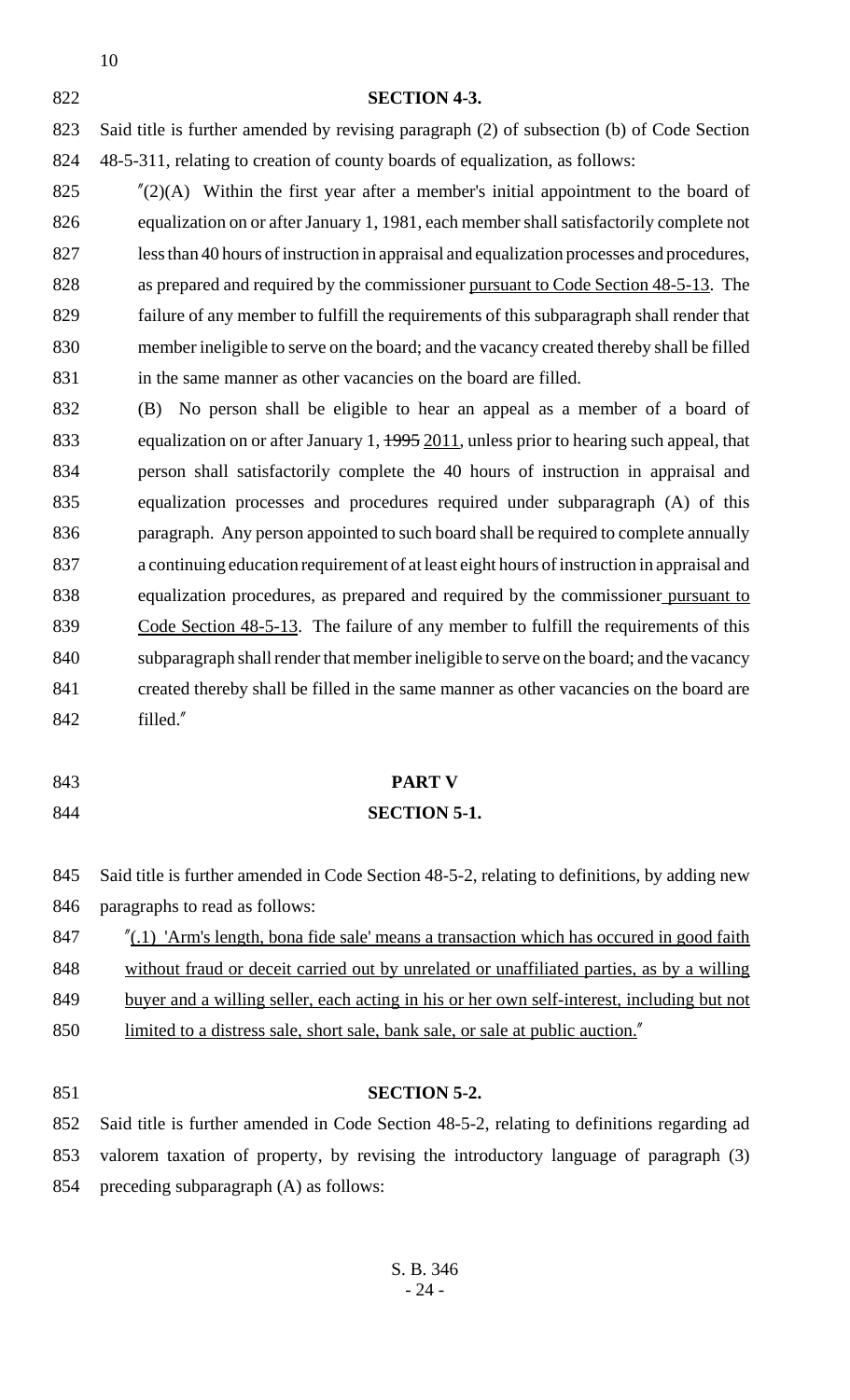"(3) 'Fair market value of property' means the amount a knowledgeable buyer would pay 856 for the property and a willing seller would accept for the property at an arm's length, bona 857 fide sale. The income approach, if data is available, shall be considered in determining 858 the fair market value of income-producing property. Notwithstanding any other provision of this chapter to the contrary, the transaction amount of the most recent arm's length, 860 bona fide sale in any year shall be the maximum allowable fair market value for the next 861 taxable year. With respect to the valuation of equipment, machinery, and fixtures when no ready market exists for the sale of the equipment, machinery, and fixtures, fair market value may be determined by resorting to any reasonable, relevant, and useful information available, including, but not limited to, the original cost of the property, any depreciation or obsolescence, and any increase in value by reason of inflation. Each tax assessor shall have access to any public records of the taxpayer for the purpose of discovering such information."

### **SECTION 5-3.**

 Said Code section is further amended in paragraph (3) by revising subparagraph (B) as follows:

- 871  $\blacksquare$  (B) The tax assessor shall consider apply the following criteria in determining the fair market value of real property:
- 873 (i) Existing zoning of property;
- (ii) Existing use of property, including any restrictions or limitations on the use of property resulting from state or federal law or rules or regulations adopted pursuant 876 to the authority of state or federal law;
- (iii) Existing covenants or restrictions in deed dedicating the property to a particular use;
- (iv) Foreclosure sales, bank Bank sales, other financial institution owned sales, or distressed sales, or any combination thereof, of comparable real property;
- (v) Decreased value of the property based on limitations and restrictions resulting 882 from the property being in a conservation easement; and
- (vi) Any other existing factors provided by law or by rule and regulation of the commissioner deemed pertinent in arriving at fair market value."

 **SECTION 5-4.** Said Code section is further amended in paragraph (3) by adding a new subparagraph to read as follows: "(B.2) In determining the fair market value of real property, the tax assessor shall not include the value of any intangible assets used by a business, wherever located,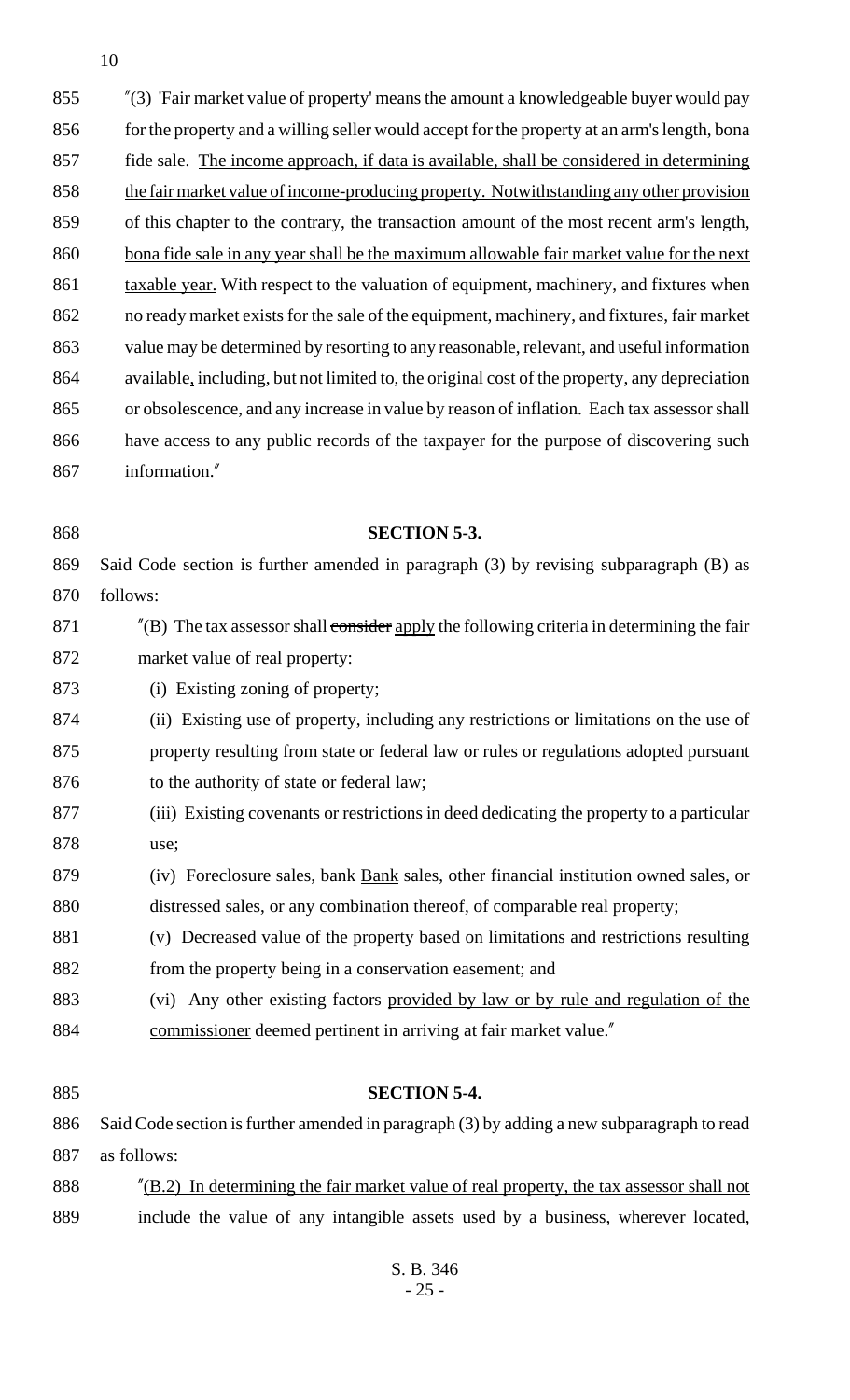890 including patents, trademarks, trade names, customer agreements, and merchandising 891 agreements." 892 **PART VI** 893 **SECTION 6-1.** 894 Said title is further amended by revising subsection (f) of Code Section 48-5-311, relating 895 to county boards of equalization and appeals of ad valorem taxes, as follows: 896 "(f) *Arbitration.* 897 (1) As used in this subsection, the term 'certified appraisal' means an appraisal or 898 appraisal report given, signed, and certified as such by a real property appraiser as 899 classified by the Georgia Real Estate Commission and the Georgia Real Estate Appraisers 900 Board. 901 (2) At the option of the taxpayer an appeal shall be submitted to arbitration in accordance 902 with this subsection. 903 (2) Following an election by the taxpayer under paragraph (1) of this subsection, an 904 arbitration appeal shall be effected by the taxpayer's filing a written notice of arbitration 905 with the county board of tax assessors. The notice of arbitration shall specifically state 906 the grounds for arbitration. The notice shall be filed within 45 days from the date of 907 mailing the notice pursuant to Code Section 48-5-306 except that for counties or 908 municipal corporations providing for the collection and payment of ad valorem taxes in 909 installments the time for filing the notice of appeal shall be 30 days. The county board 910 of tax assessors shall certify to the clerk of the superior court the notice of arbitration and 911 any other papers specified by the person seeking arbitration including, but not limited to, 912 the staff information from the file used by the county board of tax assessors. All papers 913 and information certified to the clerk shall become a part of the record on arbitration. 914 Within 15 days of the filing of the certification to the clerk of the superior court, the judge 915 shall issue an order authorizing the arbitration and appointing a referee. 916 (3) The arbitration of the correctness of the decision of the county board of tax assessors 917 shall be conducted pursuant to the procedures outlined in Article 2 of Chapter 9 of Title 9 918 with the following exceptions: 919 (A) If both parties agree, the matter may be submitted to a single arbitrator. If both 920 parties agree, the referee may serve as the single arbitrator; 921 (B) If the parties do not agree to a single arbitrator, then three arbitrators shall hear the 922 appeal. Such arbitrators shall be appointed as provided in Code Section 9-9-67. If one 923 or both parties are unable to select an arbitrator, the appeal shall be heard by a single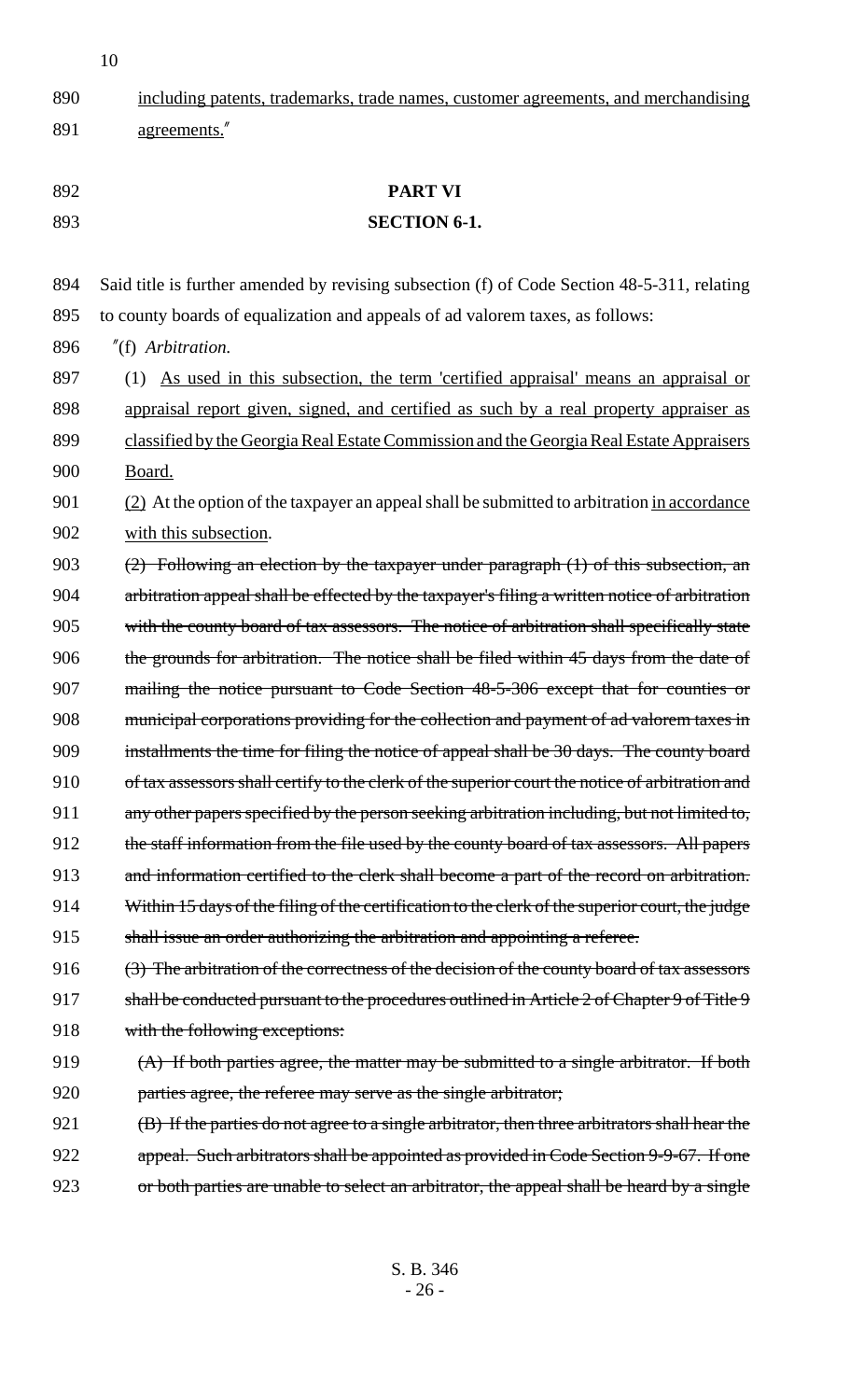924 arbitrator who shall be appointed by the judge of the superior court as provided in Code 925 Section 9-9-67;

926  $\left( \frac{C}{C} \right)$  In order to be qualified to serve as an arbitrator, a person must be at least a 927 registered real estate appraiser as classified by the Georgia Real Estate Appraisers 928 Board;

929 (D) The arbitrator or a majority of the arbitrators, as applicable, within 30 days after 930 their appointment shall render a decision regarding the correctness of the decision of 931 the county board of tax assessors and, if correction of the decision is required, regarding 932 the extent and manner in which the decision should be corrected. The decision of the 933 arbitrator or arbitrators, as applicable, may be appealed to the superior court in the same 934 manner as a decision of the board of equalization;

935 (E) The taxpayer shall be responsible for the fees and costs of such taxpayer's arbitrator 936 and the county shall be responsible for the fees and costs of such county's arbitrator. 937 The two parties shall each be responsible for one-half of the fees and costs of the third 938 arbitrator. In the event the appeal is submitted to a single arbitrator, the two parties 939 shall each be responsible for one-half of the fees and costs of such arbitrator; and

940 (F) The board of tax assessors shall have the burden of proving their opinions of value 941 and the validity of their proposed assessment by a preponderance of evidence.

942 (4) For any dispute involving the value of real property, at the option of the taxpayer, an appeal may be submitted to binding arbitration in accordance with this paragraph:  $(3)(A)$  Following an election by the taxpayer to use the binding arbitration provisions 945 of this subsection, a binding arbitration appeal shall be effected by the taxpayer by e-mailing, if the county board of tax assessors has adopted a written policy consenting to electronic service, or by filing a written notice of arbitration appeal with the county board of tax assessors. The notice of arbitration appeal shall specifically state the grounds for arbitration. The notice shall be filed within 45 days from the date of 950 mailing the notice pursuant to Code Section 48-5-306 except that for counties or municipal corporations providing for the collection and payment of ad valorem taxes 952 in installments, the time for filing the notice of appeal shall be 30 days. Within ten days of receipt of a taxpayer's notice of arbitration appeal, the board of tax assessors shall send to the taxpayer an acknowledgment of receipt of the appeal; a notice that the taxpayer must, within 45 days of the filing of the notice, provide to the board of assessors for consideration a copy of a certified appraisal; and a confirmation of the amount of the filing fees, if any, required under Code Section 15-6-77 and notice that within 45 days the taxpayer shall pay to the clerk of the superior court the fees. Failure of the taxpayer to provide such certified appraisal and filing fees within such 45 days shall terminate the appeal unless the taxpayer within such 45 day period elects to have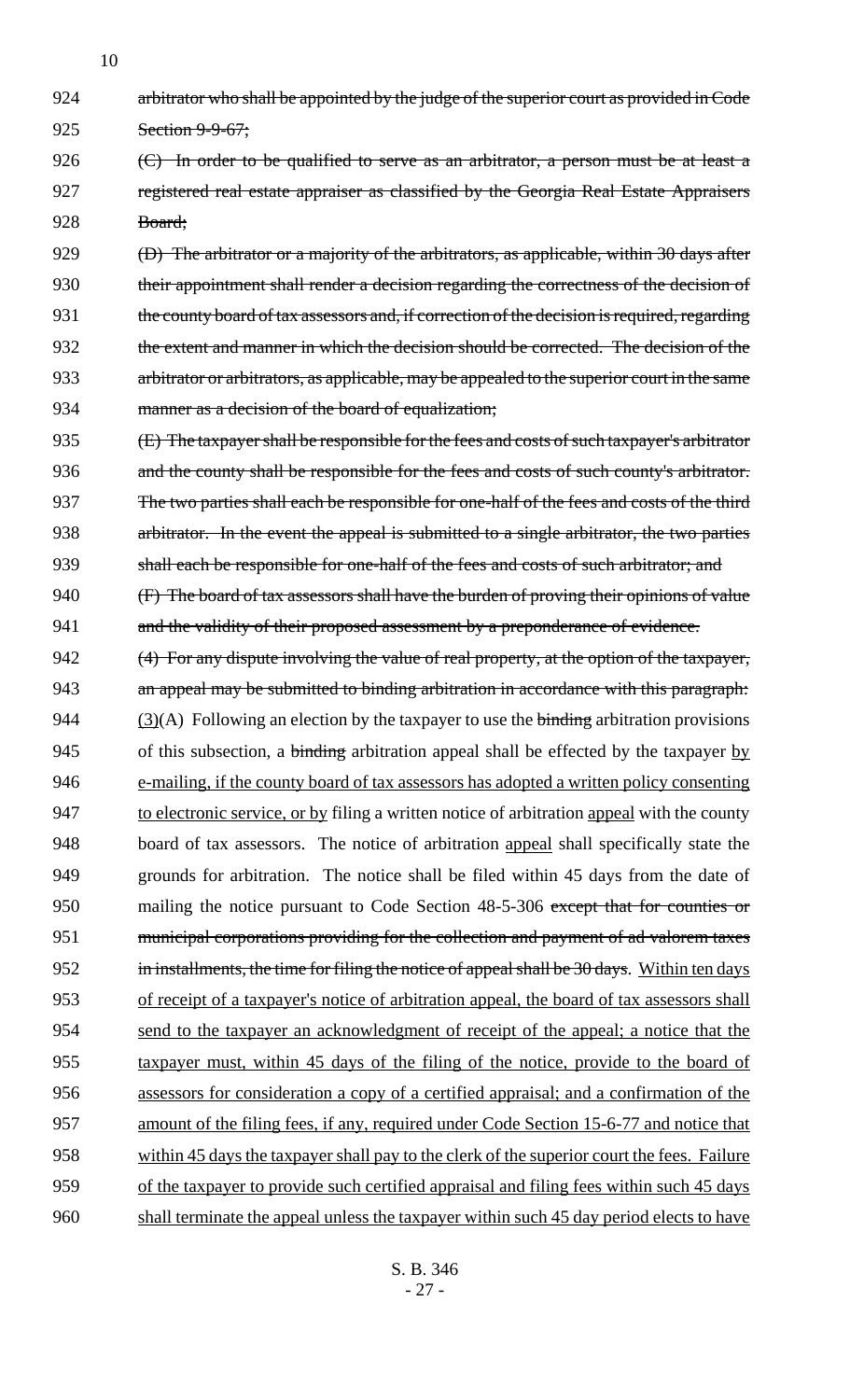961 the appeal forwarded to the board of equalization. Prior to appointment of the arbitrator 962 and within  $30\overline{45}$  days of filing the notice of appeal, the taxpayer shall provide a copy 963 of the value certified appraisal by a professional real estate appraiser as classified by 964 the Georgia Real Estate Appraisers Board as specified in this paragraph to the board of 965 assessors for consideration. If, within  $30$  Within 45 days of receiving the taxpayer's 966 certified appraisal, the board of assessors accepts shall either accept the taxpayer's 967 appraisal, in which case that value shall become final. If <u>or</u> the county board of tax 968 assessors rejects shall reject the taxpayer's appraisal, in which case the county board of 969 tax assessors shall certify within  $30\frac{45}{10}$  days the appeal to the clerk of the superior court 970 of the county in which the property is located along with any other papers specified by 971 the person seeking arbitration under this subsection, including, but not limited to, the 972 staff information from the file used by the county board of tax assessors. In the event 973 that the county board of tax assessors neither accepts nor rejects the value set out in the 974 certified appraisal within such 45 day period, then the certified appraisal shall become 975 the final value. In any case where a taxpayer properly filed for the 2009 tax year a 976 notice of binding arbitration appeal and provided the required certified appraisal in 977 accordance with this paragraph and the board of assessors neither accepted nor rejected 978 the value set out in such certified appraisal within the 30 day period formerly specified 979 under this subparagraph, then for purposes of the 2009 tax year, the value set forth in 980 the taxpayer's certified appraisal shall be deemed the final value. All papers and 981 information certified to the clerk shall become a part of the record on arbitration. At 982 the time of certification of the appeal, the county board of tax assessors shall serve the 983 taxpayer and the taxpayer's attorney of record, if any, or employee with a copy of the 984 certification along with any other papers specified by the person seeking arbitration 985 along with the civil action file number assigned to the appeal. Within 15 days of filing 986 the certification to the clerk of the superior court, the chief judge of the superior court 987 of the circuit in which the property is located shall issue an order authorizing the 988 arbitration<sub><sub>3</sub>; and</sub> 989 (B) The arbitration shall be conducted pursuant to the following procedure: 990 (i) If the parties agree, the matter shall be submitted to a single arbitrator chosen by

991 the parties. If the parties cannot agree on the single arbitrator, the arbitrator shall be 992 chosen by the chief judge of the superior court of the circuit in which the property is 993 located;

 (ii) In order to be qualified to serve as an arbitrator, a person shall be classified as a State Certified General Property Appraiser state certified general real property 996 appraiser or state certified residential real property appraiser pursuant to the rules and regulations of the Georgia Real Estate Commission and the Georgia Real Estate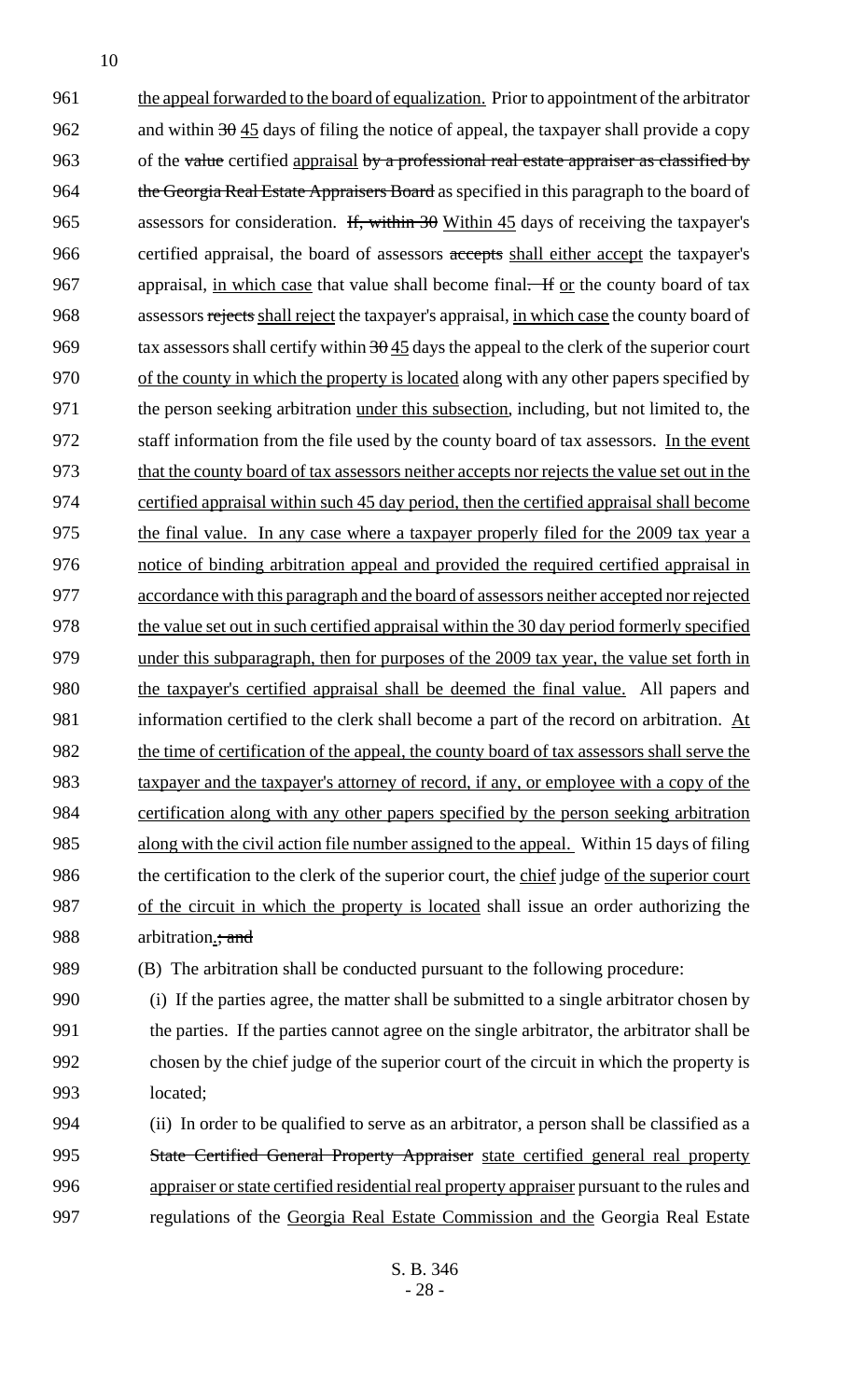Appraisers Board and shall have experience or expertise in appraising the type of property that is the subject of the arbitration;

- (iii) The arbitrator, within 30 days after his or her appointment, shall set a time and 1001 place to hear evidence and testimony from both parties. He or she The arbitrator shall provide written notice to the parties personally or by registered or certified mail or statutory overnight delivery not less than ten days before the hearing. The arbitrator may adjourn or postpone the hearing. The chief judge of the superior court of the circuit in which the property is located may direct the arbitrator to proceed promptly with the hearing and the determination of the appeal upon application of any party; (iv) At the hearing, the parties shall be entitled to be heard, to present documents, testimony, and other matters, and to cross-examine witnesses. The arbitrator may hear and determine the controversy upon the documents, testimony, and other matters produced notwithstanding the failure of a party duly notified to appear;
- (v) The arbitrator shall maintain a record of all pleadings, documents, testimony, and other matters introduced at the hearing. The arbitrator or any party to the proceeding may have the proceedings transcribed by a court reporter;
- (vi) The provisions of this paragraph may be waived at any time by written consent of the taxpayer and the board of tax assessors;
- 1016 (vii) Within 30 days of the date At the conclusion of the hearing, the arbitrator shall render a decision regarding the value of the property subject to arbitration;
- (viii) In order to determine the value, the arbitrator shall consider a single value for the property submitted by the board of assessors and a single value submitted by the taxpayer. The taxpayer shall be responsible for the cost of any appraisal by the taxpayer's appraiser;
- (ix) Upon consideration of the single value submitted by the board of assessors and the single value submitted by the taxpayer, and evidence supporting the values submitted by the board of assessors and the taxpayer, the arbitrator shall determine which value is the value for the property under appeal;
- (x) If the taxpayer's value is determined by the arbitrator to be the value, the county shall be responsible for the clerk of the superior court's fees, if any, and the fees and costs of such arbitrator. If the board of tax assessors' value is determined by the 1029 arbitrator to be the value, the taxpayer shall be responsible for the clerk of the superior court's fees, if any, and the fees and costs of such arbitrator; and
- (xi) The board of tax assessors shall have the burden of proving its opinion of value
- and the validity of its proposed assessment by a preponderance of evidence.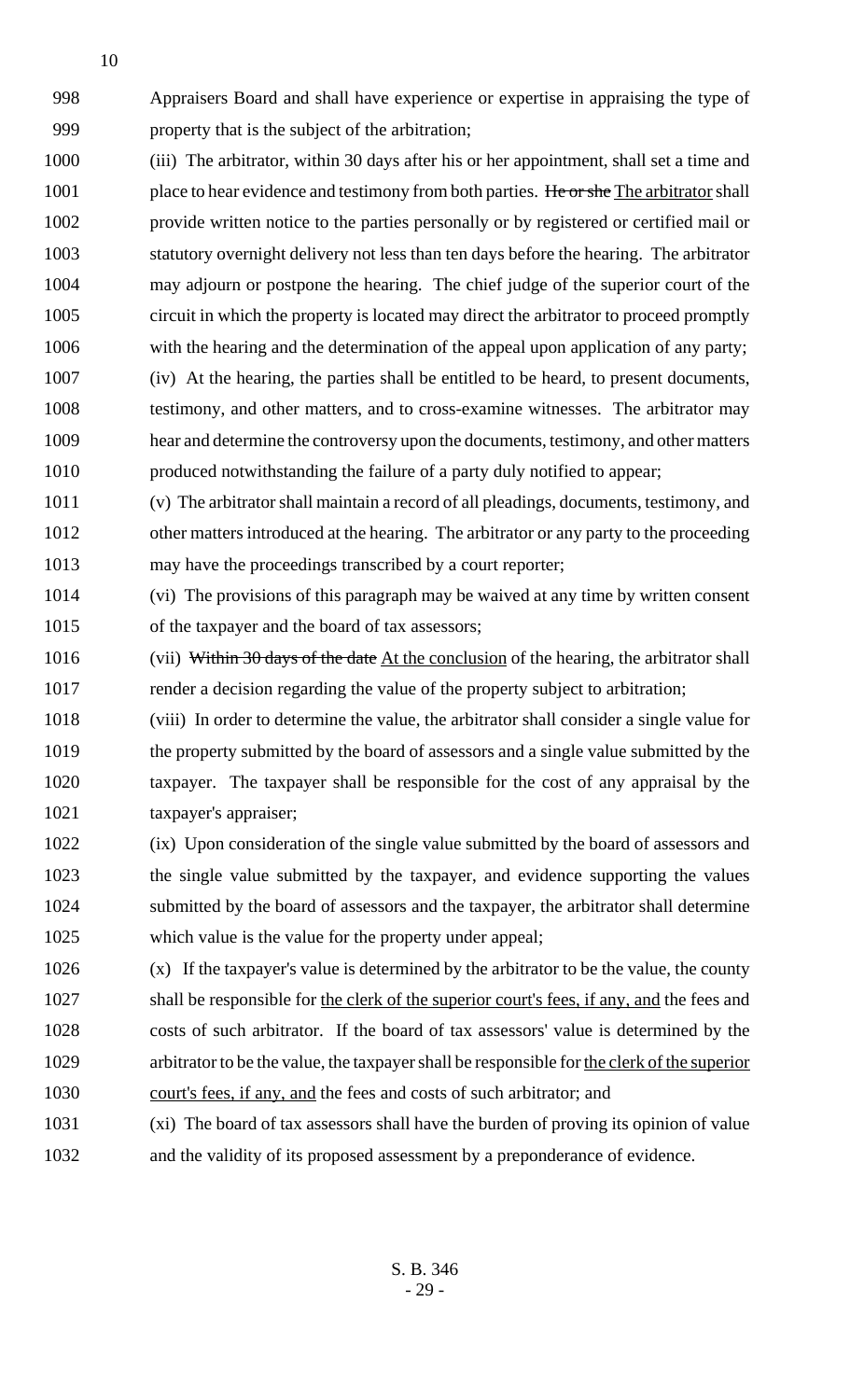$(5)(4)$  The provisions in subsection (c) of Code Section 48-5-299 shall apply to the valuation established or rendered by any county board of equalization, arbitrator, hearing 1035 officer, or board of arbitration superior court.  $(6)(5)$  If the county's tax bills are issued before an arbitrator or board of arbitration has rendered its decision on property which is on appeal, the county board of tax assessors shall specify to the county tax commissioner the higher of the taxpayer's return valuation

1039 or 85 percent of the current year's valuation as set by the county board of tax assessors.

1040 This amount shall be the basis for a temporary tax bill to be issued. Such tax bill shall

- 1041 be accompanied by a notice to the taxpayer that the bill is a temporary tax bill pending
- 1042 the outcome of the appeal process. Such notice shall also indicate that upon resolution 1043 of the appeal, there may be additional taxes due or a refund issued."

1044 **SECTION 6-2.** 1045 Said title is further amended in Code Section 48-5B-1, relating to moratorium on increases 1046 in property valuation, by revising subsection (j) as follows:

1047 "(j) During the period of time in which this Code section is in effect, the commissioner 1048 shall continue to examine and review county tax digests as required under this chapter; 1049 provided, however, that, in the event a deficiency in the tax digest of a county is 1050 attributable directly to the limitations required by this Code section, no the county board 1051 of tax assessors shall not be required to maintain any other valuation other than that 1052 required under this Code section. No penalties shall be levied against such county shall be 1053 subject to one-fourth mill recovery or \$5.00 parcel penalties regarding such deficiency."

# 1054 **PART VII**

# 1055 **SECTION 7-1.**

1056 Said title is further amended by revising Code Section 48-5-380, relating to refunds of taxes

1057 and license fees by counties and municipalities, as follows:

1058 "48-5-380.

1059 (a) As provided in this Code section, each Each county and municipality may shall refund

- 1060 to taxpayers any and all taxes and license fees:
- 1061 (1) Which which are determined to have been erroneously or illegally assessed and 1062 collected from the taxpayers under the laws of this state or under the resolutions or 1063 ordinances of any county or municipality; or

1064 (2) Which which are determined to have been voluntarily or involuntarily overpaid by 1065 the taxpayers.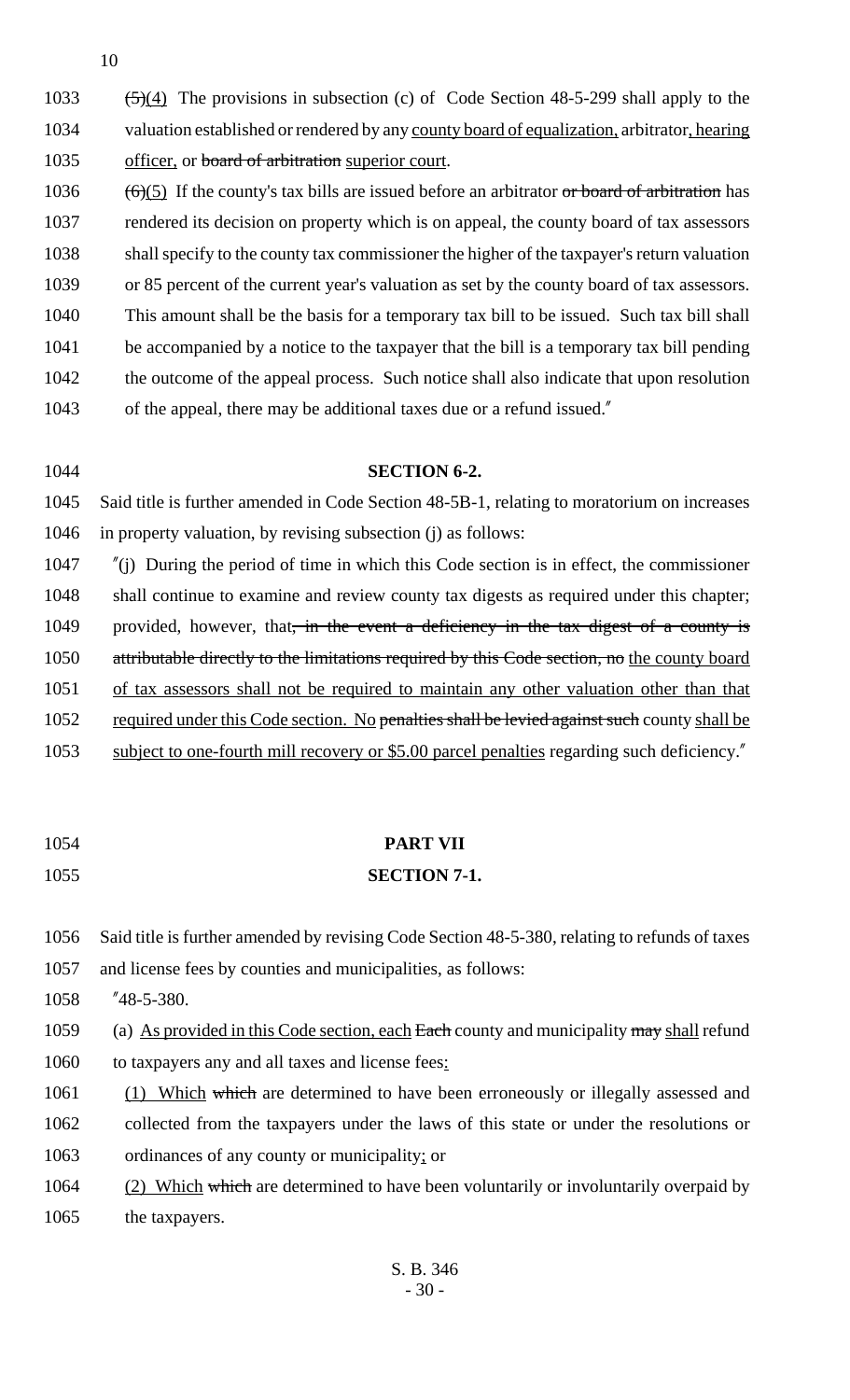(b) In any case in which it is determined that an erroneous or illegal collection of any tax or license fee has been made by a county or municipality or that a taxpayer has voluntarily or involuntarily overpaid any tax or license fee, the taxpayer from whom the tax or license fee was collected may file a claim for a refund with the governing authority of the county or municipality at any time within one year or, in the case of taxes, three years after the date of the payment of the tax or license fee to the county or municipality. The claim for refund shall be in writing and shall be in the form and shall contain the information required by the appropriate governing authority. The claim shall include a summary statement of the grounds upon which the taxpayer relies. In the event the taxpayer desires a conference or hearing before the governing authority in connection with any claim for a 1076 refund, he the taxpayer shall so specify in writing in the claim. If the claim conforms to the requirements of this Code section, the governing authority shall grant a conference at a time specified by the governing authority. The governing authority shall consider information contained in the taxpayer's claim for a refund and such other information as is available. The governing authority shall approve or disapprove the taxpayer's claim and shall notify the taxpayer of its action. In the event any claim for refund is approved, the governing authority shall proceed under subsection (a) of this Code section to give effect to the terms of that subsection. No refund provided for in this Code section shall be assignable.

 (c) Any taxpayer whose claim for refund is denied by the governing authority of the county or municipality or whose claim is not denied or approved by the governing authority within one year from the date of filing the claim shall have the right to bring an action for a refund in the superior court of the county in which the claim arises. No action or proceeding for the recovery of a refund shall be commenced before the expiration of one year from the date of filing the claim for refund unless the governing authority of the county or municipality renders a decision on the claim within the one-year period. No action or proceeding for the recovery of a refund shall be commenced after the expiration of one year from the date the claim is denied. The one-year period prescribed in this subsection for filing an action for a refund shall be extended for such period as may be agreed upon in writing between the taxpayer and the governing authority of the county or municipality during the one-year period or any extension of the one-year period.

 (d) Any refunds approved or allowed under this Code section shall be paid from funds of 1098 the county, or municipality, the board of education, the state, or any other entity to which the taxes or license fees were originally paid. Refunds shall be paid within 60 days of the approval of the taxpayer's claim or within 60 days of the entry of a final decision in any 1101 action for a refund.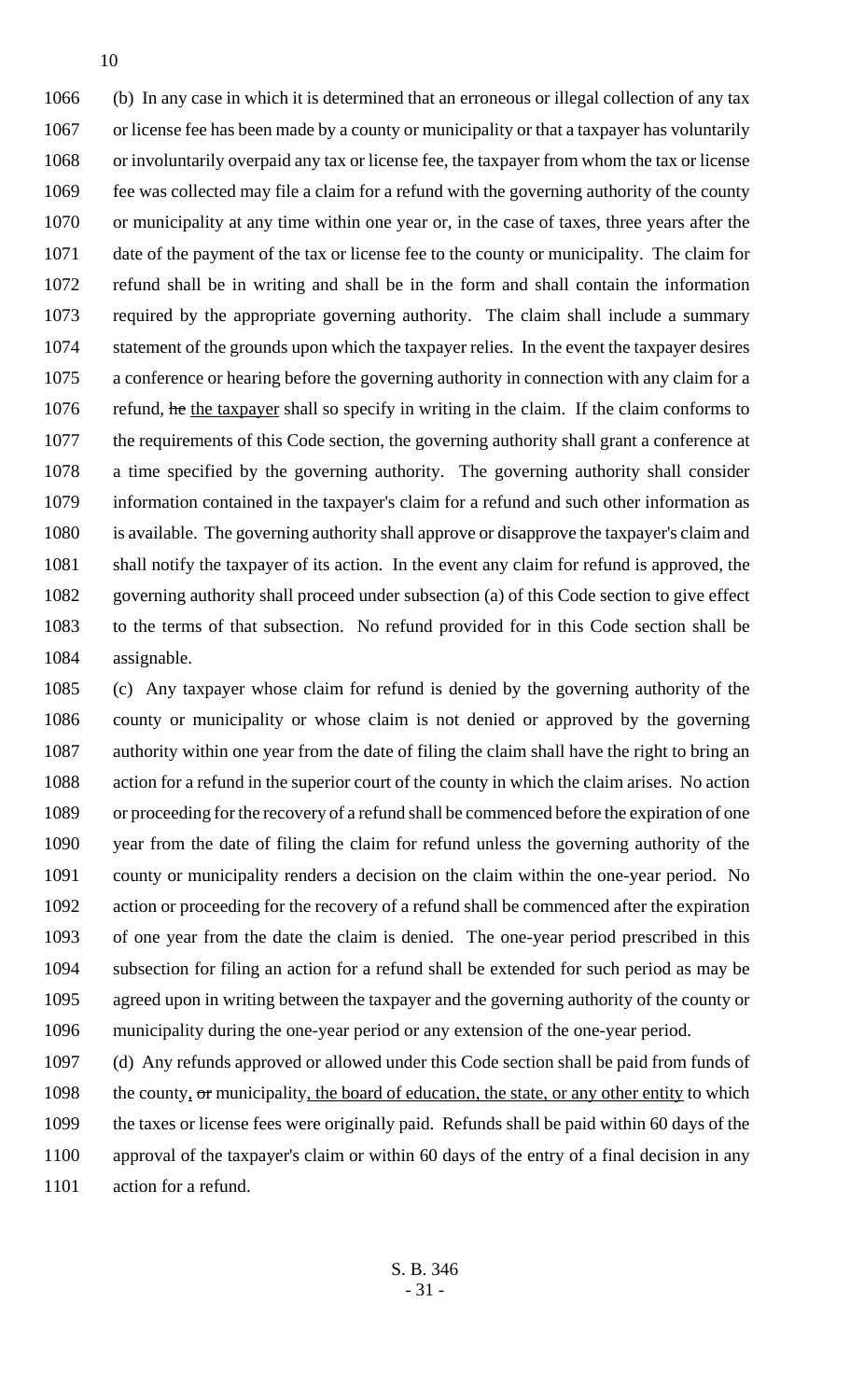(e) The governing authority of any county, by resolution, and the governing authority of 1103 any municipality, by ordinance, may shall adopt rules and regulations governing the administration of this Code section and may delegate the administration of this Code 1105 section, including the approval or disapproval of claims where the reason for the claim is based on an obvious clerical error, to an appropriate department in local government. In disputed cases where there is no obvious error, the approval or disapproval of claims may not be delegated by the governing authority."

# 1109 **PART VIII** 1110 **SECTION 8-1.**

1111 Said title is further amended in Code Section 48-2-18, relating to the assessment of property 1112 of taxpayers who are required to return their property to the commissioner, by revising 1113 subsection (e) as follows:

1114 "(e) Assessments made in accordance with subsection (d) of this Code section shall be 1115 added to the regular county digest at the time the digest is transmitted to the commissioner 1116 or at such time as the digest is otherwise required to be compiled. In the event that the 1117 commissioner has not provided to the board of tax assessors by August 1 of a tax year the 1118 notice of proposed assessments set forth in subsection (c) of this Code section for taxpayers 1119 who are required to return their property to the commissioner pursuant to Code Section 1120 48-5-511, the tax commissioner or tax receiver of the county where the such property is 1121 located may issue an interim tax bill to such taxpayers, owning property in the county in 1122 an amount equal to 85 percent of such taxpayer's property tax bill for the immediately 1123 preceding tax year. or, in the event that such tax year is under appeal, the tax bill for the 1124 most recent tax year in which the taxes for such property were finally assessed. At such 1125 time as the county board of tax assessors adds the assessments for the tax year made in 1126 accordance with subsection (d) of this Code section to the regular county digest, the tax 1127 commissioner or tax receiver shall issue a corrected tax bill to each taxpayer who received 1128 an interim tax bill, such corrected tax bill to be in an amount based upon the assessed value 1129 of such taxpayer's property shown on the regular county digest and such taxpayer shall 1130 remit any additional taxes due or, in the event of overpayment, shall be entitled to a tax 1131 refund, in either case, without interest or penalty. Nothing in this subsection is intended to 1132 alter a taxpayer's right to appeal from either the commissioner's notice of proposed 1133 assessment or the county board of assessors' final assessment under the procedures set forth 1134 in the subsections (c) and (d) of this Code section. The billing pursuant to this Code 1135 section shall not be subject the tax commissioner or tax receiver of the county to the 1136 forfeiture provisions of Code Section 48-5-135.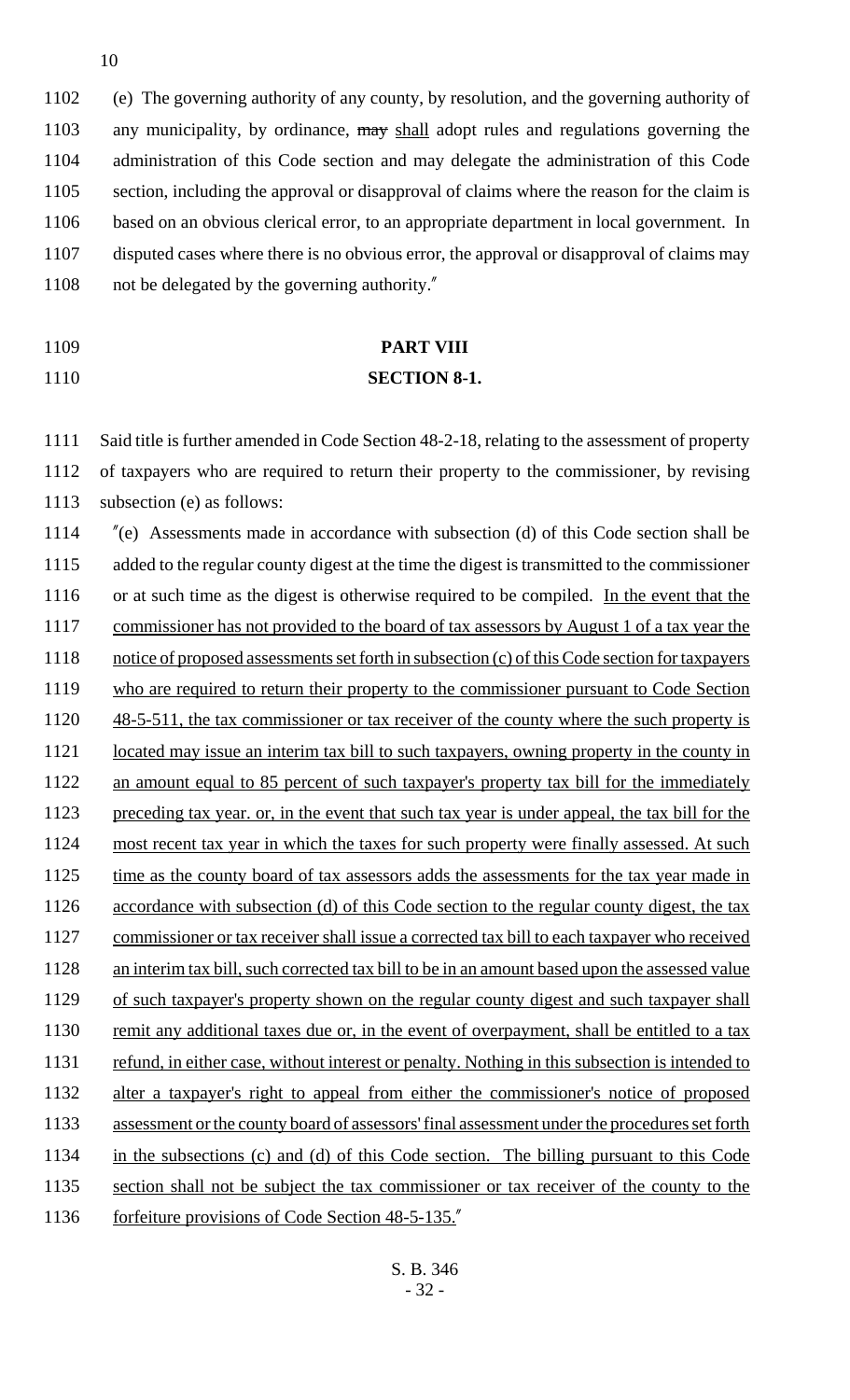# **PART IX**

#### **SECTION 9-1.**

 Said title is further amended by revising Code Section 48-5-23, relating to collection and payment of taxes in installments, as follows:

"48-5-23.

 (a)(1) The governing authority of each county and of each municipal corporation is authorized to provide by appropriate resolution or ordinance for the collection and 1144 payment of ad valorem taxes, fees, or special assessments on tangible property other than 1145 motor vehicles in two installments. If the governing authority of any county or municipal corporation elects to provide for installment payments, any ad valorem taxes, fees, or special assessments due the state, county, and county board of education or the municipality and any municipal board of education which are levied upon tangible property other than motor vehicles shall become due and payable as provided in this Code section.

 (2) The resolution or ordinance required pursuant to this subsection shall be adopted by 1152 the governing authority of the county or municipal corporation on or before December 1153 31 for the next succeeding tax year. Any governing authority of a county or municipal corporation electing to collect such taxes, fees, or special assessments in installments shall file with the commissioner a certified copy of the appropriate resolution or ordinance within ten days of its adoption. The resolution or ordinance shall continue in full force and effect in all subsequent tax years unless repealed by the governing authority of the respective county or municipal corporation, in which case the governing authority shall notify the commissioner of the repeal within ten days after such action is taken.

 (b) $\text{(+)}$  Notwithstanding that the governing authority of any county or municipal corporation, pursuant to this Code section, provides for the collection and payment of ad 1162 valorem taxes, fees, or special assessments on tangible property other than motor vehicles 1163 in two installments based on the fraction of such taxes, fees, or special assessments levied on the property for the preceding tax year, the governing authority of any county or municipal corporation is further authorized to provide by appropriate resolution or 1166 ordinance for the collection and payment of ad valorem taxes, fees, or special assessments 1167 on tangible property other than motor vehicles in two installments with a single billing for the current tax year based on the current final tax digest as authorized by the commissioner pursuant to Code Section 48-5-345, or on a temporary digest authorized by the judge of superior court pursuant to Code Section 48-5-310. The resolution or ordinance required by this subsection shall be adopted by the governing authority of the county or municipal corporation on or before December 31 for the next succeeding tax year. The resolution or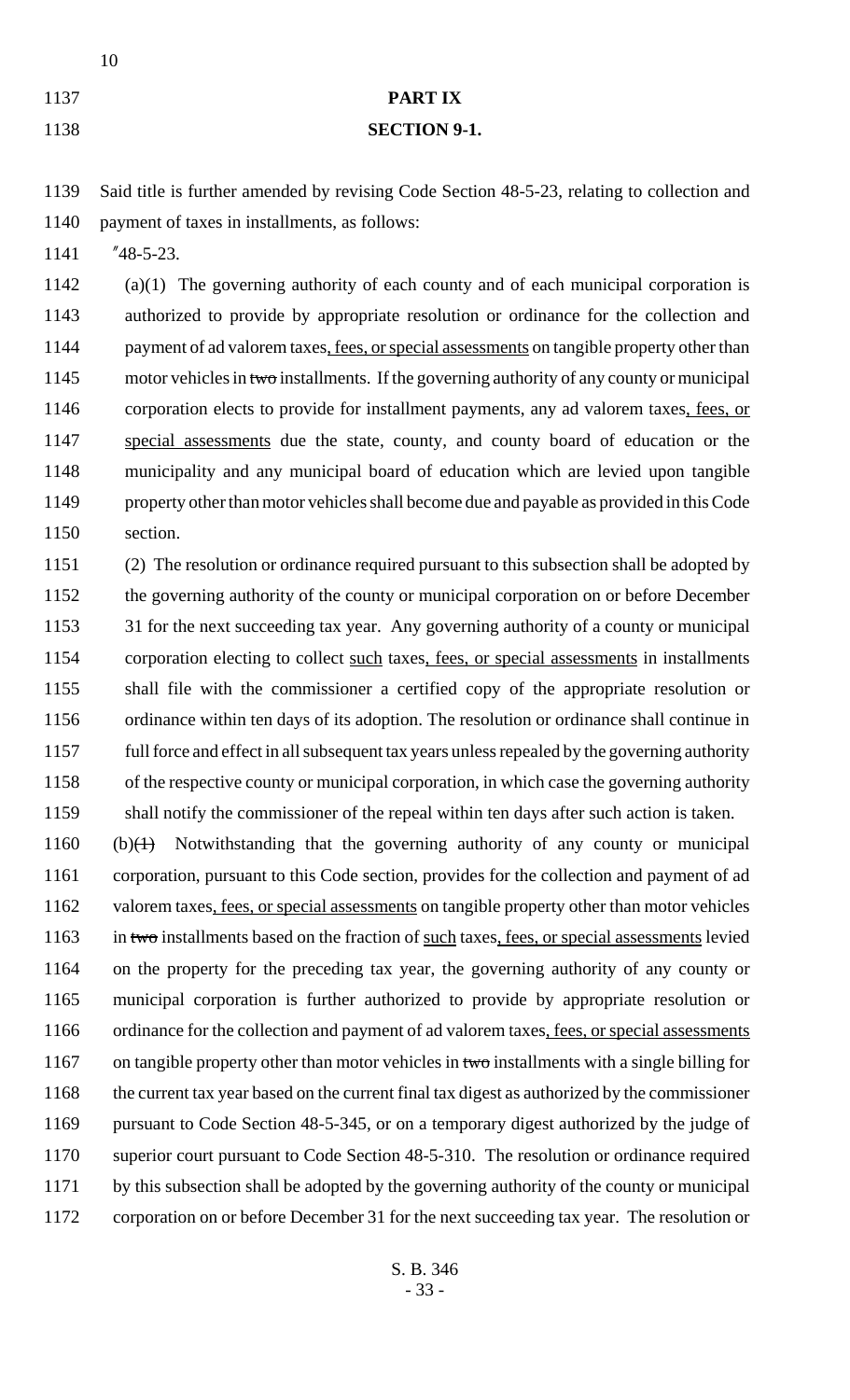1173 ordinance shall be filed with the commissioner and shall continue in full force and effect 1174 as provided in subsection (a) of this Code section. Notification of the repeal of the 1175 resolution or ordinance shall be made as provided in subsection (a) of this Code section. 1176 (2) Those taxes payable in installments and based on the current final tax digest as 1177 provided in this subsection shall be billed on July 1 or as soon as practical after the 1178 commissioner has issued an order authorizing the use of said digest for the collection of 1179 taxes or the issuance of an order from a judge of superior court for the temporary 1180 collection of taxes, whichever date is later. The first installment on such taxes shall be 1181 one-half of the entire amount due for the year and shall become due 60 days from the date 1182 of billing. The second installment on the taxes shall be one-half of the entire amount due 1183 for the year and shall become due on December 20. Each installment shall become 1184 delinquent on the day following its due date and, upon becoming delinquent, shall be 1185 subject to a penalty of 5 percent. That part of the entire amount of a tax bill due which 1186 is unpaid after December 20 shall be subject to interest at the rate specified in Code 1187 Section 48-2-40 from December 21 until paid. Paragraph (3) of subsection (e) of this 1188 Code section, relating to penalty and interest, shall not apply to installment payments 1189 authorized by this subsection.

- 1190 (c) For the purposes of subsection (a) of this Code section, The resolution or ordinance 1191 providing for such taxes, fees, or special assessments due and payable in installments on 1192 tangible property shall be as follows: establish the due dates for the installments.
- 1193 (1) One-half of the taxes levied on the property for the preceding tax year shall be due 1194 and payable at the time specified in the resolution or ordinance for the first installment; 1195 and
- 1196 (2) The remaining taxes shall be due and payable on the final installment, which shall 1197 become due on December 20 of each year or 60 days from the date of billing, whichever 1198 comes later, shall be the total taxes due on the property for the current year after credit 1199 has been given for tax payments made in accordance with paragraph (1) of this 1200 subsection.
- 1201 (d) Nothing contained in this Code section shall be construed to impose any liability for 1202 the payment of any ad valorem taxes, fees, or special assessments upon any person for 1203 property which was not owned on January 1 of the applicable tax year.
- 1204 (e)(1) This Code section shall apply to all persons required by law to make annual tax 1205 returns of all their property in this state to the commissioner.
- 1206 (2) The governing authority of each county and of each municipal corporation is 1207 authorized to collect taxes, fees, or special assessments in accordance with the installment 1208 provisions of subsection (c) of this Code section even though no assessment has been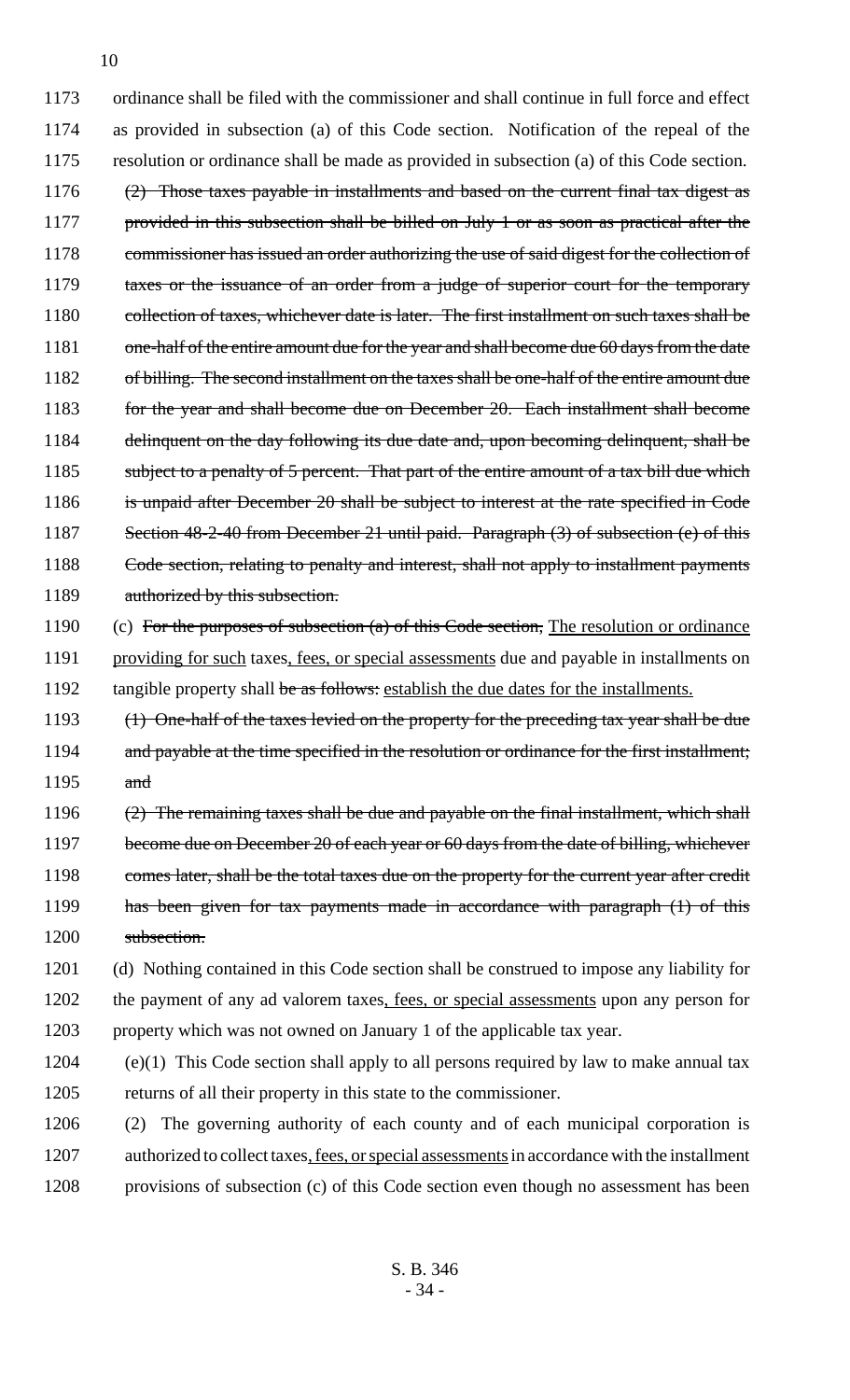| 1209 | placed on the subject tangible property for the tax year for which the installments are        |
|------|------------------------------------------------------------------------------------------------|
| 1210 | being collected.                                                                               |
| 1211 | Taxes, fees, or special assessments not paid when due under any installment<br>(3)             |
| 1212 | authorized pursuant to this Code section shall bear interest at the rate provided by law for   |
| 1213 | unpaid ad valorem taxes from the due date of any such installment. Any taxes, fees, or         |
| 1214 | special assessments not paid in full by December 20 or 60 days from the date of billing,       |
| 1215 | whichever comes later, of any year shall be subject to the penalties and interest provided     |
| 1216 | by law.                                                                                        |
| 1217 | (f) The governing authority of each county may, pursuant to Code Section $48-5-150$ , by       |
| 1218 | ordinance or resolution provide for an earlier due date for the final installment authorized   |
| 1219 | by this Code section. When the governing authority elects to establish an earlier due date,    |
| 1220 | the final installment shall bear interest at the rate specified in Code Section 48-2-40 from   |
| 1221 | the earlier date so established."                                                              |
| 1222 | <b>SECTION 9-2.</b>                                                                            |
| 1223 | Said title is further amended by adding a new Code section to read as follows:                 |
| 1224 | "48-5-9.1.                                                                                     |
| 1225 | The governing authority of each county or municipality may by appropriate resolution or        |
| 1226 | ordinance elect to receive in payment of ad valorem taxes any form of payment."                |
| 1227 | PART X                                                                                         |
| 1228 | <b>SECTION 10-1.</b>                                                                           |
| 1229 | Said title is further amended by revising Code Section 48-5-32.1, relating to certification of |
| 1230 | assessed taxable value of property and method of computation, resolution or ordinance          |
| 1231 | required for millage rate, and advertisement of intent to increase property tax, as follows:   |
| 1232 | $"48-5-32.1.$                                                                                  |
| 1233 | (a) As used in this Code section, the term:                                                    |
| 1234 | (1) 'Ad valorem tax' or 'property tax' means a tax imposed upon the assessed value of real     |
| 1235 | property.                                                                                      |
| 1236 | (2) 'Certified tax digest' means the total net assessed value on the annual property tax       |
| 1237 | digest certified by the tax commissioner of a taxing jurisdiction to the department and        |
| 1238 | authorized by the commissioner for the collection of taxes, or, in the case where the          |
| 1239 | governing authority of a county whose digest has not been approved by the commissioner         |
| 1240 | has petitioned the superior court of the county for an order authorizing the immediate and     |
| 1241 | temporary collection of taxes, the temporary digest so authorized.                             |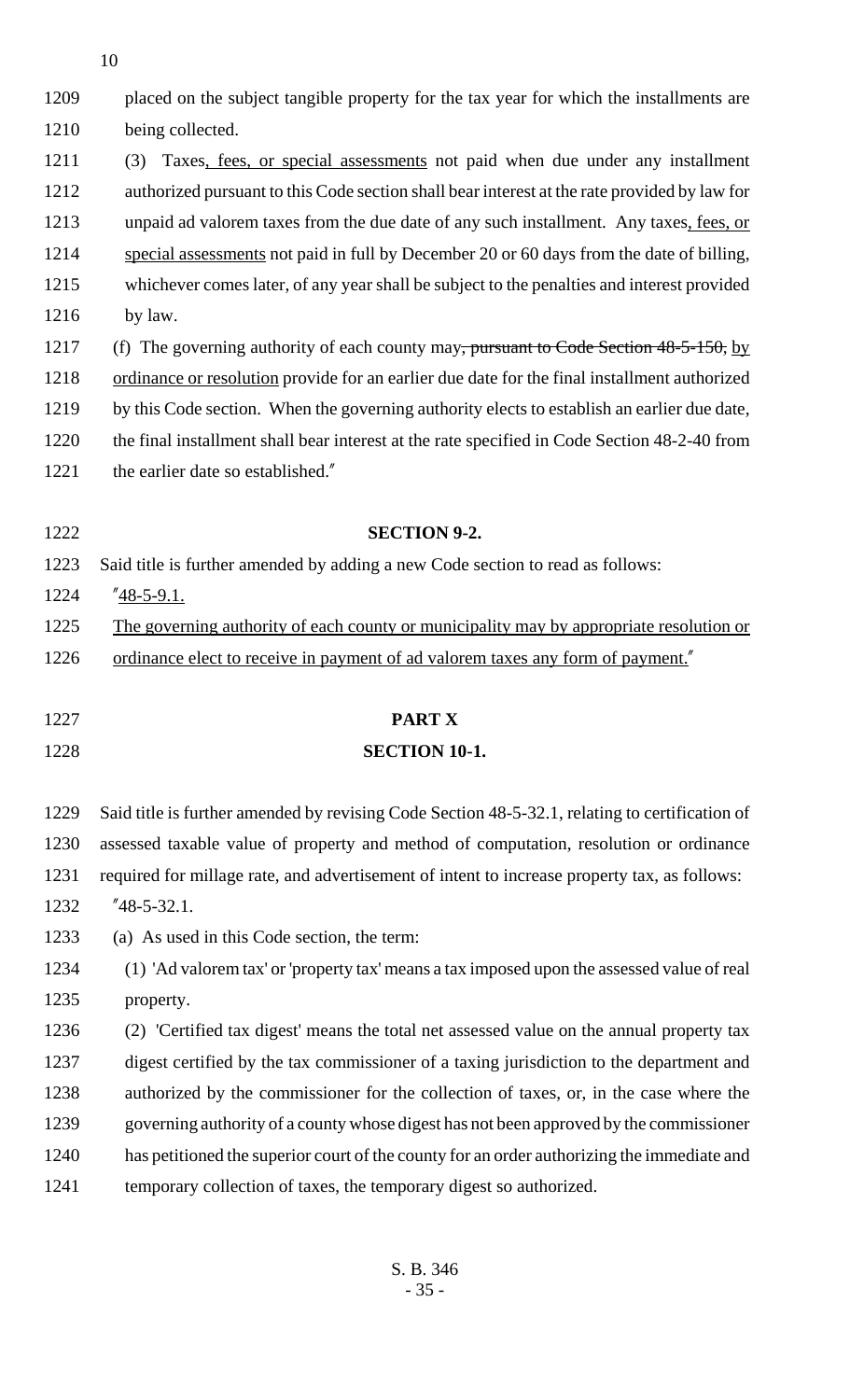(3) 'Levying authority' means a county, a municipality, or a consolidated city-county governing authority or other governing authority of a political subdivision of this state that exercises the power to levy ad valorem taxes to carry out the governing authority's purposes.

(4) 'Mill' means one one-thousandth of a United States dollar.

 (5) 'Millage' or 'millage rate' means the levy, in mills, which is established by the governing authority for purposes of financing, in whole or in part, the taxing jurisdiction's 1249 expenses for their its fiscal year.

 (6) 'Millage equivalent' means the number of mills which would result when the total net assessed value added by reassessments is divided by the certified tax digest and the result is multiplied by the previous year's millage rate.

 (7) 'Net assessed value' means the taxable assessed value of property after all exemptions.

 (8) 'Recommending authority' means a county, independent, or area school board of education that exercises the power to cause the levying authority to levy ad valorem taxes to carry out the purposes of such board of education.

 (9) 'Roll-back rate' means the previous year's millage rate minus the millage equivalent of the total net assessed value added by reassessments:

 (A) As calculated and certified to the commissioner by the tax commissioner for county and educational tax purposes; and

 (B) As calculated by the collecting officer of the municipality for municipal tax purposes.

 (10) 'Taxing jurisdiction' means all the real property subject to the levy of a specific levying authority or the recommended levy of a specific recommending authority.

 (11) 'Total net assessed value added by reassessments' means the total net assessed value added to the certified tax digest as a result of revaluation of existing real property that has not been improved since the previous tax digest year.

 (b) At the time of certification of the digest, the tax receiver or tax commissioner shall also certify to the recommending authority and levying authority of each taxing jurisdiction the total net assessed value added by reassessments contained in the certified tax digest for that tax digest year of the taxing jurisdiction.

 (c)(1) Whenever a recommending authority or levying authority shall propose to adopt a millage rate which does not exceed the roll-back rate, it shall adopt that millage rate at an advertised public meeting and at a time and place which is convenient to the taxpayers of the taxing jurisdiction, in accordance with the procedures specified under Code Section 48-5-32.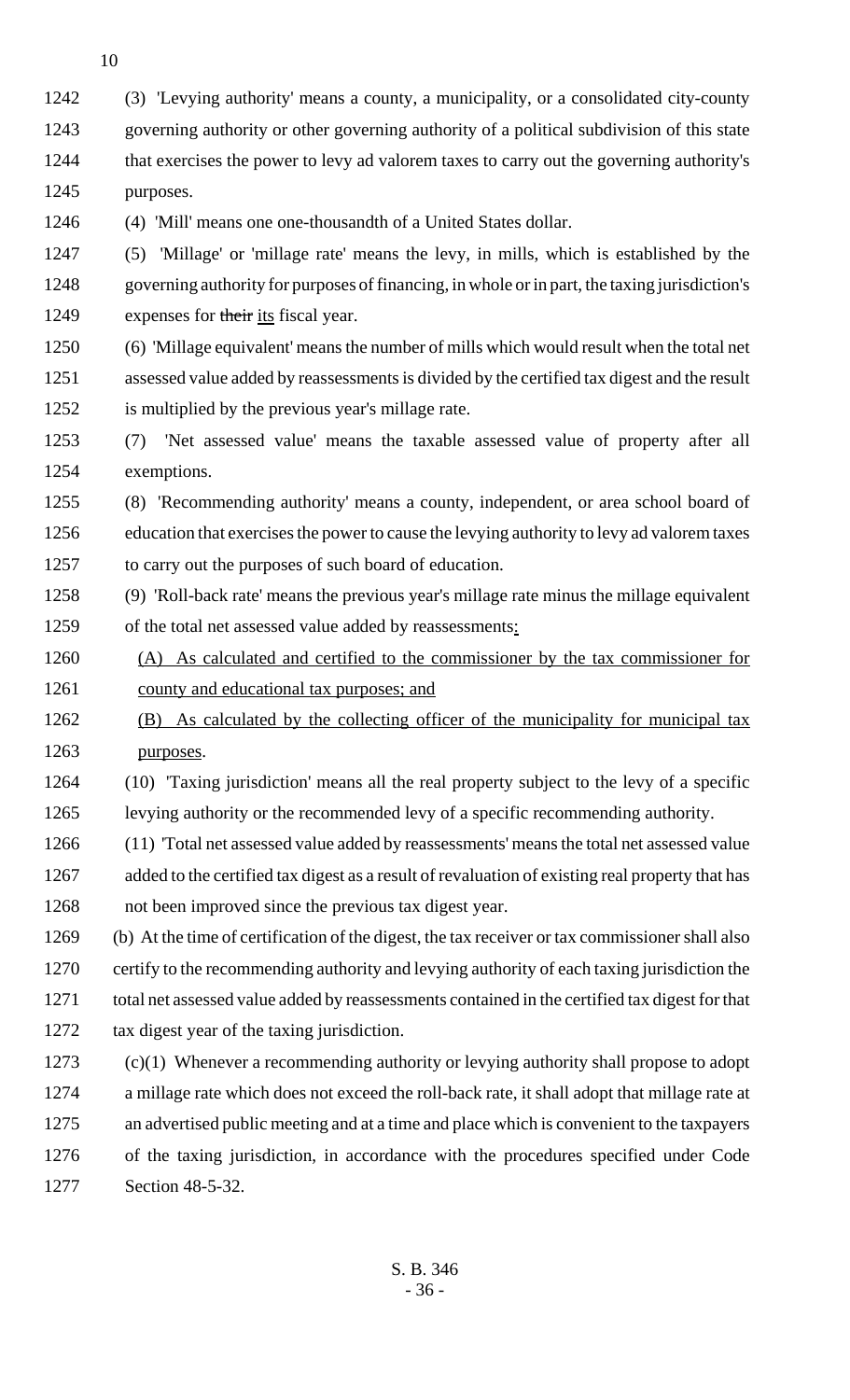(2) In those instances in which the recommending authority or levying authority 1279 proposes to establish any a general maintenance and operation millage rate which would require increases beyond the roll-back rate, the recommending authority or levying authority shall advertise its intent to do so and shall conduct at least three public hearings 1282 thereon, at least one of which shall commence between the hours of 6:00 P.M. and 7:00 P.M., inclusive, on a business weekday. The recommending authority or levying authority shall place an advertisement in a newspaper of general circulation serving the residents of the unit of local government and post such advertisement on the website of 1286 the recommending or levying authority, which shall read as follows:

**INDERTY TAX INCREASE** 

 The (name of recommending authority or levying authority) has tentatively adopted a millage rate which will require an increase in property taxes by (percentage increase over roll-back rate) percent.

 All concerned citizens are invited to the public hearing on this tax increase to be held at (place of meeting) on (date and time).

 Times and places of additional public hearings on this tax increase are at (place of 1294 meeting) on (date and time).

 This tentative increase will result in a millage rate of (proposed millage rate) mills, an increase of (millage rate increase above the roll-back rate) mills. Without this tentative 1297 tax increase, the millage rate will be no more than (roll-back millage rate) mills. The 1298 proposed tax increase for a home with a fair market value of (average home value from previous year's digest rounded to the nearest \$25,000.00) is approximately \$(increase) and the proposed tax increase for nonhomestead property with a fair market value of (average nonhomestead property value from previous year's digest rounded to nearest \$25,000.00) is approximately \$(increase).'

 Simultaneously with this notice the recommending authority or levying authority shall provide a press release to the local media.

1305 (3) The advertisement shall appear at least one week prior to each hearing, and shall be 1306 prominently displayed, be not less than 30 square inches, and shall not be placed in that section of the newspaper where legal notices appear and shall be posted on the appropriate website at least one week prior to each hearing. In addition to the advertisement specified under this paragraph, the levying or recommending authority may include in the notice reasons or explanations for such tax increase.

(4) No recommending authority shall recommend and no levying authority shall levy a

millage rate in excess of the proposed millage rate as established pursuant to paragraph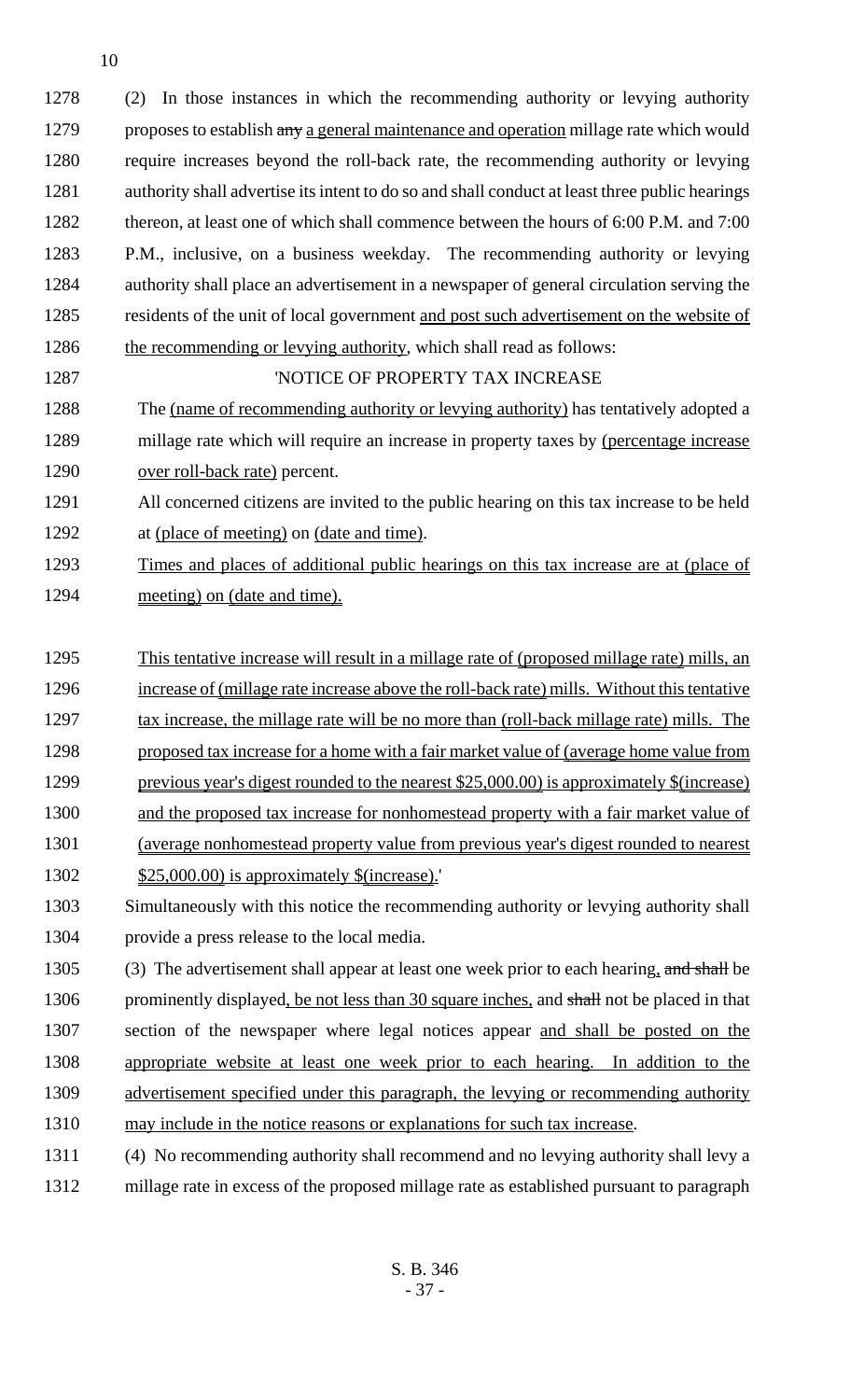1313 (2) of this subsection without beginning anew the procedures and hearings required by

1314 this Code section and those required by Code Section 48-5-32.

1315 (5) Any notice or hearing required under this Code section may be combined with any 1316 notice or hearing required under Article 1 of Chapter 81 of Title 36 or Code 1317 Section 48-5-32.

1318 (d) Nothing contained in this Code section shall serve to extend or authorize any millage 1319 rate in excess of the maximum millage rate permitted by law or to prevent the reduction of 1320 the millage rate.

- 1321 (e) The commissioner shall not accept for review the digest of any county which does not 1322 submit simultaneously with such digest evidence of compliance with this Code section by 1323 the levying authorities and recommending authorities with the exception of municipal 1324 governing authorities. The commissioner shall not accept a digest for review or issue an 1325 order authorizing the collection of taxes if the recommending authority or levying authority 1326 other than municipal governing authorities has established a millage rate that is in excess 1327 of the correct rollback without complying fully with the procedures required by this Code 1328 section. In the event a digest is not accepted for review by the commissioner pursuant to 1329 this subsection, it shall be accepted for review upon satisfactory submission by such 1330 authorities of such evidence. The levies of each of the levying authorities other than the 1331 county governing authority shall be invalid and unenforceable until such time as the 1332 provisions of this Code section have been met.
- 1333 (f) The commissioner shall promulgate such rules and regulations as may be necessary for 1334 the administration of this Code section."
- 
- 

# 1335 **PART XI.**

### 1336 **SECTION 11-1.**

1337 Said title is further amended in Code Section 48-5-304, relating to the approval of tax digests 1338 when assessments are in arbitration or on appeal, by revising subsection (a) as follows:

1339 "(a) The commissioner shall not be required to disapprove or withhold approval of the 1340 digest of any county solely because appeals have been filed or arbitrations demanded on 1341 the assessment of any property or number of properties in the county. In such cases Where 1342 appeals have been filed or arbitrations demanded, the assessment or assessments fixed by 1343 the board of tax assessors shall be listed together with the return value on the assessments 1344 and forwarded in a separate listing to the commissioner at the time the digest is filed for 1345 examination and approval. The commissioner shall not approve any digest when the 1346 assessed value that is in dispute for any property or properties on appeal or in arbitration 1347 exceeds 3 percent of the total assessed value of the total taxable tangible digest of the